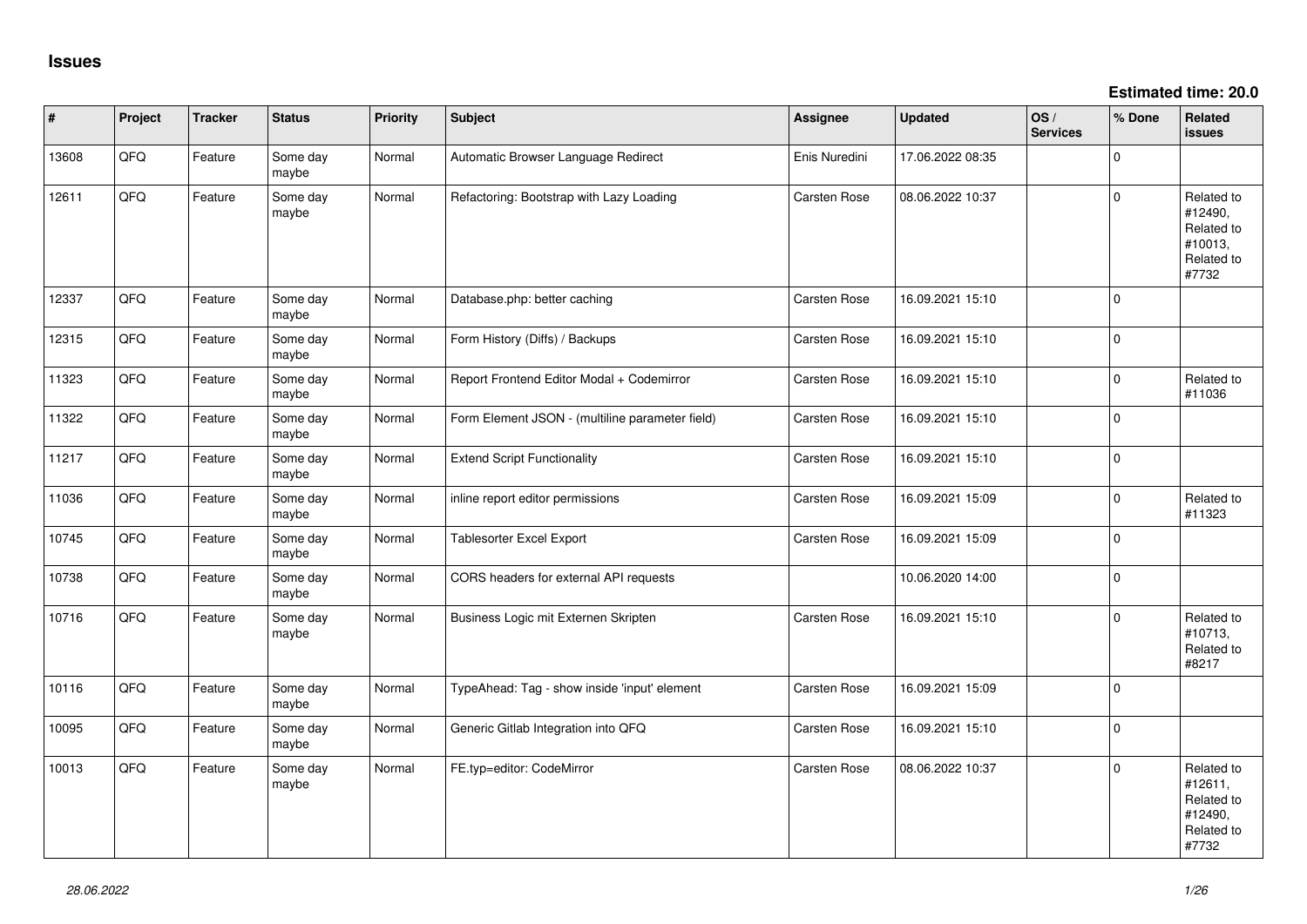| #    | Project | <b>Tracker</b> | <b>Status</b>     | <b>Priority</b> | <b>Subject</b>                                                           | Assignee            | <b>Updated</b>   | OS/<br><b>Services</b> | % Done   | Related<br><b>issues</b>                                               |
|------|---------|----------------|-------------------|-----------------|--------------------------------------------------------------------------|---------------------|------------------|------------------------|----------|------------------------------------------------------------------------|
| 9704 | QFQ     | Feature        | Some day<br>maybe | Normal          | Thumbnails Generieren beim Splitten von PDF Files                        | Carsten Rose        | 11.12.2019 16:01 |                        | 0        |                                                                        |
| 9669 | QFQ     | Bug            | Some day<br>maybe | Normal          | Checkbox / Template Group: radio/checkbox visible broken<br>after 'add'  | <b>Carsten Rose</b> | 16.06.2021 13:47 |                        | $\Omega$ | Related to<br>#8091                                                    |
| 9579 | QFQ     | Feature        | Some day<br>maybe | Normal          | Multiform with Process Row                                               | Carsten Rose        | 11.12.2019 16:01 |                        | 0        |                                                                        |
| 9281 | QFQ     | <b>Bug</b>     | Some day<br>maybe | Normal          | Allow STRICT_TRANS_TABLES                                                | <b>Carsten Rose</b> | 02.01.2021 18:43 |                        | 0        |                                                                        |
| 9130 | QFQ     | Feature        | Some day<br>maybe | Normal          | tablesorter: Automatic Row numbering / Zeilenummer                       | Benjamin Baer       | 01.02.2020 23:22 |                        | $\Omega$ |                                                                        |
| 9126 | QFQ     | <b>Bug</b>     | Some day<br>maybe | Normal          | hidden Form elements are present in page source                          |                     | 02.01.2021 18:41 |                        | $\Omega$ |                                                                        |
| 9024 | QFQ     | <b>Bug</b>     | Some day<br>maybe | Normal          | QFQ Einarbeitung                                                         |                     | 01.02.2020 15:56 |                        | $\Omega$ |                                                                        |
| 9020 | QFQ     | <b>Bug</b>     | Some day<br>maybe | Normal          | radio mit buttonClass und dynamicUpdate lassen sich nicht<br>kombinieren |                     | 11.12.2019 16:01 |                        | 0        |                                                                        |
| 8894 | QFQ     | Feature        | Some day<br>maybe | Normal          | Documentation Tags Usable in QFQ Application                             | Carsten Rose        | 11.12.2019 16:01 |                        | 0        |                                                                        |
| 8892 | QFQ     | Feature        | Some day<br>maybe | Normal          | Display and Edit SQL Comments in Form Editor                             | Carsten Rose        | 11.12.2019 16:01 |                        | 0        |                                                                        |
| 8586 | QFQ     | Feature        | Some day<br>maybe | Normal          | QFQ: Enhance Error message for 'record not found'                        | <b>Carsten Rose</b> | 16.09.2021 15:10 |                        | 0        |                                                                        |
| 8522 | QFQ     | Feature        | Some day<br>maybe | Normal          | build QFQ - npm warnings                                                 | Benjamin Baer       | 01.02.2020 23:19 |                        | 50       |                                                                        |
| 8520 | QFQ     | Feature        | Some day<br>maybe | Normal          | Bring QFQ to Composer                                                    | Carsten Rose        | 16.09.2021 15:10 |                        | $\Omega$ |                                                                        |
| 8106 | QFQ     | <b>Bug</b>     | Some day<br>maybe | Normal          | Dynamic Update: Feld kann nicht auf empty zurückgesetzt<br>werden        | <b>Carsten Rose</b> | 11.12.2019 16:01 |                        | $\Omega$ |                                                                        |
| 8101 | QFQ     | Feature        | Some day<br>maybe | Normal          | Password hash: support further hashing methods                           | Carsten Rose        | 16.09.2021 15:10 |                        | 0        |                                                                        |
| 8056 | QFQ     | Feature        | Some day<br>maybe | Normal          | Termin Organisation (Reservation)                                        |                     | 01.02.2020 23:19 |                        | $\Omega$ | Related to<br>#8658                                                    |
| 7921 | QFQ     | Feature        | Some day<br>maybe | Normal          | Rest API Export: URL kuerzer machen                                      |                     | 01.02.2020 23:19 |                        | $\Omega$ |                                                                        |
| 7732 | QFQ     | Feature        | Some day<br>maybe | Normal          | Javascript: Lazy Loading der add on libs                                 | Benjamin Baer       | 08.06.2022 10:38 |                        | 0        | Related to<br>#12611,<br>Related to<br>#12490,<br>Related to<br>#10013 |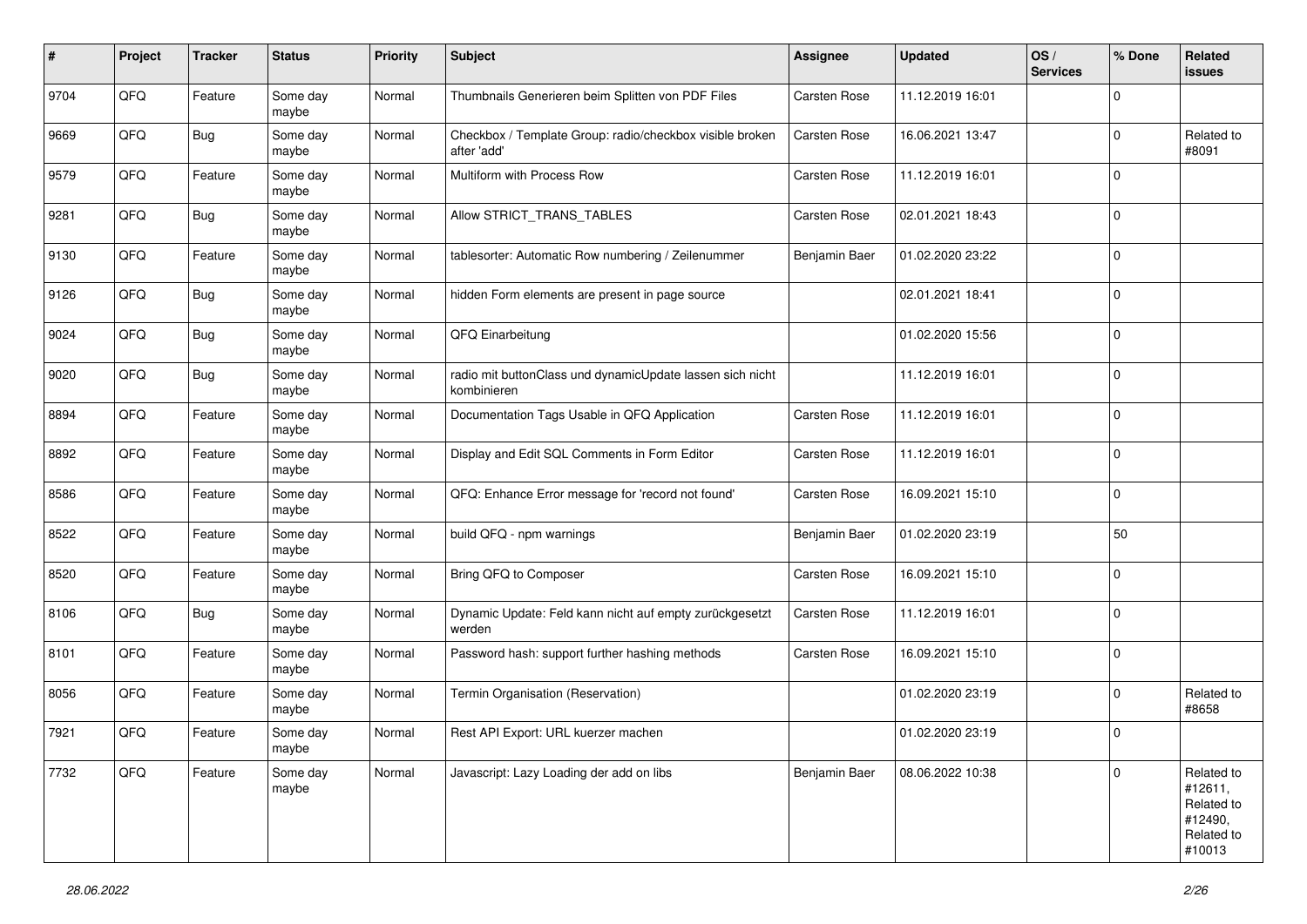| #    | Project | <b>Tracker</b> | <b>Status</b>     | Priority | <b>Subject</b>                                                                                 | Assignee            | <b>Updated</b>   | OS/<br><b>Services</b> | % Done   | Related<br><b>issues</b> |
|------|---------|----------------|-------------------|----------|------------------------------------------------------------------------------------------------|---------------------|------------------|------------------------|----------|--------------------------|
| 7456 | QFQ     | <b>Bug</b>     | Some day<br>maybe | Low      | Todos in Code: solve or make ticket                                                            | <b>Carsten Rose</b> | 16.09.2021 15:10 |                        | $\Omega$ |                          |
| 7453 | QFQ     | Feature        | Some day<br>maybe | Normal   | import / export forms QFQ                                                                      | Carsten Rose        | 16.09.2021 15:10 |                        | $\Omega$ |                          |
| 7452 | QFQ     | Feature        | Some day<br>maybe | Normal   | automate deployment new QFQ version                                                            | <b>Carsten Rose</b> | 16.09.2021 15:10 |                        | 0        |                          |
| 7402 | QFQ     | <b>Bug</b>     | Some day<br>maybe | Normal   | thumbnail cache: outdated picture when permission denied<br>and permission resolved.           |                     | 01.02.2020 23:20 |                        | $\Omega$ |                          |
| 7336 | QFQ     | Feature        | Some day<br>maybe | Normal   | PDF Upload: disallow PDFs with specific Meta information                                       | <b>Carsten Rose</b> | 11.12.2019 16:01 |                        | $\Omega$ |                          |
| 7281 | QFQ     | Bug            | Some day<br>maybe | Normal   | Subrecords: on large screen separator line too short                                           |                     | 01.02.2020 23:19 |                        | 0        |                          |
| 7278 | QFQ     | Feature        | Some day<br>maybe | Normal   | Form: Wert vordefinieren der immer gesetzt wird                                                |                     | 02.05.2021 09:27 |                        | $\Omega$ |                          |
| 7229 | QFQ     | Feature        | Some day<br>maybe | Normal   | New FormElement.type: Button                                                                   |                     | 01.02.2021 12:32 |                        | $\Omega$ |                          |
| 7108 | QFQ     | Feature        | Some day<br>maybe | Normal   | <b>QFQ Wrap Elements</b>                                                                       |                     | 11.12.2019 16:01 |                        | $\Omega$ |                          |
| 7107 | QFQ     | Feature        | Some day<br>maybe | Normal   | Showcase Registration Tool: Anmeldung / Administration :<br>Liste Anmeldungen / Emaileinaldung | Carsten Rose        | 11.12.2019 16:01 |                        | 0        |                          |
| 7106 | QFQ     | Feature        | Some day<br>maybe | Normal   | Beispiel Nummerierung von Rows in Report                                                       |                     | 11.12.2019 16:01 |                        | $\Omega$ |                          |
| 7105 | QFQ     | Feature        | Some day<br>maybe | Normal   | Beispiel wie man in einer zweiten Tabelle speichert.                                           |                     | 11.12.2019 16:01 |                        | $\Omega$ |                          |
| 7104 | QFQ     | Feature        | Some day<br>maybe | Normal   | Manual: hint about escaping if '\r' appears in mail body                                       |                     | 11.12.2019 16:01 |                        | 0        |                          |
| 7101 | QFQ     | <b>Bug</b>     | Some day<br>maybe | Normal   | 'form' in SIP and 'report' - breaks                                                            |                     | 01.02.2020 23:20 |                        | $\Omega$ |                          |
| 7100 | QFQ     | Feature        | Some day<br>maybe | Normal   | Download: log access, max downloads, time limit                                                |                     | 01.02.2020 23:19 |                        | $\Omega$ |                          |
| 6992 | QFQ     | Feature        | Some day<br>maybe | Normal   | DB exception: Syntax Highlight                                                                 |                     | 11.12.2019 16:01 |                        | $\Omega$ | Related to<br>#5450      |
| 6972 | QFQ     | Feature        | Some day<br>maybe | Normal   | Fabric Clipboard / cross browser tab                                                           | Benjamin Baer       | 01.02.2020 23:21 |                        | $\Omega$ |                          |
| 6970 | QFQ     | Feature        | Some day<br>maybe | Normal   | tablesorter: default fuer 'sortReset' aendern von 'Ctrl' zu 'Alt'                              | Benjamin Baer       | 01.02.2020 23:21 |                        | $\Omega$ |                          |
| 6715 | QFQ     | Feature        | Some day<br>maybe | Normal   | Code-Refactoring: dbArray vereinheitlichen                                                     | Carsten Rose        | 11.12.2019 16:02 |                        | $\Omega$ |                          |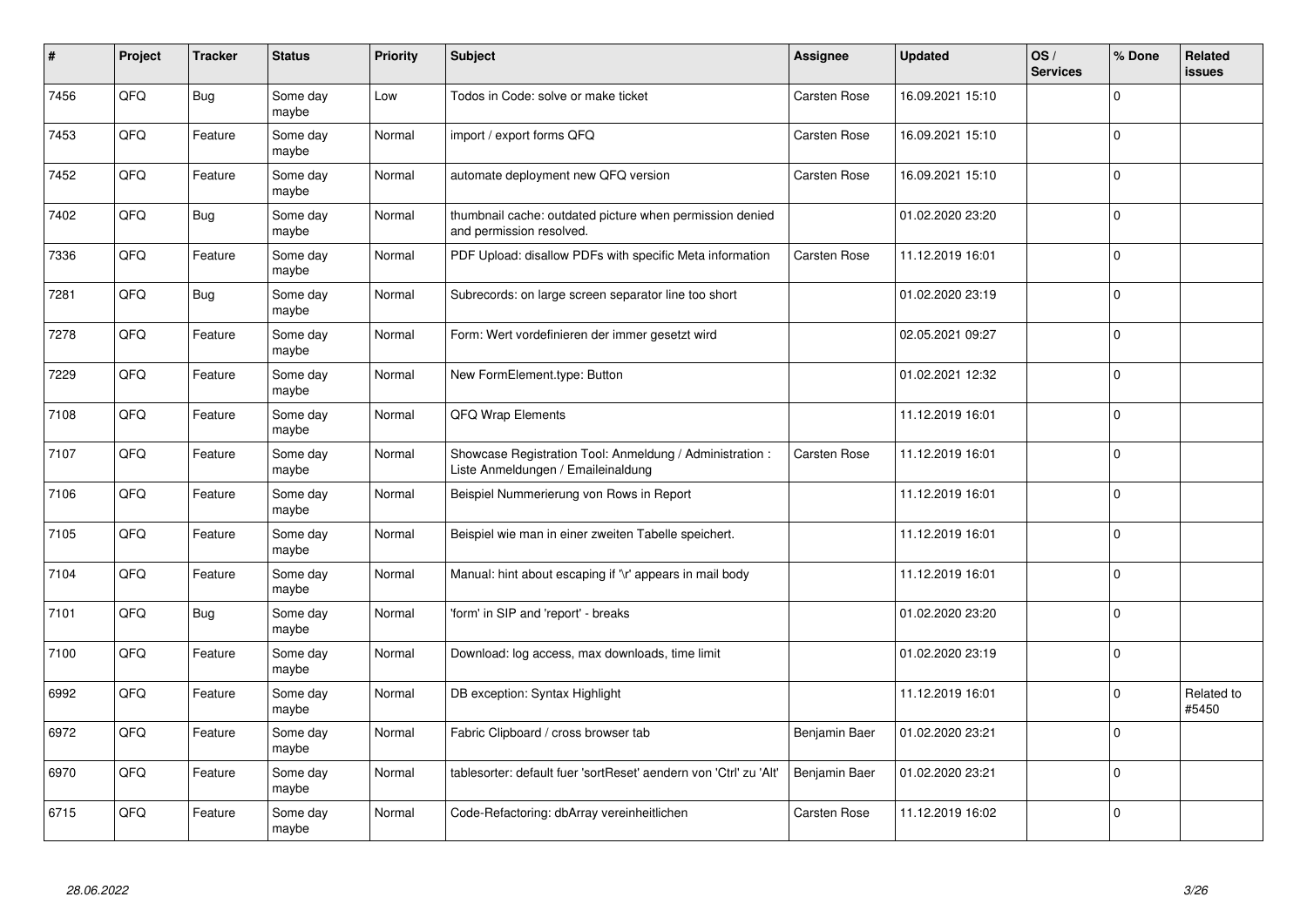| #    | Project | <b>Tracker</b> | <b>Status</b>     | <b>Priority</b> | <b>Subject</b>                                                                    | Assignee            | <b>Updated</b>   | OS/<br><b>Services</b> | % Done   | Related<br><b>issues</b> |
|------|---------|----------------|-------------------|-----------------|-----------------------------------------------------------------------------------|---------------------|------------------|------------------------|----------|--------------------------|
| 6704 | QFQ     | Feature        | Some day<br>maybe | Normal          | Upload Mode: Bilder in Notizen rechts sollen aktuellen<br>Upload repräsentieren.  |                     | 01.02.2020 23:19 |                        | $\Omega$ | Related to<br>#3264      |
| 6515 | QFQ     | Feature        | Some day<br>maybe | Normal          | Formular: Felder dynamisch ein/ausblenden                                         |                     | 11.12.2019 16:02 |                        | $\Omega$ |                          |
| 6299 | QFQ     | Feature        | Some day<br>maybe | Normal          | Attack detection: log table with invalid SIP access                               |                     | 11.12.2019 16:02 |                        | $\Omega$ | Related to<br>#3947      |
| 6288 | QFQ     | Feature        | Some day<br>maybe | Normal          | Best Practice: Erklaeren wie man ein Formular ganz in<br>'weiss' erstellen kann   |                     | 11.12.2019 16:02 |                        | $\Omega$ |                          |
| 6084 | QFQ     | Feature        | Some day<br>maybe | Normal          | New escape type: 'D' - convert date                                               |                     | 01.02.2020 23:19 |                        | 0        |                          |
| 6083 | QFQ     | Feature        | Some day<br>maybe | Normal          | Dynamic Update: Value Check via SQL                                               |                     | 11.12.2019 16:02 |                        | $\Omega$ |                          |
| 5991 | QFQ     | Bug            | Some day<br>maybe | Normal          | URLs with 'I' or long parameter are problematic                                   | <b>Carsten Rose</b> | 01.02.2020 23:19 |                        | $\Omega$ |                          |
| 5983 | QFQ     | Feature        | Some day<br>maybe | Normal          | Form Submit (save & update): normalize date/-time FE                              | Carsten Rose        | 01.02.2020 23:19 |                        | $\Omega$ |                          |
| 5923 | QFQ     | Feature        | Some day<br>maybe | Normal          | fillStoreSystemBySqlLate                                                          |                     | 01.02.2020 23:19 |                        | $\Omega$ |                          |
| 5895 | QFQ     | Feature        | Some day<br>maybe | Normal          | Tutorial: List of all QFQ Features                                                |                     | 01.02.2020 23:19 |                        | $\Omega$ |                          |
| 5893 | QFQ     | Feature        | Some day<br>maybe | Normal          | Edit on double-click                                                              |                     | 01.02.2020 23:19 |                        | $\Omega$ | Related to<br>#5894      |
| 5892 | QFQ     | Feature        | Some day<br>maybe | Normal          | QFQ should use T3 API to manipulate FE GROUP<br>membership                        |                     | 01.02.2020 23:20 |                        | $\Omega$ |                          |
| 5877 | QFQ     | Bug            | Some day<br>maybe | Normal          | FE.type=note:bsColumn strange behaviour                                           |                     | 01.02.2020 23:19 |                        | $\Omega$ |                          |
| 5852 | QFQ     | Feature        | Some day<br>maybe | Normal          | Logging: mail.log / sql.log - im FE anzeigen und via AJAX<br>aktualisieren        | <b>Carsten Rose</b> | 01.02.2020 23:19 |                        | $\Omega$ | Related to<br>#5885      |
| 5851 | QFQ     | Feature        | Some day<br>maybe | Normal          | Queue System implementieren: MQTT, RabbitMQ                                       |                     | 01.02.2020 23:20 |                        | $\Omega$ | Related to<br>#5715      |
| 5850 | QFQ     | Feature        | Some day<br>maybe | Normal          | Deployment: In QFQ Doc best practice fuer zeitgemaesses<br>Deployment beschreiben |                     | 01.02.2020 23:20 |                        | $\Omega$ |                          |
| 5805 | QFQ     | Feature        | Some day<br>maybe | Normal          | TypeAHead SQL value instead of key stored                                         |                     | 01.02.2020 23:19 |                        | $\Omega$ | Related to<br>#5444      |
| 5783 | QFQ     | Feature        | Some day<br>maybe | Normal          | <b>BPMN View/Edit</b>                                                             |                     | 11.12.2019 16:02 |                        | $\Omega$ |                          |
| 5768 | QFQ     | Bug            | Some day<br>maybe | Normal          | {{pageLanguage:T}}' missing if QFQ is called via api                              | Carsten Rose        | 01.02.2020 23:19 |                        | $\Omega$ |                          |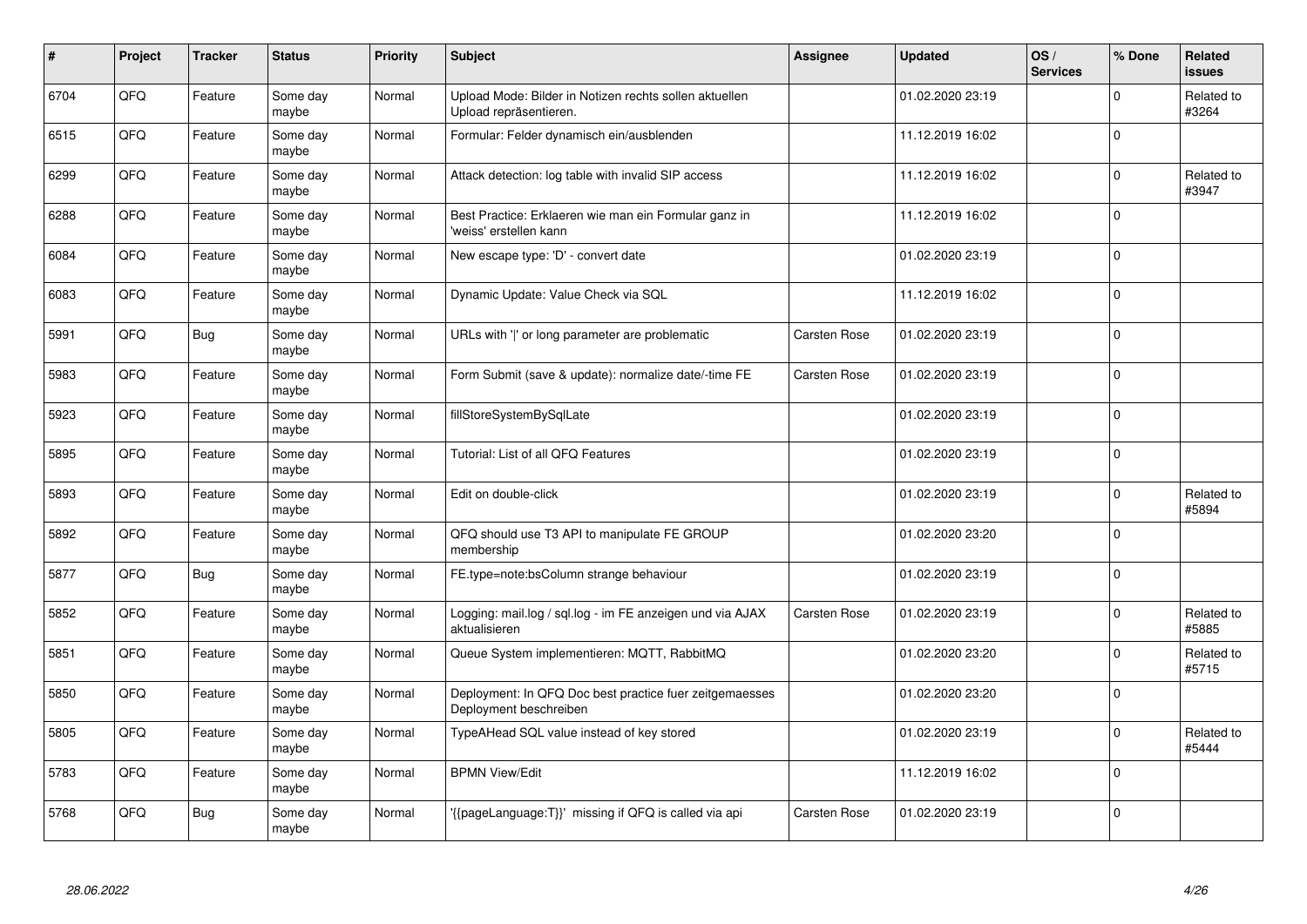| #    | Project | <b>Tracker</b> | <b>Status</b>     | <b>Priority</b> | Subject                                                                                                              | Assignee            | <b>Updated</b>   | OS/<br><b>Services</b> | % Done       | Related<br><b>issues</b>                    |
|------|---------|----------------|-------------------|-----------------|----------------------------------------------------------------------------------------------------------------------|---------------------|------------------|------------------------|--------------|---------------------------------------------|
| 5706 | QFQ     | <b>Bug</b>     | Some day<br>maybe | Normal          | upload: fileDestination needs to be sanatized                                                                        | Carsten Rose        | 01.02.2020 23:19 |                        | 0            |                                             |
| 5665 | QFQ     | Feature        | Some day<br>maybe | Normal          | Versuch das '{{!' nicht mehr noetig ist.                                                                             | <b>Carsten Rose</b> | 01.02.2020 23:20 |                        | $\Omega$     | Related to<br>#7432,<br>Related to<br>#7434 |
| 5579 | QFQ     | Feature        | Some day<br>maybe | Normal          | Enhance Doc / Presentation: variable type 'link column type'                                                         | <b>Carsten Rose</b> | 01.02.2020 23:19 |                        | $\Omega$     |                                             |
| 5557 | QFQ     | <b>Bug</b>     | Some day<br>maybe | Normal          | Form load: STORE RECORD filled, but should be empty                                                                  | Carsten Rose        | 01.02.2020 23:19 |                        | $\Omega$     |                                             |
| 5548 | QFQ     | Feature        | Some day<br>maybe | Normal          | 801 Textfiles/Scriptfiles als Thumbnail                                                                              | Carsten Rose        | 07.03.2022 16:26 |                        | $\Omega$     |                                             |
| 5480 | QFQ     | Feature        | Some day<br>maybe | Normal          | QFQ: Dokumentation mit Screenshots versehen                                                                          | <b>Carsten Rose</b> | 01.02.2020 23:20 |                        | $\Omega$     | Related to<br>#9879                         |
| 5455 | QFQ     | Feature        | Some day<br>maybe | Normal          | Mail Redirects grld abhaengig                                                                                        |                     | 01.02.2020 23:20 |                        | $\Omega$     |                                             |
| 5452 | QFQ     | Feature        | Some day<br>maybe | Normal          | Thumbnails from PDF: bad quality                                                                                     |                     | 01.02.2020 23:20 |                        | $\Omega$     |                                             |
| 5428 | QFQ     | Feature        | Some day<br>maybe | Normal          | secure thumbnail: late render on access.                                                                             | Carsten Rose        | 01.02.2020 23:20 |                        | 0            |                                             |
| 5389 | QFQ     | Feature        | Some day<br>maybe | Normal          | QFQ Design: Multline label / note                                                                                    | Benjamin Baer       | 01.02.2020 23:19 |                        | 0            |                                             |
| 5342 | QFQ     | Feature        | Some day<br>maybe | Normal          | link - with HTML Attributes                                                                                          |                     | 01.02.2020 23:20 |                        | $\Omega$     | Related to<br>#14077                        |
| 5160 | QFQ     | Feature        | Some day<br>maybe | Normal          | QFQ collaborative / together.js, ShareJS, y-js, collaborative,                                                       |                     | 11.12.2019 16:02 |                        | $\Omega$     |                                             |
| 5132 | QFQ     | Feature        | Some day<br>maybe | Normal          | Error Message sendmail missing attachment: more details                                                              | <b>Carsten Rose</b> | 01.02.2020 23:19 |                        | $\Omega$     |                                             |
| 5129 | QFQ     | Feature        | Some day<br>maybe | Normal          | Reports: SQL fuer x Achse und y Achse                                                                                |                     | 11.12.2019 16:02 |                        | $\Omega$     |                                             |
| 5024 | QFQ     | Feature        | Some day<br>maybe | Normal          | Fabric: Generate PDF with edits                                                                                      | Benjamin Baer       | 01.02.2020 23:20 |                        | $\Omega$     | Related to<br>#10704                        |
| 5021 | QFQ     | <b>Bug</b>     | Some day<br>maybe | Normal          | FE.typ=extra - during save displays error 'datum2' already<br>filled in STORE_SIP - the value is stored nevertheless | Carsten Rose        | 01.02.2020 23:19 |                        | <sup>0</sup> | Related to<br>#3875                         |
| 4974 | QFQ     | Feature        | Some day<br>maybe | Normal          | Long polling - inform all listening clients of changes                                                               |                     | 11.12.2019 16:02 |                        | $\mathbf{0}$ |                                             |
| 4956 | QFQ     | Feature        | Some day<br>maybe | Normal          | Sendmail: Benutzerdefinierte Headers                                                                                 | Carsten Rose        | 11.12.2019 16:02 |                        | 0            |                                             |
| 4872 | QFQ     | Feature        | Some day<br>maybe | Normal          | Fields of Typo3 page available in STORE_TYPO3                                                                        | Carsten Rose        | 01.02.2020 23:19 |                        | $\mathbf 0$  |                                             |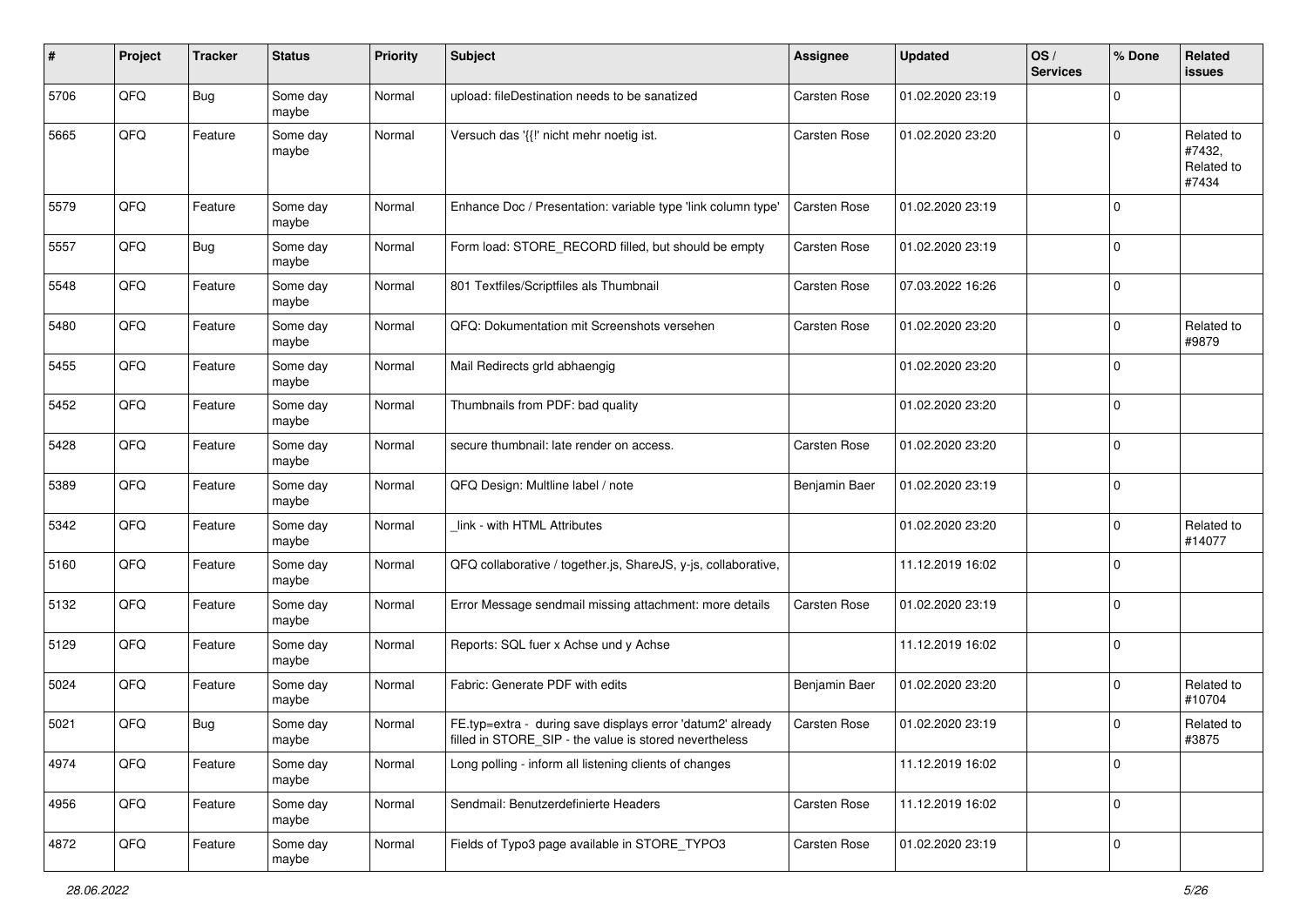| ∦    | Project | <b>Tracker</b> | <b>Status</b>     | <b>Priority</b> | <b>Subject</b>                                                                                                                                                | <b>Assignee</b>     | <b>Updated</b>   | OS/<br><b>Services</b> | % Done         | Related<br><b>issues</b>                       |
|------|---------|----------------|-------------------|-----------------|---------------------------------------------------------------------------------------------------------------------------------------------------------------|---------------------|------------------|------------------------|----------------|------------------------------------------------|
| 4869 | QFQ     | Feature        | Some day<br>maybe | Normal          | Dynamic Update (show, hide, readonly?, required?) for<br><b>Template Group Elements</b>                                                                       | Carsten Rose        | 01.02.2020 23:19 |                        | $\Omega$       | Related to<br>#4865                            |
| 4839 | QFQ     | Feature        | Some day<br>maybe | Normal          | gfg-handle in <head> Abschnitt</head>                                                                                                                         | <b>Carsten Rose</b> | 11.12.2019 16:02 |                        | $\Omega$       |                                                |
| 4816 | QFQ     | Feature        | Some day<br>maybe | Normal          | Templates for QFQ Reports (Tables, Radios, )                                                                                                                  |                     | 01.02.2020 23:20 |                        | $\Omega$       |                                                |
| 4771 | QFQ     | <b>Bug</b>     | Some day<br>maybe | Normal          | qfq: select-down-values empty after save (edit-form for<br>program administrators)                                                                            | <b>Carsten Rose</b> | 01.02.2020 23:20 |                        | $\Omega$       | Related to<br>#4549, Has<br>duplicate<br>#4282 |
| 4757 | QFQ     | Feature        | Some day<br>maybe | Normal          | Test subrecord: download links ok? Links ok?                                                                                                                  | <b>Carsten Rose</b> | 01.02.2020 23:20 |                        | $\Omega$       |                                                |
| 4719 | QFQ     | Feature        | Some day<br>maybe | Normal          | Custom Message in Client in case of 'Browser tab close,<br>modification will be lost'                                                                         |                     | 01.02.2020 23:20 |                        | $\mathbf 0$    |                                                |
| 4659 | QFQ     | <b>Bug</b>     | Some day<br>maybe | Normal          | infoButtonExtra                                                                                                                                               | <b>Carsten Rose</b> | 01.02.2020 23:20 |                        | $\Omega$       |                                                |
| 4652 | QFQ     | Feature        | Some day<br>maybe | Normal          | UZH CD: Weiterleitung auf benutzerdefinierte 403/404 Seite                                                                                                    | <b>Carsten Rose</b> | 01.02.2020 23:20 |                        | $\Omega$       |                                                |
| 4651 | QFQ     | <b>Bug</b>     | Some day<br>maybe | Normal          | "Loading document" Modal wird angezeigt bei uzhcd type=2<br>Ansicht                                                                                           | <b>Carsten Rose</b> | 01.02.2020 23:20 |                        | $\Omega$       |                                                |
| 4650 | QFQ     | Feature        | Some day<br>maybe | Normal          | Convert html to doc/rtf                                                                                                                                       | <b>Carsten Rose</b> | 01.02.2020 23:20 |                        | $\Omega$       | Related to<br>#10704                           |
| 4640 | QFQ     | Feature        | Some day<br>maybe | Normal          | Rename System Forms                                                                                                                                           |                     | 01.02.2020 23:20 |                        | $\mathbf 0$    |                                                |
| 4627 | QFQ     | Feature        | Some day<br>maybe | Normal          | dbupdate: all tables - check 'create', 'modified' if it is possible<br>to change to default 'CURRENT_TIMESTAMP' and modified<br>'ON UPDATE CURRENT_TIMESTAMP' |                     | 01.02.2020 23:20 |                        | $\Omega$       |                                                |
| 4626 | QFQ     | Feature        | Some day<br>maybe | Normal          | Mobile View: 'classBody=qfq-form-right' makes no sense                                                                                                        |                     | 01.02.2020 23:20 |                        | $\Omega$       |                                                |
| 4606 | QFQ     | Feature        | Some day<br>maybe | Normal          | link: qualifier to render bootstrap button                                                                                                                    | Carsten Rose        | 01.02.2020 23:19 |                        | $\Omega$       |                                                |
| 4583 | QFQ     | Bug            | Some day<br>maybe | Normal          | Dynamic Update bei TypeAhead Feldern                                                                                                                          | Carsten Rose        | 01.02.2020 23:19 |                        | $\Omega$       |                                                |
| 4551 | QFO     | Feature        | Some day<br>maybe | Normal          | Set 'pills' via dynamicUpdate to show/hide/disabled                                                                                                           |                     | 01.02.2020 23:20 |                        | $\overline{0}$ | Related to<br>#3752                            |
| 4549 | QFQ     | <b>Bug</b>     | Some day<br>maybe | Normal          | TemplateGroups: FE.type SELECT loose selected value<br>after save                                                                                             | Carsten Rose        | 01.02.2020 23:20 |                        | $\mathbf{0}$   | Related to<br>#4548,<br>Related to<br>#4771    |
| 4546 | QFG     | <b>Bug</b>     | Some day<br>maybe | Normal          | NH: SIP storage is destroyed                                                                                                                                  |                     | 01.02.2020 23:20 |                        | $\overline{0}$ |                                                |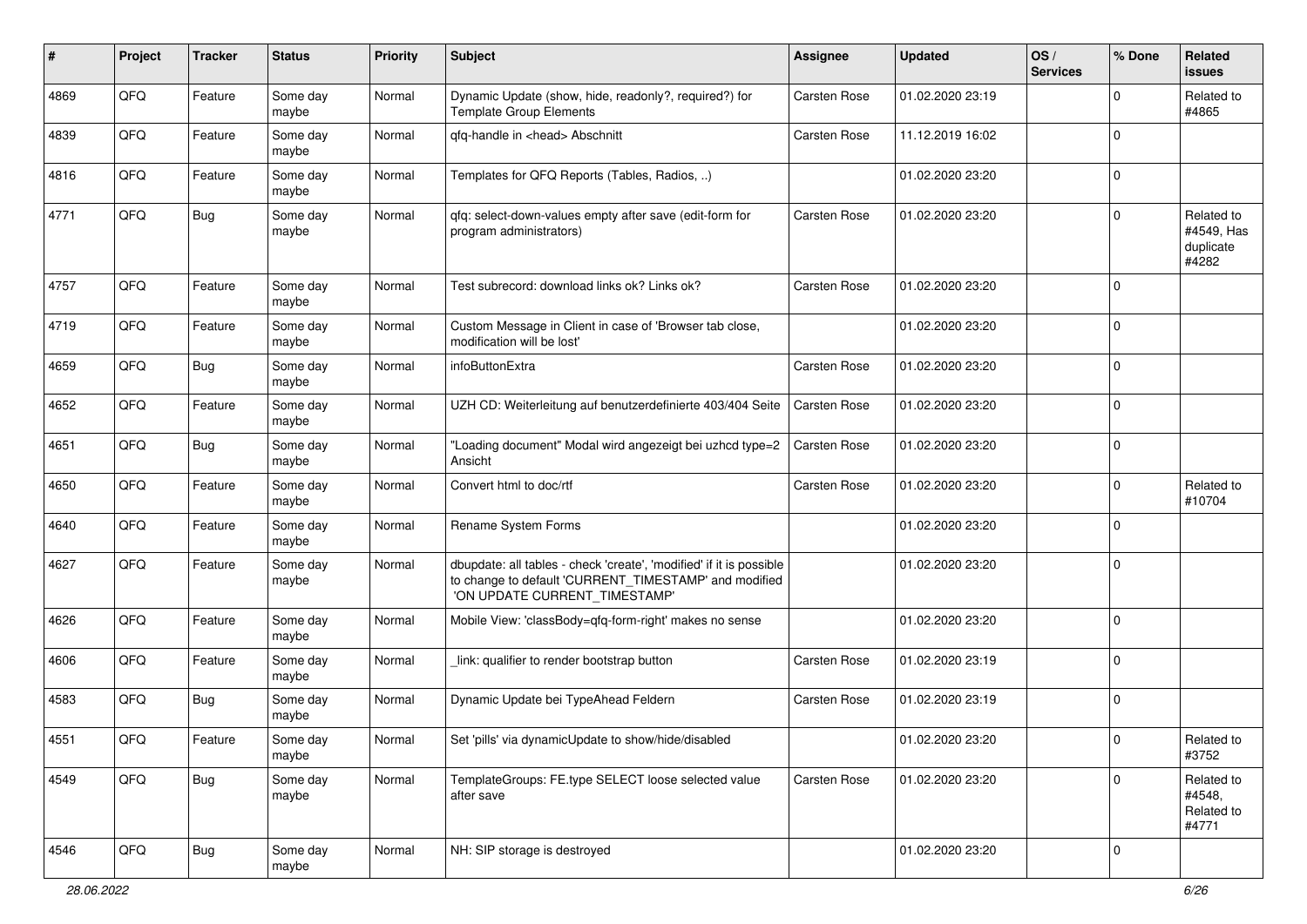| #    | Project | <b>Tracker</b> | <b>Status</b>     | <b>Priority</b> | <b>Subject</b>                                                                                                                                           | <b>Assignee</b>     | <b>Updated</b>   | OS/<br><b>Services</b> | % Done         | Related<br><b>issues</b>                    |
|------|---------|----------------|-------------------|-----------------|----------------------------------------------------------------------------------------------------------------------------------------------------------|---------------------|------------------|------------------------|----------------|---------------------------------------------|
| 4536 | QFQ     | Feature        | Some day<br>maybe | Normal          | FE upload: problem with delete if mutliple uploads an<br>FE.name="                                                                                       |                     | 01.02.2020 23:20 |                        | $\mathbf 0$    |                                             |
| 4528 | QFQ     | <b>Bug</b>     | Some day<br>maybe | Normal          | extraButtonLock mit SQLAhead Bug                                                                                                                         | <b>Carsten Rose</b> | 01.02.2020 23:19 |                        | $\overline{0}$ |                                             |
| 4454 | QFQ     | <b>Bug</b>     | Some day<br>maybe | Normal          | Required Elements: multiple elements in a row - whole row<br>marked if only one input is empty.                                                          | Benjamin Baer       | 01.02.2020 23:20 |                        | $\Omega$       |                                             |
| 4446 | QFQ     | Feature        | Some day<br>maybe | Normal          | New FE get same feldContainerId as last modifed FE                                                                                                       |                     | 01.02.2020 23:20 |                        | $\mathbf 0$    |                                             |
| 4445 | QFQ     | Feature        | Some day<br>maybe | Normal          | template group: Option to simulate fieldset                                                                                                              |                     | 28.06.2021 14:11 |                        | $\mathbf 0$    |                                             |
| 4444 | QFQ     | Feature        | Some day<br>maybe | Normal          | FE.type=upload: detect mime type                                                                                                                         |                     | 11.12.2019 16:02 |                        | $\mathbf 0$    | Related to<br>#4303                         |
| 4443 | QFQ     | Feature        | Some day<br>maybe | Normal          | Form: multiple secondary tables                                                                                                                          |                     | 01.02.2020 23:20 |                        | $\mathbf 0$    |                                             |
| 4442 | QFQ     | Feature        | Some day<br>maybe | Normal          | Special Column Name: _link - new symbol G (Glyph) to<br>choose any available symbol                                                                      |                     | 11.12.2019 16:02 |                        | $\mathbf 0$    |                                             |
| 4441 | QFQ     | <b>Bug</b>     | Some day<br>maybe | Normal          | \$_SERVER Vars sollten nur aus dem Store genommen<br>werden - Code entsprechend anpassen.                                                                |                     | 11.12.2019 16:02 |                        | $\overline{0}$ |                                             |
| 4440 | QFQ     | Feature        | Some day<br>maybe | Normal          | Manual.rst: explain how to. expand PHP Session to 4h                                                                                                     |                     | 11.12.2019 16:02 |                        | $\mathbf 0$    |                                             |
| 4439 | QFQ     | Feature        | Some day<br>maybe | Normal          | Log: report all actions fired by an FE Element, incl. the<br>original directive (slaveld, sqllnsert, )                                                   |                     | 01.02.2020 23:20 |                        | $\mathbf 0$    | Related to<br>#4432,<br>Related to<br>#5458 |
| 4435 | QFQ     | Feature        | Some day<br>maybe | Normal          | Report: striptags - specify allowed tags                                                                                                                 |                     | 01.02.2020 23:20 |                        | $\overline{0}$ |                                             |
| 4433 | QFQ     | Feature        | Some day<br>maybe | Normal          | Log when SIP will be destroyed by QFQ for any (security)<br>reason                                                                                       |                     | 01.02.2020 23:20 |                        | $\mathbf 0$    | Related to<br>#4432,<br>Related to<br>#5458 |
| 4420 | QFQ     | Feature        | Some day<br>maybe | Normal          | Client: Local Storage - store the changes of a form, local in<br>the browser.                                                                            | Benjamin Baer       | 11.12.2019 16:02 |                        | $\overline{0}$ |                                             |
| 4398 | QFQ     | Bug            | Some day<br>maybe | Normal          | Typeahead: mouse click in a prefilled input opens a single<br>item dropdown with the current value - click on it seems to<br>set the value, not the key. | Benjamin Baer       | 01.02.2020 23:20 |                        | $\Omega$       | Related to<br>#4457                         |
| 4365 | QFQ     | Feature        | Some day<br>maybe | Normal          | Multi Language: new way of config                                                                                                                        | Carsten Rose        | 01.02.2020 23:20 |                        | $\mathbf 0$    |                                             |
| 4349 | QFG     | Feature        | Some day<br>maybe | Normal          | link download: downloaded external URL to<br>deliver/concatenate - check mimetipe and handle it correctly                                                | Carsten Rose        | 11.12.2019 16:02 |                        | $\mathbf 0$    |                                             |
| 4343 | QFO     | Feature        | Some day<br>maybe | Normal          | Link: Classifier to add 'attributes'                                                                                                                     | Carsten Rose        | 01.02.2020 23:20 |                        | $\mathbf 0$    | Related to<br>#14077                        |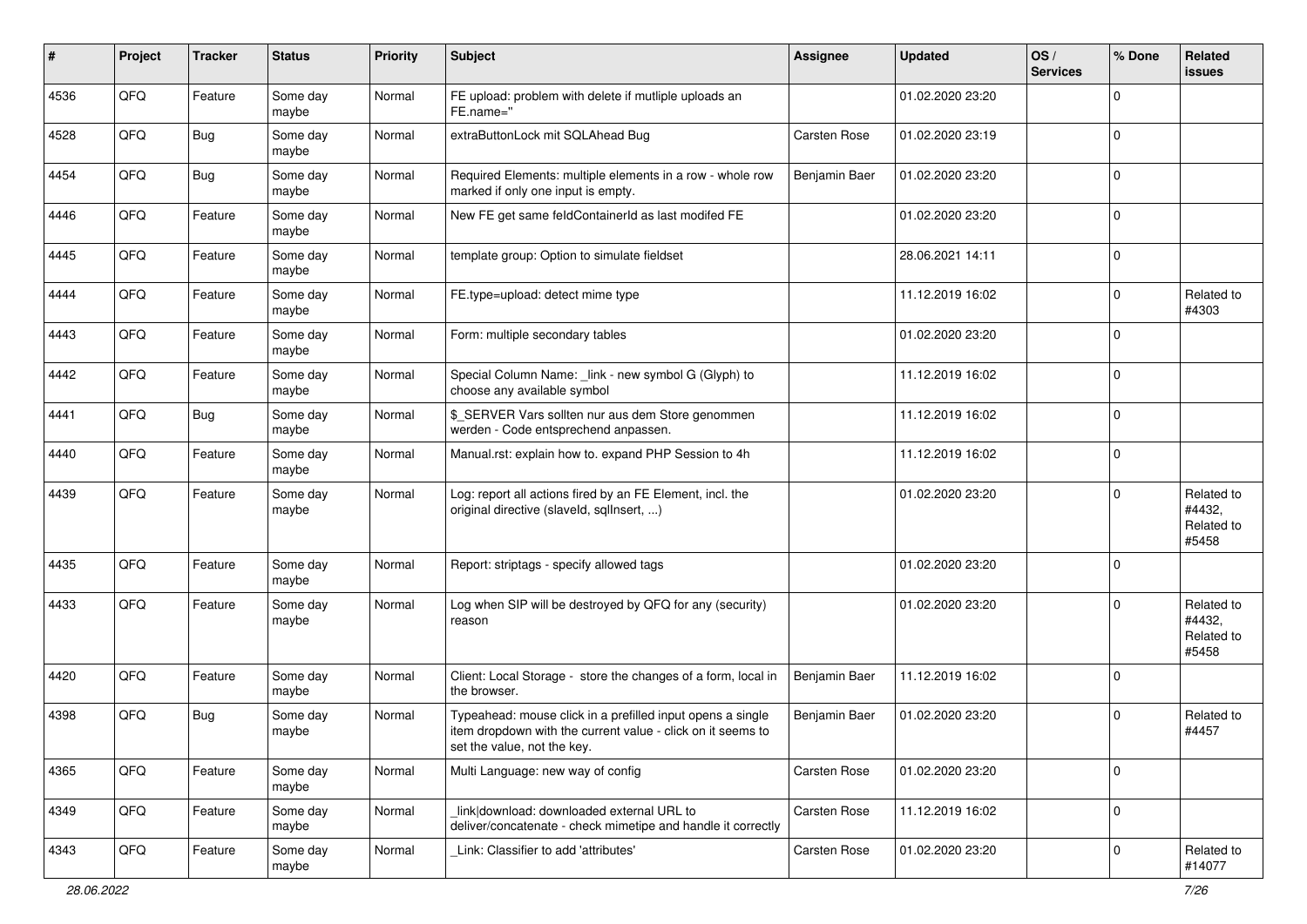| #    | Project | <b>Tracker</b> | <b>Status</b>     | <b>Priority</b> | <b>Subject</b>                                                                                                          | <b>Assignee</b>     | <b>Updated</b>   | OS/<br><b>Services</b> | % Done   | Related<br><b>issues</b>                    |
|------|---------|----------------|-------------------|-----------------|-------------------------------------------------------------------------------------------------------------------------|---------------------|------------------|------------------------|----------|---------------------------------------------|
| 4330 | QFQ     | Feature        | Some day<br>maybe | Normal          | Error Message: report missing {{ / }} in sqlUpdate, sqlInsert,<br>sqlDelete, sqlAfter, sqlBefore in FE action elements. | <b>Carsten Rose</b> | 01.02.2020 23:20 |                        | $\Omega$ |                                             |
| 4328 | QFQ     | <b>Bug</b>     | Some day<br>maybe | Normal          | Error Message: Show FE name/number on problems in FE                                                                    | <b>Carsten Rose</b> | 01.02.2020 23:20 |                        | $\Omega$ |                                             |
| 4293 | QFQ     | <b>Bug</b>     | Some day<br>maybe | Normal          | Download broken if token 'd:' is missing - but no error<br>message                                                      | Carsten Rose        | 11.12.2019 16:03 |                        | 0        | Related to<br>#7514                         |
| 4279 | QFQ     | <b>Bug</b>     | Some day<br>maybe | High            | config.linkVars lost                                                                                                    | Carsten Rose        | 03.05.2021 21:14 |                        | $\Omega$ |                                             |
| 4259 | QFQ     | Feature        | Some day<br>maybe | Normal          | Instant trigger a cron job                                                                                              | Carsten Rose        | 11.12.2019 16:03 |                        | $\Omega$ |                                             |
| 4258 | QFQ     | Feature        | Some day<br>maybe | High            | System Defaults: Forms                                                                                                  | Carsten Rose        | 03.05.2021 21:14 |                        | $\Omega$ |                                             |
| 4197 | QFQ     | Feature        | Some day<br>maybe | Normal          | Unit Test fuer JSON Stream von QuickFormQuery.php ><br>doForm()                                                         | Carsten Rose        | 11.12.2019 16:03 |                        | $\Omega$ |                                             |
| 4138 | QFQ     | Bug            | Some day<br>maybe | Normal          | style fehlt                                                                                                             |                     | 11.12.2019 16:03 |                        | 0        |                                             |
| 4122 | QFQ     | <b>Bug</b>     | Some day<br>maybe | Normal          | file: Render Mode hat keinen Effekt                                                                                     |                     | 11.12.2019 16:03 |                        | 0        |                                             |
| 4092 | QFQ     | <b>Bug</b>     | Some day<br>maybe | Normal          | 1) Logging verbessern wann welches FE warum ausgefuehrt<br>wird, 2) Documentation: Best Practice Template Group         | <b>Carsten Rose</b> | 01.02.2020 23:19 |                        | 0        | Related to<br>#3504                         |
| 4027 | QFQ     | Feature        | Some day<br>maybe | Normal          | Missing: orange 'check' / 'bullet'                                                                                      |                     | 11.12.2019 16:03 |                        | $\Omega$ |                                             |
| 4026 | QFQ     | Feature        | Some day<br>maybe | Normal          | sqlLog.sql: log number of FE.id                                                                                         | Carsten Rose        | 11.12.2019 16:03 |                        | $\Omega$ | Related to<br>#5458                         |
| 4018 | QFQ     | Feature        | Some day<br>maybe | Normal          | typeahead: solve problem with potential long query<br>parameter                                                         | Carsten Rose        | 11.12.2019 16:03 |                        | $\Omega$ |                                             |
| 4008 | QFQ     | Bug            | Some day<br>maybe | Normal          | FormElemen.type=sendmail: wrong 'TO' if 'real<br>name <rea@mail.to>' is used</rea@mail.to>                              | <b>Carsten Rose</b> | 11.12.2019 16:03 |                        | $\Omega$ |                                             |
| 3991 | QFQ     | Feature        | Some day<br>maybe | Normal          | report: Columnname '_skipWrap' skips 'fbeg', 'fend'                                                                     | <b>Carsten Rose</b> | 11.12.2019 16:03 |                        | 0        |                                             |
| 3990 | QFQ     | Feature        | Some day<br>maybe | High            | custom class definition: add space automatically                                                                        | <b>Carsten Rose</b> | 03.05.2021 21:14 |                        | 0        |                                             |
| 3967 | QFQ     | Feature        | Some day<br>maybe | High            | Report: Checkbox, Radio, Dropdown, Input welches ohne<br>Submit funktioniert - 'Inline-Form'                            | <b>Carsten Rose</b> | 03.05.2021 21:14 |                        | $\Omega$ |                                             |
| 3947 | QFQ     | Feature        | Some day<br>maybe | Normal          | Attack detectect: logout current user                                                                                   | Carsten Rose        | 11.12.2019 16:03 |                        | $\Omega$ | Related to<br>#5458,<br>Related to<br>#6299 |
| 3942 | QFQ     | Feature        | Some day<br>maybe | Normal          | Action Elemente: neu generierte IDs via FE weitergeben                                                                  | Carsten Rose        | 11.12.2019 16:03 |                        | 0        | Related to<br>#3941                         |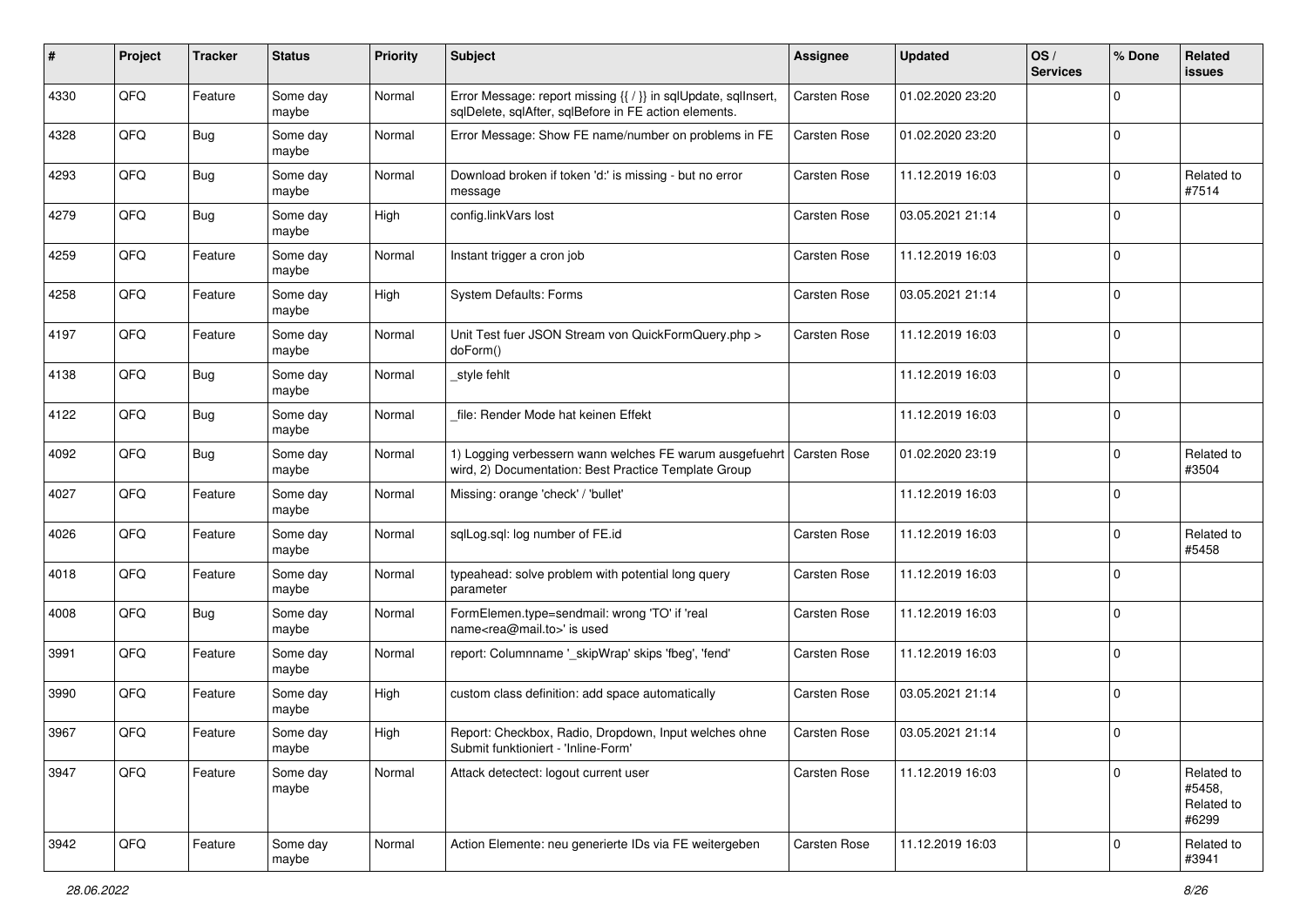| #    | Project | <b>Tracker</b> | <b>Status</b>     | Priority | <b>Subject</b>                                                                                                                                           | <b>Assignee</b>     | <b>Updated</b>   | OS/<br><b>Services</b> | % Done   | Related<br><b>issues</b> |
|------|---------|----------------|-------------------|----------|----------------------------------------------------------------------------------------------------------------------------------------------------------|---------------------|------------------|------------------------|----------|--------------------------|
| 3941 | QFQ     | Feature        | Some day<br>maybe | Normal   | sglAfter: es sollten mehrere moeglich sein                                                                                                               | <b>Carsten Rose</b> | 11.12.2019 16:03 |                        | $\Omega$ | Related to<br>#3942      |
| 3905 | QFQ     | Feature        | Some day<br>maybe | Normal   | Documentation: Best Practice anhand eines Online<br>Bewerbungstools                                                                                      | <b>Carsten Rose</b> | 11.12.2019 16:03 |                        | $\Omega$ |                          |
| 3900 | QFQ     | Feature        | Some day<br>maybe | Normal   | Extend documentation of 'Copy / Paste'                                                                                                                   | <b>Carsten Rose</b> | 11.12.2019 16:03 |                        | $\Omega$ | Related to<br>#3899      |
| 3895 | QFQ     | <b>Bug</b>     | Some day<br>maybe | Normal   | typeahead pedantic: on lehrkredit Idap webpass - if only one<br>person is in dropdown, such person can't be selected                                     | <b>Carsten Rose</b> | 11.12.2019 16:03 |                        | $\Omega$ |                          |
| 3882 | QFQ     | Bug            | Some day<br>maybe | Normal   | templateGroup: disable 'add' if limit is reached - funktioniert<br>nicht wenn bereits records existierten                                                | <b>Carsten Rose</b> | 11.12.2019 16:03 |                        | $\Omega$ |                          |
| 3880 | QFQ     | Feature        | Some day<br>maybe | Normal   | Form 'Form': anlegen einer Tabelle                                                                                                                       |                     | 14.01.2021 10:12 |                        | $\Omega$ |                          |
| 3879 | QFQ     | Feature        | Some day<br>maybe | Normal   | Form 'FormElement': Beim Feld 'name' rechts in der Notiz<br>einen Link einblenden - a) aktuelle Definition anzeigen, b)<br>Spalte in der Tabelle anlegen |                     | 11.12.2019 16:03 |                        | $\Omega$ |                          |
| 3878 | QFQ     | Feature        | Some day<br>maybe | Normal   | Form 'FormElement': Spalte 'name' typeAhead mit<br>Spaltennamen der Primarytable.                                                                        |                     | 11.12.2019 16:03 |                        | $\Omega$ |                          |
| 3877 | QFQ     | Feature        | Some day<br>maybe | Normal   | FormEditor: die Felder die aktuell nicht gebraucht werden<br>nur auf readonly/disabled setzen (nicht ausblenden > das<br>irritiert.                      | <b>Carsten Rose</b> | 11.12.2019 16:03 |                        | $\Omega$ |                          |
| 3848 | QFQ     | Feature        | Some day<br>maybe | High     | Antivirus check fuer Upload files in qfq?                                                                                                                | <b>Carsten Rose</b> | 03.05.2021 21:14 |                        | $\Omega$ | Related to<br>#4131      |
| 3811 | QFQ     | <b>Bug</b>     | Some day<br>maybe | Normal   | Dynamic Update: extraButtonInfo - Text aktualisieren                                                                                                     | <b>Carsten Rose</b> | 11.12.2019 16:03 |                        | $\Omega$ | Related to<br>#11517     |
| 3750 | QFQ     | <b>Bug</b>     | Some day<br>maybe | Normal   | FE in a row: if one violates check, all are red                                                                                                          | <b>Carsten Rose</b> | 11.12.2019 16:03 |                        | $\Omega$ |                          |
| 3708 | QFQ     | Feature        | Some day<br>maybe | Normal   | Form: input - 'specialchars', 'none'  gewisse tags<br>erlauben, andere verbieten                                                                         | Carsten Rose        | 11.12.2019 16:02 |                        | $\Omega$ | Related to<br>#14320     |
| 3692 | QFQ     | Feature        | Some day<br>maybe | Normal   | QFQ Webseite                                                                                                                                             | Benjamin Baer       | 11.12.2019 16:02 |                        | $\Omega$ | Related to<br>#5033      |
| 3682 | QFQ     | Bug            | Some day<br>maybe | Normal   | Dynamic update: Radio buttons                                                                                                                            | <b>Carsten Rose</b> | 11.12.2019 16:02 |                        | $\Omega$ |                          |
| 3677 | QFQ     | Feature        | Some day<br>maybe | Normal   | wkhtmltopdf: FE User access prohibited, if client IP changes<br>- \$TYPO3_CONF_VARS[FE][lockIP]                                                          | <b>Carsten Rose</b> | 11.12.2019 16:02 |                        | $\Omega$ |                          |
| 3666 | QFQ     | Feature        | Some day<br>maybe | Normal   | a) Performance Messung: mysql_real_escape_string() im<br>Vergleich zu str_replace(), b) doppeltes Aufrufen von<br>mysql_real_escape_string()             | <b>Carsten Rose</b> | 11.12.2019 16:02 |                        | $\Omega$ |                          |
| 3646 | QFQ     | Feature        | Some day<br>maybe | Normal   | Moeglichkeit HTML Tags in Reports auszugeben (zu<br>enkodieren: htmlspecialchars)                                                                        |                     | 11.12.2019 16:02 |                        | $\Omega$ | Related to<br>#14320     |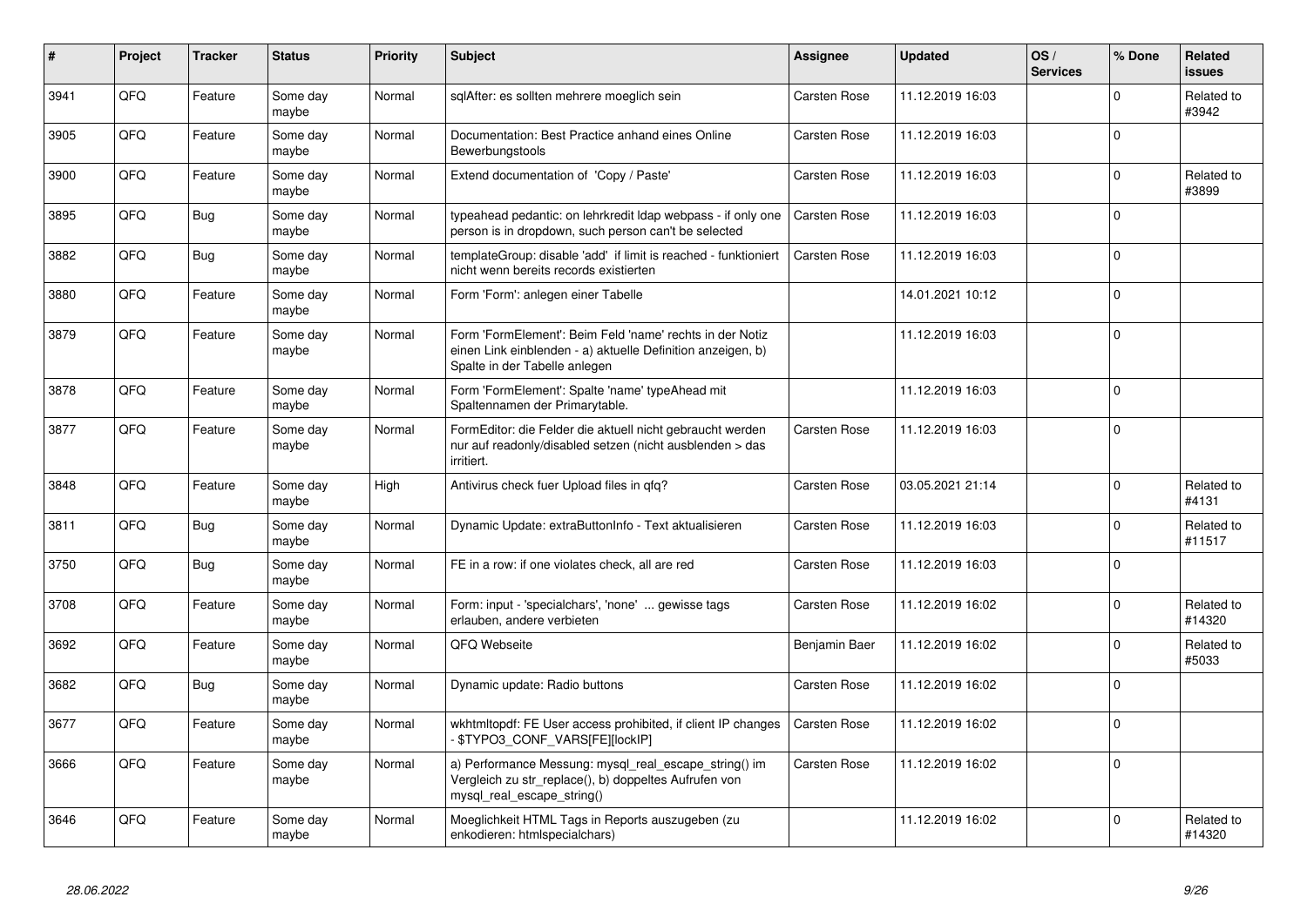| #    | Project | <b>Tracker</b> | <b>Status</b>     | <b>Priority</b> | Subject                                                                                                                       | Assignee            | <b>Updated</b>   | OS/<br><b>Services</b> | % Done       | Related<br><b>issues</b>                    |
|------|---------|----------------|-------------------|-----------------|-------------------------------------------------------------------------------------------------------------------------------|---------------------|------------------|------------------------|--------------|---------------------------------------------|
| 3617 | QFQ     | Feature        | Some day<br>maybe | Normal          | Load javascripts at bottom                                                                                                    |                     | 11.12.2019 16:02 |                        | 0            |                                             |
| 3613 | QFQ     | <b>Bug</b>     | Some day<br>maybe | Normal          | note /note unchecked -> note div (col-md) wird weiterhin<br>gerendert                                                         | Elias Villiger      | 01.02.2020 23:19 |                        | 100          |                                             |
| 3588 | QFQ     | Bug            | Some day<br>maybe | Normal          | templateGroup: versteckte Elemente werden weiterhin<br>gespeichert.                                                           | Carsten Rose        | 11.12.2019 16:02 |                        | 0            |                                             |
| 3570 | QFQ     | <b>Bug</b>     | Some day<br>maybe | High            | Formular mit prmitnew permitEdit=Always wird nicht<br>aufgerufen (ist leer)                                                   | Carsten Rose        | 03.05.2021 21:14 |                        | $\Omega$     |                                             |
| 3567 | QFQ     | Feature        | Some day<br>maybe | Low             | 'Save', 'Close', 'New' als FormElement                                                                                        |                     | 11.12.2019 16:02 |                        | $\Omega$     |                                             |
| 3537 | QFQ     | Feature        | Some day<br>maybe | Low             | SHOW COLUMNS FROM tableName - Extend '{{!'<br>definition                                                                      | <b>Carsten Rose</b> | 11.12.2019 16:02 |                        | $\Omega$     |                                             |
| 3495 | QFQ     | Feature        | Some day<br>maybe | Normal          | Predifined Parameter werden nicht in '+' (add new record)<br>SIP gerendert.                                                   |                     | 11.12.2019 16:02 |                        | $\Omega$     |                                             |
| 3458 | QFQ     | Feature        | Some day<br>maybe | Normal          | Display 'Edit Form Element'-Checkbox on form: should<br>depend on FE Group                                                    | <b>Carsten Rose</b> | 11.12.2019 16:02 |                        | 0            | Related to<br>#3447                         |
| 3457 | QFQ     | Feature        | Some day<br>maybe | Normal          | LDAP: concat multi values to one single entry                                                                                 | <b>Carsten Rose</b> | 11.12.2019 16:02 |                        | 0            |                                             |
| 3415 | QFQ     | Feature        | Some day<br>maybe | Normal          | FE Login Box Templatefile                                                                                                     | Benjamin Baer       | 11.12.2019 16:02 |                        | 0            |                                             |
| 3402 | QFQ     | Feature        | Some day<br>maybe | Normal          | Syntax Highlighting via CodeMirror                                                                                            | Carsten Rose        | 11.12.2019 16:02 |                        | 100          | Related to<br>#3207                         |
| 3385 | QFQ     | Feature        | Some day<br>maybe | Normal          | templateGroup: insert/update/delete non primary records                                                                       | Carsten Rose        | 11.12.2019 16:02 |                        | $\Omega$     |                                             |
| 3350 | QFQ     | Feature        | Some day<br>maybe | Normal          | FormEditor: Hilfetext hinter 'checktype'                                                                                      | <b>Carsten Rose</b> | 11.12.2019 16:02 |                        | $\Omega$     |                                             |
| 3349 | QFQ     | <b>Bug</b>     | Some day<br>maybe | Normal          | config.qfq.ini: a) vertraegt keine '=' im Value (z.B. Passwort),<br>b) Values sollten in ticks einschliessbar sein (spaces, ) | <b>Carsten Rose</b> | 11.12.2019 16:02 |                        | $\Omega$     |                                             |
| 3332 | QFQ     | Feature        | Some day<br>maybe | Normal          | Uploads: Thumbnails, Details zum hochgeladenen File                                                                           | <b>Carsten Rose</b> | 11.12.2019 16:02 |                        | 0            | Related to<br>#3264,<br>Related to<br>#5333 |
| 3331 | QFQ     | Feature        | Some day<br>maybe | Normal          | Default Tooltip fuer _page? Links: mit Form und Record ID                                                                     | <b>Carsten Rose</b> | 11.12.2019 16:02 |                        | <sup>0</sup> |                                             |
| 3291 | QFQ     | Feature        | Some day<br>maybe | Normal          | AutoCron websiteToken                                                                                                         | Carsten Rose        | 11.12.2019 16:02 |                        | 0            | Related to<br>#4250                         |
| 3285 | QFQ     | Feature        | Some day<br>maybe | Normal          | Zeichenlimit pro Feld: textarea / editor                                                                                      | Carsten Rose        | 11.12.2019 16:02 |                        | 0            |                                             |
| 3273 | QFQ     | Feature        | Some day<br>maybe | Low             | Dirty Flag in Form                                                                                                            | Carsten Rose        | 11.12.2019 16:02 |                        | $\mathbf 0$  |                                             |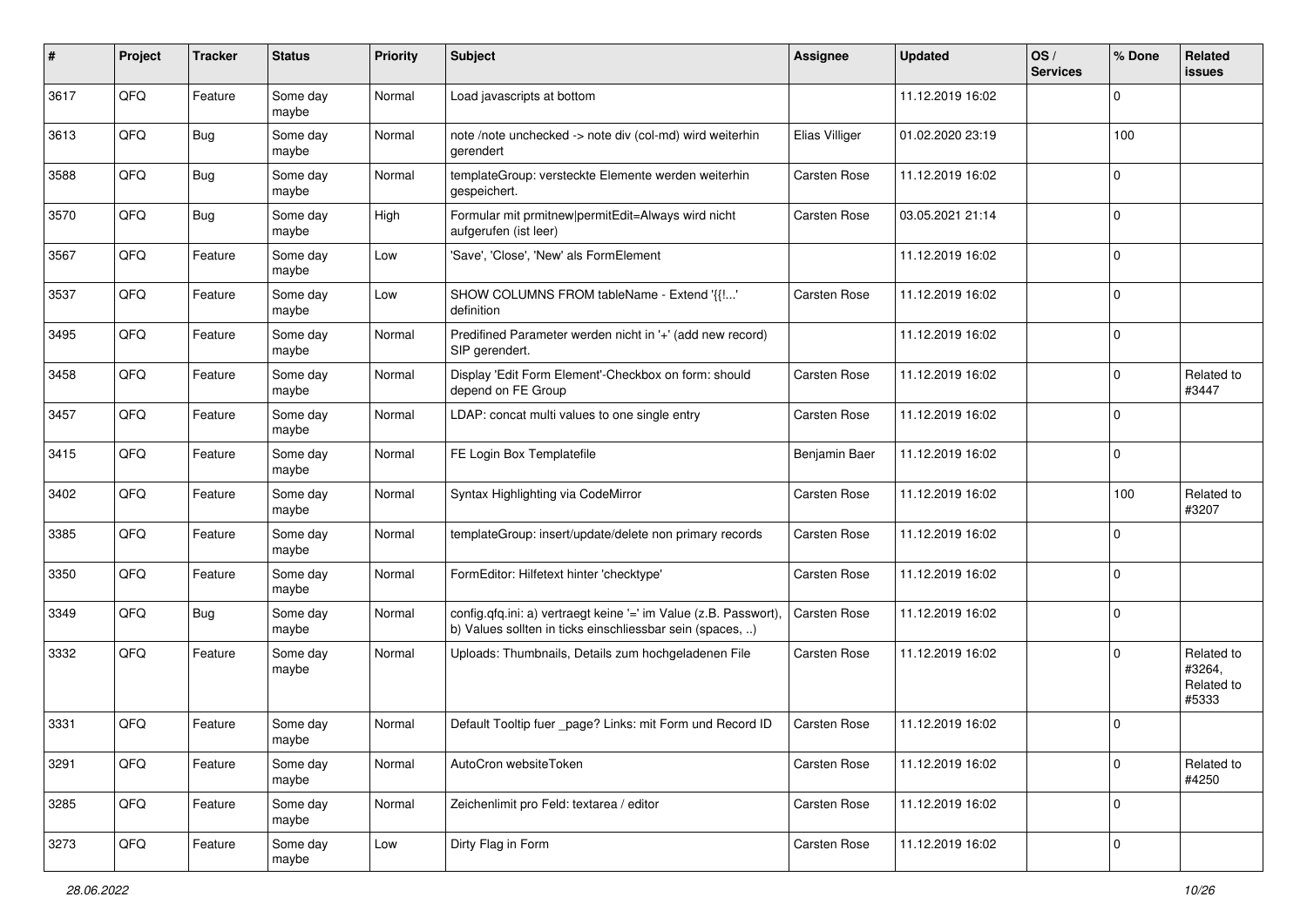| $\sharp$ | Project | <b>Tracker</b> | <b>Status</b>     | <b>Priority</b> | Subject                                                                                                            | Assignee            | <b>Updated</b>   | OS/<br><b>Services</b> | % Done       | Related<br><b>issues</b> |
|----------|---------|----------------|-------------------|-----------------|--------------------------------------------------------------------------------------------------------------------|---------------------|------------------|------------------------|--------------|--------------------------|
| 3267     | QFQ     | Feature        | Some day<br>maybe | Normal          | 2 Forms auf einer Seite: real + Read only                                                                          | <b>Carsten Rose</b> | 11.12.2019 16:03 |                        | 0            |                          |
| 3216     | QFQ     | Feature        | Some day<br>maybe | Normal          | dynamic update für checkbox label2                                                                                 | <b>Carsten Rose</b> | 11.12.2019 16:03 |                        | $\Omega$     | Related to<br>#2081      |
| 3130     | QFQ     | <b>Bug</b>     | Some day<br>maybe | Normal          | Debug Info's nicht korrekt nach 'New > Save'.                                                                      | Carsten Rose        | 11.12.2019 16:03 |                        | 0            | Related to<br>#3253      |
| 3109     | QFQ     | Bug            | Some day<br>maybe | High            | RealUrl: Links werden nicht korrekt gerendert                                                                      | <b>Carsten Rose</b> | 03.05.2021 21:14 |                        | 0            |                          |
| 3061     | QFQ     | Bug            | Some day<br>maybe | High            | winstitute: mysql connection durcheinander - nmhp17<br>(ag7)/QFQ arbeitet mit DB/Tabellen von biostat.             | <b>Carsten Rose</b> | 03.05.2021 21:14 |                        | 0            |                          |
| 2995     | QFQ     | Feature        | Some day<br>maybe | Normal          | Dropdown JQuery Plugin: 'chosen' - Moeglichkeit um Select<br>Listen mehr Funktion zu geben. Kein Bootstrap noetig. | Carsten Rose        | 11.12.2019 16:03 |                        | $\Omega$     |                          |
| 2950     | QFQ     | Feature        | Some day<br>maybe | Normal          | Inhalt QFQ Records als File                                                                                        |                     | 11.12.2019 16:03 |                        | $\Omega$     |                          |
| 2643     | QFQ     | <b>Bug</b>     | Some day<br>maybe | Normal          | Zend / PHP Webinars anschauen                                                                                      | <b>Carsten Rose</b> | 01.02.2020 15:56 |                        | 0            |                          |
| 2084     | QFQ     | Feature        | Some day<br>maybe | Normal          | Mailto mit encryption: Subrecord                                                                                   | <b>Carsten Rose</b> | 11.12.2019 16:03 |                        | 0            | Related to<br>#2082      |
| 2063     | QFQ     | <b>Bug</b>     | Some day<br>maybe | Normal          | Pills auf 'inaktiv' setzen falls keine Element auf dem Pill<br>sichtbar sind.                                      | Benjamin Baer       | 11.12.2019 16:03 |                        | <sup>0</sup> | Related to<br>#3752      |
| 1946     | QFQ     | Feature        | Some day<br>maybe | Normal          | Kontrolle ob der ReadOnly Modus bei den<br>Formularelementen korrekt implementiert ist                             | Carsten Rose        | 11.12.2019 16:03 |                        | $\Omega$     |                          |
| 1635     | QFQ     | Feature        | Some day<br>maybe | Normal          | QFQ Extension content record: weitere Optionen<br>einblenden.                                                      | Carsten Rose        | 11.12.2019 16:03 |                        | 0            |                          |
| 1623     | QFQ     | Feature        | Some day<br>maybe | Normal          | RealURL                                                                                                            |                     | 11.12.2019 16:03 |                        | 30           |                          |
| 1510     | QFQ     | Feature        | Some day<br>maybe | Normal          | jquery von google laden, falls das nicht geht lokal                                                                |                     | 11.12.2019 16:03 |                        | 0            |                          |
| 1253     | QFQ     | Feature        | Some day<br>maybe | Normal          | QF: Colorpicker                                                                                                    |                     | 11.12.2019 16:03 |                        | 0            |                          |
| 1251     | QFQ     | Feature        | Some day<br>maybe | Normal          | QF: Combo                                                                                                          |                     | 11.12.2019 16:03 |                        | 0            |                          |
| 1234     | QFQ     | Feature        | Some day<br>maybe | Normal          | QF: Record numbering: Im Grid soll in Spalte 1 optional die<br>laufende Nummer der Records angezeigt werden.       |                     | 01.02.2020 23:20 |                        | $\Omega$     |                          |
| 955      | QFQ     | Feature        | Some day<br>maybe | Normal          | QF: Notizen vor/nach dem Form                                                                                      |                     | 01.02.2020 23:20 |                        | $\mathbf 0$  |                          |
| 880      | QFQ     | Feature        | Some day<br>maybe | Urgent          | Security: PHP, SQL Injection, XSS                                                                                  |                     | 03.05.2021 21:14 |                        | 0            | Related to<br>#14320     |
| 13767    | QFQ     | Bug            | Feedback          | Normal          | date/time-picker: required shows up/down button orange                                                             | Enis Nuredini       | 16.05.2022 23:16 |                        | $\mathbf 0$  |                          |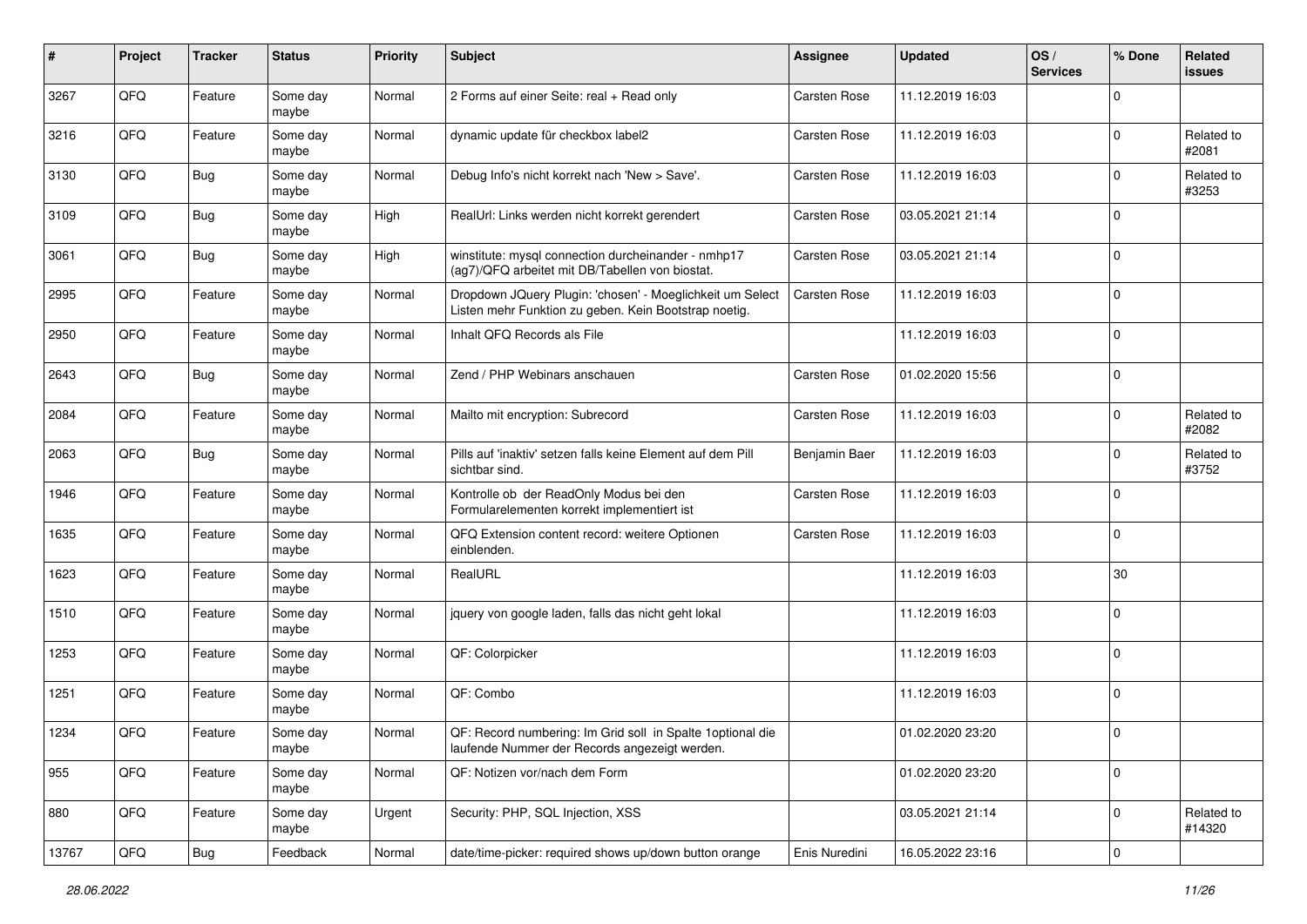| #     | Project | <b>Tracker</b> | <b>Status</b>              | <b>Priority</b> | <b>Subject</b>                                                                       | <b>Assignee</b>     | <b>Updated</b>   | OS/<br><b>Services</b> | % Done       | <b>Related</b><br><b>issues</b>                                        |
|-------|---------|----------------|----------------------------|-----------------|--------------------------------------------------------------------------------------|---------------------|------------------|------------------------|--------------|------------------------------------------------------------------------|
| 13572 | QFQ     | Feature        | Feedback                   | Normal          | Form Load: misleading error message on trying to load non<br>existent primary record | Enis Nuredini       | 16.05.2022 23:16 |                        | 100          |                                                                        |
| 12584 | QFQ     | Feature        | Feedback                   | Normal          | T3 v10 migration script: replace alias-patterns (v11)                                | Carsten Rose        | 28.05.2022 11:12 |                        | 100          |                                                                        |
| 12546 | QFQ     | <b>Bug</b>     | Feedback                   | Normal          | Branch 'Development' - Unit Tests mit dirty workaround<br>angepasst                  | <b>Carsten Rose</b> | 19.03.2022 17:48 |                        | $\mathbf 0$  |                                                                        |
| 11630 | QFQ     | Bug            | Feedback                   | High            | Bitte check ob CALL() in 20.11.0 noch so funktioniert wie in<br>20.4.1               | Enis Nuredini       | 28.05.2022 13:45 |                        | $\mathbf 0$  | Related to<br>#11325                                                   |
| 11347 | QFQ     | Bug            | Feedback                   | Normal          | If Bedingungen funktionieren nicht korrekt                                           | Christoph Fuchs     | 21.03.2021 20:37 |                        | $\mathbf 0$  |                                                                        |
| 10782 | QFQ     | Feature        | Feedback                   | Normal          | Tiny MCE: Image Upload                                                               | Enis Nuredini       | 16.05.2022 23:16 |                        | $\mathbf 0$  | Related to<br>#12452                                                   |
| 10124 | QFQ     | Feature        | Feedback                   | Normal          | qfq AAI-Login                                                                        | Karin Niffeler      | 07.05.2020 09:36 |                        | $\mathbf 0$  |                                                                        |
| 9898  | QFQ     | <b>Bug</b>     | Feedback                   | Normal          | Formular trotz Timeout gespeichert                                                   | Benjamin Baer       | 01.02.2020 15:56 |                        | $\mathbf 0$  |                                                                        |
| 9548  | QFQ     | Feature        | Feedback                   | High            | FormElement: Pattern mismatch - optional report only on<br>focus lost                | Benjamin Baer       | 03.05.2021 21:14 |                        | $\mathbf 0$  |                                                                        |
| 9535  | QFQ     | Bug            | Feedback                   | Normal          | Report:  AS '_vertical' - column to wide - vertical >> rot45,<br>rot90               | Benjamin Baer       | 01.02.2020 15:56 |                        | $\mathbf{0}$ |                                                                        |
| 9052  | QFQ     | Feature        | Feedback                   | High            | Report: CodeMirror with SQL Syntax Highlight in FE                                   | Enis Nuredini       | 08.06.2022 10:25 |                        | $\mathbf 0$  |                                                                        |
| 8316  | QFQ     | <b>Bug</b>     | Feedback                   | Normal          | Documentation/Behaviour for Nested Queries and<br>Record-Store confusing             | Nicola Chiapolini   | 20.11.2019 09:14 |                        | $\mathbf 0$  |                                                                        |
| 5894  | QFQ     | Feature        | Feedback                   | Normal          | Typeahead in Report: show/hide rows dynamically                                      | <b>Carsten Rose</b> | 18.02.2022 08:50 |                        | $\Omega$     | Related to<br>#5893.<br>Related to<br>#5885                            |
| 13566 | QFQ     | Feature        | Ready to sync<br>(develop) | Normal          | Delete config-example.gfg.php file                                                   | <b>Carsten Rose</b> | 23.12.2021 09:25 |                        | $\Omega$     |                                                                        |
| 14323 | QFQ     | Bug            | In Progress                | Normal          | Report: render=both single - no impact                                               | <b>Carsten Rose</b> | 19.06.2022 18:31 |                        | $\Omega$     |                                                                        |
| 14175 | QFQ     | Bug            | In Progress                | Normal          | Opening a form with no QFQ Session cookie fails                                      | <b>Carsten Rose</b> | 03.06.2022 10:40 |                        | $\mathbf 0$  |                                                                        |
| 13330 | QFQ     | Feature        | In Progress                | Normal          | Multi Form: Upload                                                                   | <b>Carsten Rose</b> | 07.11.2021 12:40 |                        | 50           | Related to<br>#9706                                                    |
| 12630 | QFQ     | Feature        | In Progress                | Normal          | Input: date[time]: min / max values                                                  | Enis Nuredini       | 20.06.2022 18:31 |                        | $\Omega$     | Related to<br>#10096,<br>Related to<br>#14302,<br>Related to<br>#14303 |
| 12508 | QFQ     | Bug            | In Progress                | High            | gfg Form: sendMail                                                                   | Karin Niffeler      | 19.03.2022 17:48 |                        | $\mathbf 0$  |                                                                        |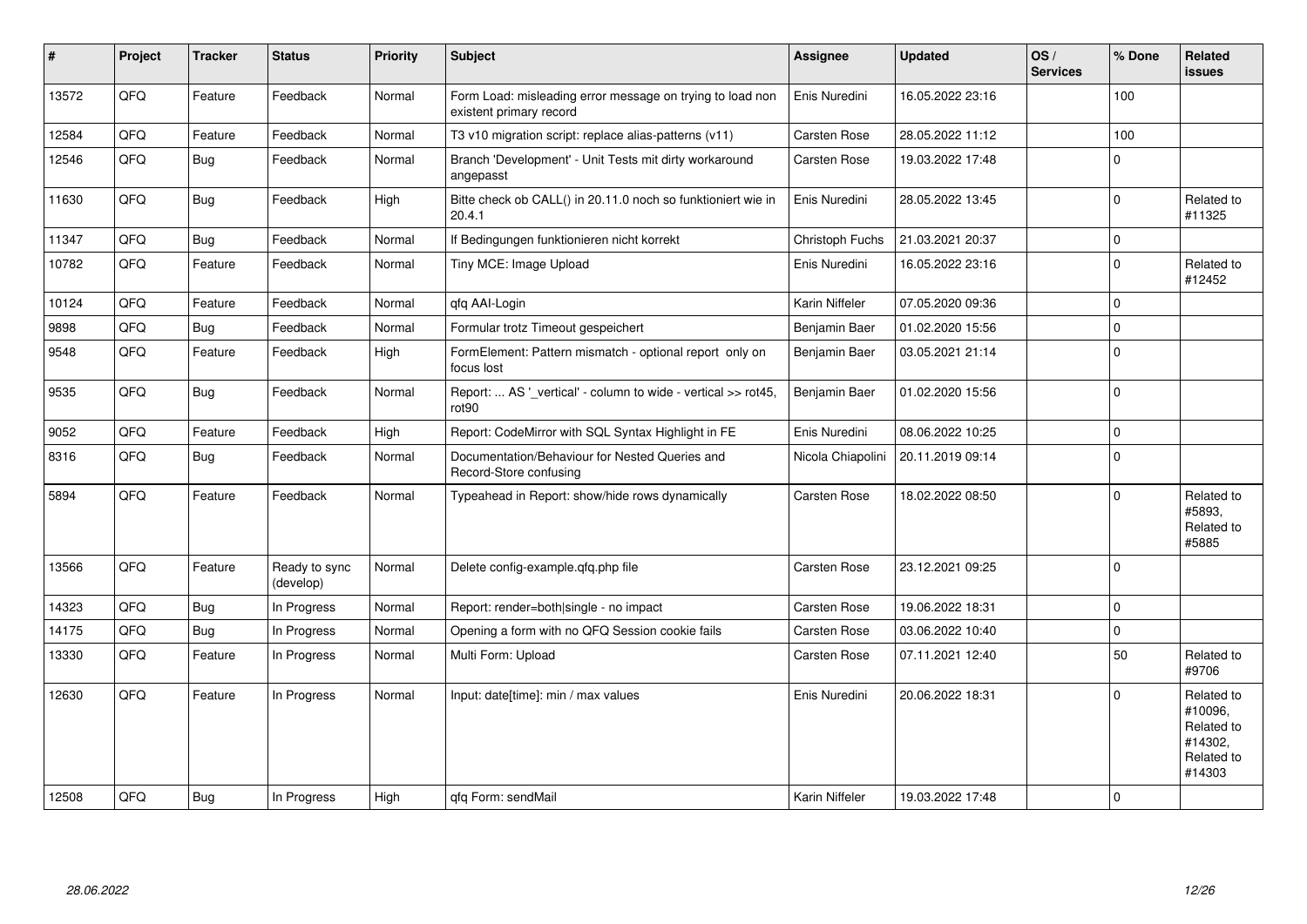| #     | Project | <b>Tracker</b> | <b>Status</b> | <b>Priority</b> | Subject                                          | Assignee            | <b>Updated</b>   | OS/<br><b>Services</b> | % Done      | Related<br><b>issues</b>                                                                                                       |
|-------|---------|----------------|---------------|-----------------|--------------------------------------------------|---------------------|------------------|------------------------|-------------|--------------------------------------------------------------------------------------------------------------------------------|
| 12440 | QFQ     | Feature        | In Progress   | Normal          | Typo3 V10 upgrade (durchfuehren und testen)      | Carsten Rose        | 21.03.2022 09:53 |                        | 50          | Related to<br>#12357,<br>Related to<br>#12067,<br>Related to<br>#10661                                                         |
| 12439 | QFQ     | Feature        | In Progress   | Normal          | TinyMCE Paste from Word & Character Count/Limit  | Carsten Rose        | 05.05.2021 22:15 |                        | $\mathbf 0$ |                                                                                                                                |
| 11980 | QFQ     | Feature        | In Progress   | Normal          | protected verzeichnis MUSS geschützt werden      | Carsten Rose        | 07.09.2021 13:30 |                        | $\pmb{0}$   |                                                                                                                                |
| 11517 | QFQ     | <b>Bug</b>     | In Progress   | Normal          | extraButtonInfo Broken for multiple FormElements | <b>Carsten Rose</b> | 12.05.2022 13:12 |                        | $\pmb{0}$   | Related to<br>#7890,<br>Related to<br>#3811, Has<br>duplicate<br>#10905, Has<br>duplicate<br>#10553, Has<br>duplicate<br>#6779 |
| 11076 | QFQ     | Feature        | In Progress   | Normal          | SELECT  AS _websocket                            | Carsten Rose        | 30.08.2020 17:49 |                        | $\pmb{0}$   |                                                                                                                                |
| 10793 | QFQ     | Feature        | In Progress   | Normal          | <b>Update NPM Packages</b>                       | Carsten Rose        | 07.09.2021 13:25 |                        | $30\,$      |                                                                                                                                |
| 10661 | QFQ     | <b>Bug</b>     | In Progress   | Normal          | Typo3 Warnungen                                  | <b>Carsten Rose</b> | 07.09.2021 13:23 |                        | $\pmb{0}$   | Related to<br>#12440                                                                                                           |
| 10443 | QFQ     | Feature        | In Progress   | Normal          | Konzept_api / _live                              | Carsten Rose        | 07.05.2020 09:39 |                        | $\mathbf 0$ |                                                                                                                                |
| 9789  | QFQ     | <b>Bug</b>     | In Progress   | High            | Record Lock: release to early on 'leave page'    | Carsten Rose        | 10.01.2022 09:25 |                        | 100         | Related to<br>#10081,<br>Related to<br>#9173,<br>Related to<br>#8702                                                           |
| 9691  | QFQ     | <b>Bug</b>     | In Progress   | Normal          | Checkbox: dynamic update > readonly              | Carsten Rose        | 01.02.2020 23:22 |                        | 50          | Related to<br>#9834                                                                                                            |
| 9517  | QFQ     | Feature        | In Progress   | High            | Input multiple tags with typeahead               | Carsten Rose        | 03.05.2021 21:14 |                        | 40          | Related to<br>#10150                                                                                                           |
| 6250  | QFQ     | Feature        | In Progress   | Normal          | Enhance layout: a) Subrecord, b) Subrecord-Title | Carsten Rose        | 01.02.2020 23:22 |                        | $\mathbf 0$ | Related to<br>#5391                                                                                                            |
| 5695  | QFQ     | Feature        | In Progress   | Normal          | Multiform                                        | Carsten Rose        | 02.01.2021 18:38 |                        | $\pmb{0}$   |                                                                                                                                |
| 4194  | QFQ     | Feature        | In Progress   | Normal          | Bootstrap 4 ist jetzt offiziel                   |                     | 03.05.2021 20:47 |                        | $\Omega$    | Related to<br>#10114                                                                                                           |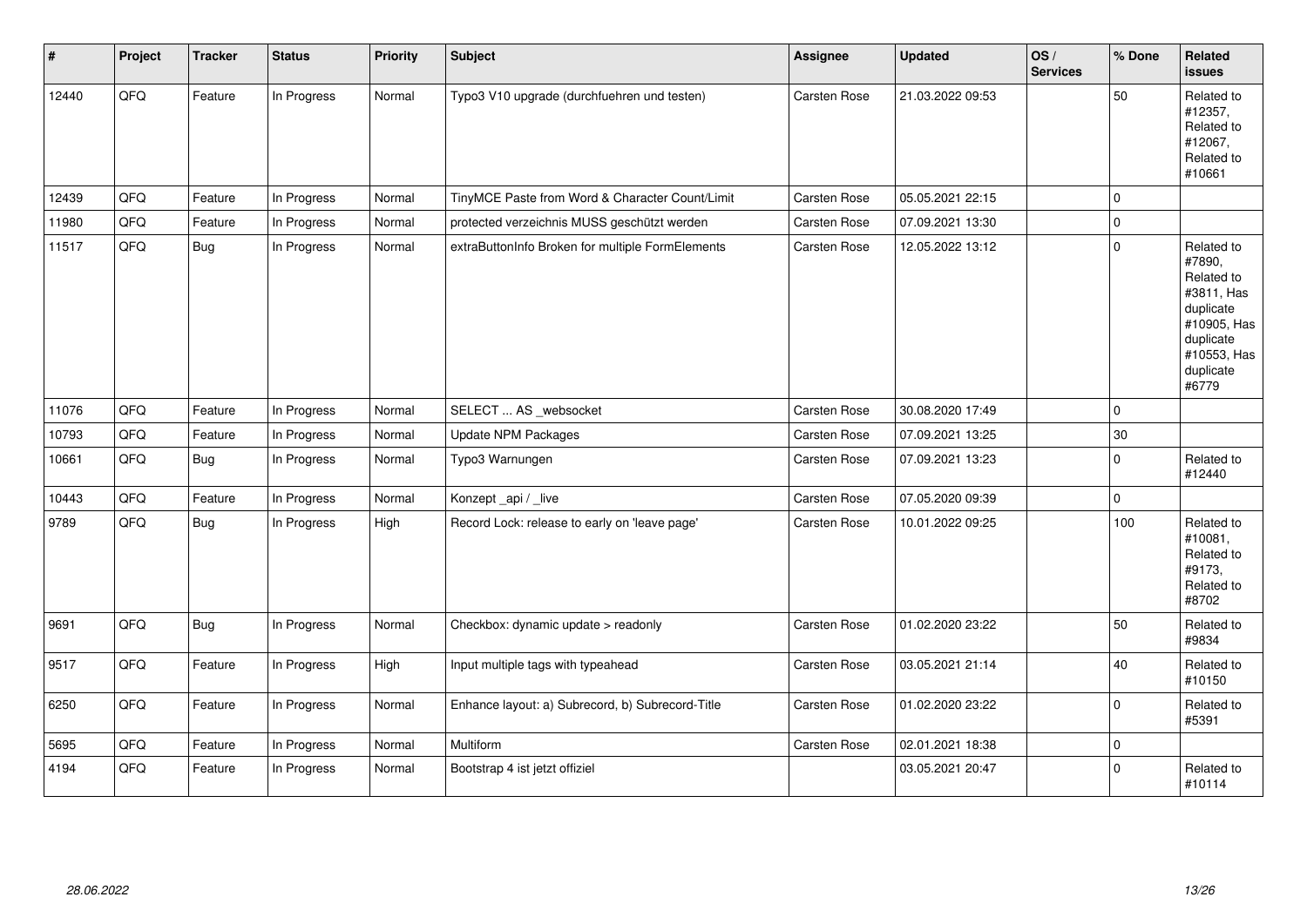| $\sharp$ | Project | <b>Tracker</b> | <b>Status</b> | <b>Priority</b> | Subject                                                                                 | <b>Assignee</b>     | <b>Updated</b>   | OS/<br><b>Services</b> | % Done         | Related<br><b>issues</b>                                                                                                                                              |
|----------|---------|----------------|---------------|-----------------|-----------------------------------------------------------------------------------------|---------------------|------------------|------------------------|----------------|-----------------------------------------------------------------------------------------------------------------------------------------------------------------------|
| 14320    | QFQ     | Feature        | ToDo          | Normal          | Allow specific HTML Tags and Attributes: general, TinyMCE                               | Enis Nuredini       | 17.06.2022 10:44 |                        | $\mathbf 0$    | Related to<br>#12664,<br>Related to<br>#12039,<br>Related to<br>#11702,<br>Related to<br>#7239,<br>Related to<br>#3708,<br>Related to<br>#3646,<br>Related to<br>#880 |
| 14303    | QFQ     | <b>Bug</b>     | ToDo          | Normal          | datetime broken with picker                                                             | Enis Nuredini       | 17.06.2022 09:02 |                        | $\overline{0}$ | Related to<br>#12630                                                                                                                                                  |
| 13899    | QFQ     | Bug            | ToDo          | Normal          | Selenium: zum laufen bringen                                                            | Enis Nuredini       | 25.03.2022 10:24 |                        | 0              |                                                                                                                                                                       |
| 12463    | QFQ     | <b>Bug</b>     | ToDo          | High            | QFQ Function: 'function' and 'sql' on same level - output of<br>sal is shown two times. | <b>Carsten Rose</b> | 15.12.2021 16:31 |                        | $\mathbf 0$    |                                                                                                                                                                       |
| 12395    | QFQ     | <b>Bug</b>     | ToDo          | High            | QFQ Function: Result two times shown                                                    | Carsten Rose        | 18.02.2022 08:59 |                        | $\mathbf 0$    |                                                                                                                                                                       |
| 12262    | QFQ     | Feature        | ToDo          | Normal          | Form buttons on top: more customable                                                    | Enis Nuredini       | 17.06.2022 10:44 |                        | $\mathbf 0$    | Related to<br>#13945, Has<br>duplicate<br>#4046, Has<br>duplicate<br>#10080                                                                                           |
| 7602     | QFQ     | Feature        | ToDo          | High            | Multi Select: with checkboxes                                                           | Benjamin Baer       | 22.03.2022 09:07 |                        | $\mathbf 0$    |                                                                                                                                                                       |
| 14371    | QFQ     | Feature        | Priorize      | Normal          | LDAP via REPORT                                                                         | <b>Carsten Rose</b> | 19.06.2022 16:37 |                        | $\mathbf 0$    |                                                                                                                                                                       |
| 14290    | QFQ     | Feature        | Priorize      | Normal          | FormEditor: Show Table Definition                                                       | Carsten Rose        | 19.06.2022 16:37 |                        | $\pmb{0}$      |                                                                                                                                                                       |
| 14283    | QFQ     | <b>Bug</b>     | Priorize      | Normal          | HEIC / HEIF convert doesn't trigger                                                     | Carsten Rose        | 19.06.2022 16:37 |                        | $\mathbf 0$    |                                                                                                                                                                       |
| 13943    | QFQ     | <b>Bug</b>     | Priorize      | Normal          | unable to find formgroup                                                                | Enis Nuredini       | 28.05.2022 11:03 |                        | $\mathbf 0$    |                                                                                                                                                                       |
| 13900    | QFQ     | Feature        | Priorize      | Normal          | Selenium: Check das Cookie/PDF funktioniert                                             | Enis Nuredini       | 25.03.2022 12:45 |                        | $\mathbf 0$    |                                                                                                                                                                       |
| 12504    | QFQ     | Feature        | Priorize      | Normal          | sql.log: report fe.id                                                                   | Carsten Rose        | 05.05.2021 22:09 |                        | $\mathbf 0$    |                                                                                                                                                                       |
| 12503    | QFQ     | Feature        | Priorize      | Normal          | Detect dangerous UPDATE statement with missing WHERE                                    | Carsten Rose        | 05.05.2021 22:09 |                        | $\pmb{0}$      |                                                                                                                                                                       |
| 12452    | QFQ     | Feature        | Priorize      | Normal          | BaseURL: alsways with '/' at the end                                                    | <b>Carsten Rose</b> | 19.06.2022 13:45 |                        | $\mathbf 0$    | Related to<br>#10782                                                                                                                                                  |
| 12325    | QFQ     | <b>Bug</b>     | Priorize      | Normal          | MultiDB form.dbIndex not working for report syntax                                      | Carsten Rose        | 07.09.2021 13:37 |                        | $\mathbf 0$    | Related to<br>#12145,<br>Related to<br>#12314                                                                                                                         |
| 11320    | QFQ     | Feature        | Priorize      | Normal          | Typo3 Version 10 support                                                                | Carsten Rose        | 05.05.2021 22:09 |                        | $\mathbf 0$    |                                                                                                                                                                       |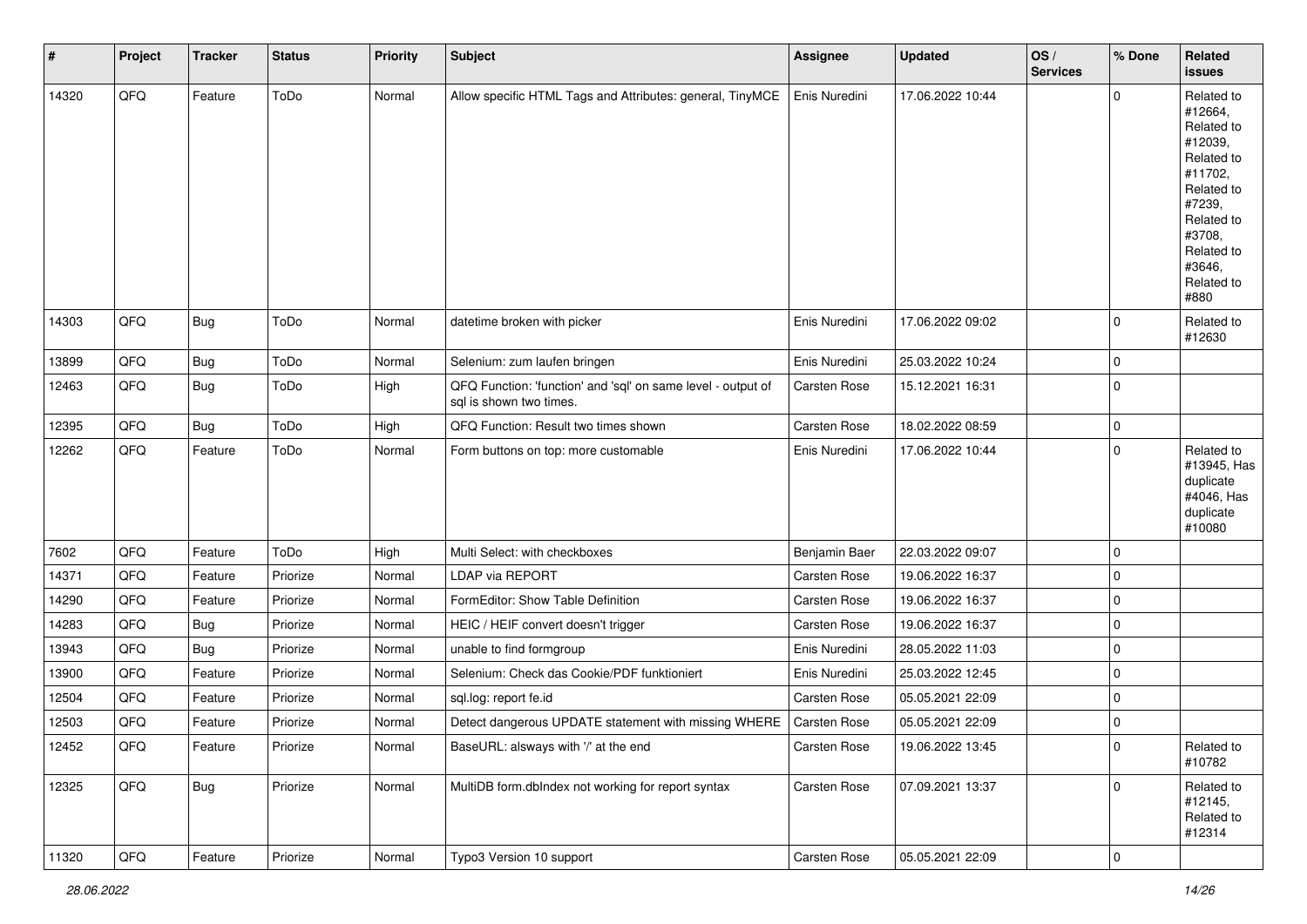| #     | Project        | <b>Tracker</b> | <b>Status</b> | <b>Priority</b> | Subject                                                                                                  | <b>Assignee</b>     | <b>Updated</b>   | OS/<br><b>Services</b> | % Done      | Related<br><b>issues</b>                                                |
|-------|----------------|----------------|---------------|-----------------|----------------------------------------------------------------------------------------------------------|---------------------|------------------|------------------------|-------------|-------------------------------------------------------------------------|
| 10569 | QFQ            | Feature        | Priorize      | Normal          | link _blank more safe                                                                                    | Enis Nuredini       | 25.03.2022 12:44 |                        | $\mathbf 0$ |                                                                         |
| 10015 | QFQ            | Feature        | Priorize      | Normal          | Monospace in Textarea                                                                                    | <b>Carsten Rose</b> | 03.02.2020 13:40 |                        | $\mathbf 0$ |                                                                         |
| 10012 | QFQ            | Feature        | Priorize      | Normal          | redirectAllMailTo: {{beEmail:T}}                                                                         | Carsten Rose        | 08.05.2021 09:54 |                        | $\mathbf 0$ | Related to<br>#12412,<br>Related to<br>#12413,<br>Related to<br>#10011  |
| 10011 | QFQ            | Feature        | Priorize      | Normal          | Offer new STORE_TYPO3 Variable 'beUser', 'beEmail'                                                       | <b>Carsten Rose</b> | 08.05.2021 09:51 |                        | $\Omega$    | Related to<br>#10012,<br>Related to<br>#12511                           |
| 10005 | QFQ            | Feature        | Priorize      | Normal          | Report / special column name:  AS _calendar                                                              | <b>Carsten Rose</b> | 03.06.2020 17:28 |                        | $\mathbf 0$ |                                                                         |
| 10003 | QFQ            | Feature        | Priorize      | Normal          | fieldset: stronger visualize group                                                                       | Benjamin Baer       | 12.02.2020 08:13 |                        | $\mathbf 0$ |                                                                         |
| 9975  | QFQ            | Bug            | Priorize      | Normal          | Dropdown Menu: 'r:3' broken                                                                              | <b>Carsten Rose</b> | 01.02.2020 10:13 |                        | $\mathbf 0$ |                                                                         |
| 9968  | QFQ            | Feature        | Priorize      | Normal          | Tooltip in Links for Developer                                                                           | <b>Carsten Rose</b> | 01.02.2020 23:17 |                        | $\mathbf 0$ |                                                                         |
| 9958  | QFQ            | Bug            | Priorize      | Normal          | Broken subrecord query: no error message                                                                 | Carsten Rose        | 05.02.2021 15:15 |                        | $\mathbf 0$ |                                                                         |
| 9947  | QFQ            | <b>Bug</b>     | Priorize      | Normal          | Unwanted error message if missing 'typeAheadSqlPrefetch'                                                 | <b>Carsten Rose</b> | 01.02.2020 10:13 |                        | $\mathbf 0$ |                                                                         |
| 9928  | QFQ            | Feature        | Priorize      | Normal          | SpecialColumnName: a) Deprecated: ' AS "_+tag " ', b)<br>New: ' AS "_ <tag1><tag2>"</tag2></tag1>        | Carsten Rose        | 01.02.2020 23:17 |                        | $\mathbf 0$ | Related to<br>#9929                                                     |
| 9900  | QFQ            | Feature        | Priorize      | Normal          | Generic API Call: tt-content record >> JSON                                                              | Carsten Rose        | 01.02.2020 10:13 |                        | $\mathbf 0$ |                                                                         |
| 9862  | QFQ            | Bug            | Priorize      | Normal          | Failed writing to sql mail qfq.log should throw an exception                                             | <b>Carsten Rose</b> | 01.02.2020 10:13 |                        | $\mathbf 0$ |                                                                         |
| 9834  | QFQ            | <b>Bug</b>     | Priorize      | Normal          | Input elements with tag 'disabled' are missing on<br>form-submit: server option 'processReadOnly' broken | Carsten Rose        | 07.12.2021 16:43 |                        | $\mathbf 0$ | Related to<br>#9691,<br>Related to<br>#5305, Has<br>duplicate<br>#12331 |
| 9668  | QFQ            | Feature        | Priorize      | Normal          | Form.mode: rename 'hidden' to 'hide'                                                                     | <b>Carsten Rose</b> | 05.05.2021 22:14 |                        | $\mathbf 0$ | Related to<br>#6437                                                     |
| 9534  | QFQ            | Bug            | Priorize      | Urgent          | FE.type=upload: 'Unknown Mode: ID"                                                                       | Carsten Rose        | 03.05.2021 21:14 |                        | $\mathbf 0$ | Related to<br>#9532                                                     |
| 9394  | QFQ            | Feature        | Priorize      | Normal          | REST: allow for non numerical ids in get requests                                                        | <b>Carsten Rose</b> | 05.05.2021 22:10 |                        | $\Omega$    |                                                                         |
| 9346  | QFQ            | Feature        | Priorize      | Normal          | beforeSave: check if an upload is given                                                                  | Carsten Rose        | 11.06.2021 21:18 |                        | $\mathbf 0$ |                                                                         |
| 9173  | QFQ            | <b>Bug</b>     | Priorize      | Urgent          | Stale Record Lock: Firefox                                                                               | Carsten Rose        | 03.05.2021 21:14 |                        | $\mathbf 0$ | Related to<br>#9789                                                     |
| 9135  | QFQ            | Feature        | Priorize      | Normal          | Progress Bar generic / replace old hourglass download<br>popup                                           | Benjamin Baer       | 03.01.2022 07:43 |                        | $\mathbf 0$ |                                                                         |
| 9121  | $\mathsf{QFQ}$ | Bug            | Priorize      | High            | sip links have r and __dbIndexData set                                                                   | Carsten Rose        | 12.06.2021 10:41 |                        | $\pmb{0}$   |                                                                         |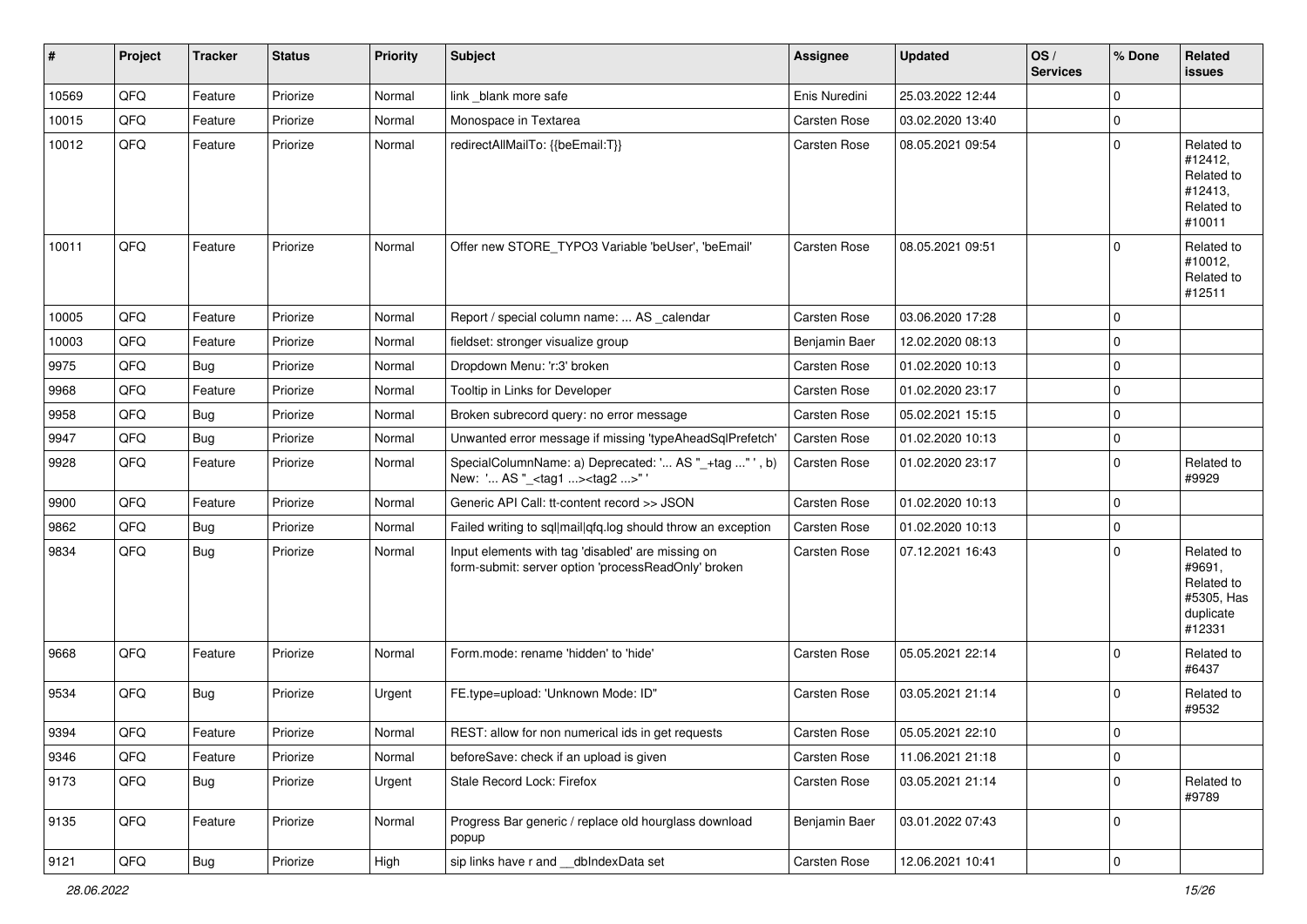| $\#$ | Project | <b>Tracker</b> | <b>Status</b> | <b>Priority</b> | <b>Subject</b>                                                                            | <b>Assignee</b>     | <b>Updated</b>   | OS/<br><b>Services</b> | % Done         | Related<br><b>issues</b>                        |
|------|---------|----------------|---------------|-----------------|-------------------------------------------------------------------------------------------|---------------------|------------------|------------------------|----------------|-------------------------------------------------|
| 8963 | QFQ     | Feature        | Priorize      | Normal          | Setting values in a store: flexible way                                                   | <b>Carsten Rose</b> | 05.05.2021 22:10 |                        | $\mathbf 0$    | Related to<br>#8975                             |
| 8585 | QFQ     | Feature        | Priorize      | Normal          | Enhance Error message for 'unknown form'                                                  | <b>Carsten Rose</b> | 01.02.2020 10:13 |                        | $\mathbf 0$    |                                                 |
| 8584 | QFQ     | Feature        | Priorize      | Normal          | FE 'Action' - never assign to Container (except Template<br>Group)                        | <b>Carsten Rose</b> | 01.02.2020 10:13 |                        | $\overline{0}$ |                                                 |
| 8277 | QFQ     | Feature        | Priorize      | Normal          | fe.parameter.default=                                                                     | <b>Carsten Rose</b> | 01.02.2020 23:17 |                        | $\mathbf 0$    | Related to<br>#8113                             |
| 8204 | QFQ     | Feature        | Priorize      | High            | Position 'required mark'                                                                  | <b>Carsten Rose</b> | 16.06.2021 13:44 |                        | $\mathbf 0$    |                                                 |
| 8082 | QFQ     | Feature        | Priorize      | High            | Contact form without saving record                                                        | <b>Carsten Rose</b> | 07.12.2021 15:20 |                        | $\mathbf 0$    | Related to<br>#8587,<br><b>Blocks</b><br>#11850 |
| 8044 | QFQ     | Feature        | Priorize      | Normal          | Transaction: a) Form, b) Report                                                           | <b>Carsten Rose</b> | 05.05.2021 22:14 |                        | $\mathbf 0$    | Related to<br>#8043                             |
| 8037 | QFQ     | <b>Bug</b>     | Priorize      | Normal          | FE.type=upload (advanced mode): {{slaveId:V}} missing<br>during dynamic update            | <b>Carsten Rose</b> | 01.02.2020 10:13 |                        | $\mathbf 0$    |                                                 |
| 8034 | QFQ     | Feature        | Priorize      | Normal          | FormElement 'data': 22.22.2222 should not be accepted                                     | Carsten Rose        | 01.02.2020 10:13 |                        | $\pmb{0}$      |                                                 |
| 7965 | QFQ     | Feature        | Priorize      | Normal          | Input type 'text' with visual format - currency                                           | Benjamin Baer       | 03.01.2022 07:45 |                        | $\mathbf 0$    |                                                 |
| 7730 | QFQ     | Feature        | Priorize      | Normal          | SELECT Box: title in between                                                              | Benjamin Baer       | 01.02.2020 23:22 |                        | $\mathbf 0$    |                                                 |
| 7656 | QFQ     | <b>Bug</b>     | Priorize      | Normal          | FE with required, 'pattern' and 'extraButtonLock': always<br>complain about missing value | <b>Carsten Rose</b> | 01.02.2020 10:13 |                        | $\mathbf 0$    |                                                 |
| 7630 | QFQ     | Feature        | Priorize      | Normal          | detailed error message for simple upload                                                  | <b>Carsten Rose</b> | 01.02.2020 10:13 |                        | $\mathbf 0$    |                                                 |
| 7616 | QFQ     | <b>Bug</b>     | Priorize      | Normal          | Selectlist with Enum & Dynamic Update                                                     | Carsten Rose        | 01.02.2020 10:13 |                        | $\mathbf 0$    |                                                 |
| 7522 | QFQ     | Feature        | Priorize      | Normal          | Inserting default index.html to folder (Avoid Apache<br>Indexing)                         | <b>Carsten Rose</b> | 01.02.2020 10:13 |                        | $\mathbf 0$    |                                                 |
| 7290 | QFQ     | Feature        | Priorize      | Normal          | FormEditor: title as textarea if LEN(title)>60                                            | <b>Carsten Rose</b> | 01.02.2020 10:13 |                        | $\overline{0}$ | Blocked by<br>#7682                             |
| 7217 | QFQ     | Feature        | Priorize      | Normal          | Download: notice User if `_sip=?` is missing                                              | <b>Carsten Rose</b> | 01.02.2020 10:13 |                        | $\mathbf 0$    |                                                 |
| 6998 | QFQ     | Feature        | Priorize      | Normal          | Form: with debug=on show column information as tooltip of<br>column label                 | <b>Carsten Rose</b> | 01.02.2020 10:13 |                        | $\overline{0}$ |                                                 |
| 6870 | QFQ     | Feature        | Priorize      | Normal          | Click on '_link' triggers an API call                                                     | Benjamin Baer       | 03.01.2022 08:25 |                        | $\mathbf 0$    |                                                 |
| 6801 | QFQ     | Feature        | Priorize      | Normal          | Fabric: Maximize / FullIscreen                                                            | Benjamin Baer       | 21.03.2022 09:56 |                        | 0              |                                                 |
| 6574 | QFQ     | <b>Bug</b>     | Priorize      | Normal          | qfq.log: Fehlermeldung wurde angezeigt, aber nicht geloggt                                | Carsten Rose        | 01.02.2020 10:13 |                        | $\pmb{0}$      |                                                 |
| 6566 | QFQ     | <b>Bug</b>     | Priorize      | Normal          | Link Function 'delete': provided parameter missing on page<br>reload                      | Benjamin Baer       | 03.01.2022 08:08 |                        | $\mathbf 0$    |                                                 |
| 6224 | QFQ     | Feature        | Priorize      | Normal          | Dynamic update: fade in/out fields                                                        | Benjamin Baer       | 21.03.2022 09:50 |                        | $\mathbf 0$    |                                                 |
| 6140 | QFQ     | Bug            | Priorize      | Normal          | QFQ DnD Sort: Locked fields                                                               | Benjamin Baer       | 21.03.2022 09:56 |                        | $\mathbf 0$    |                                                 |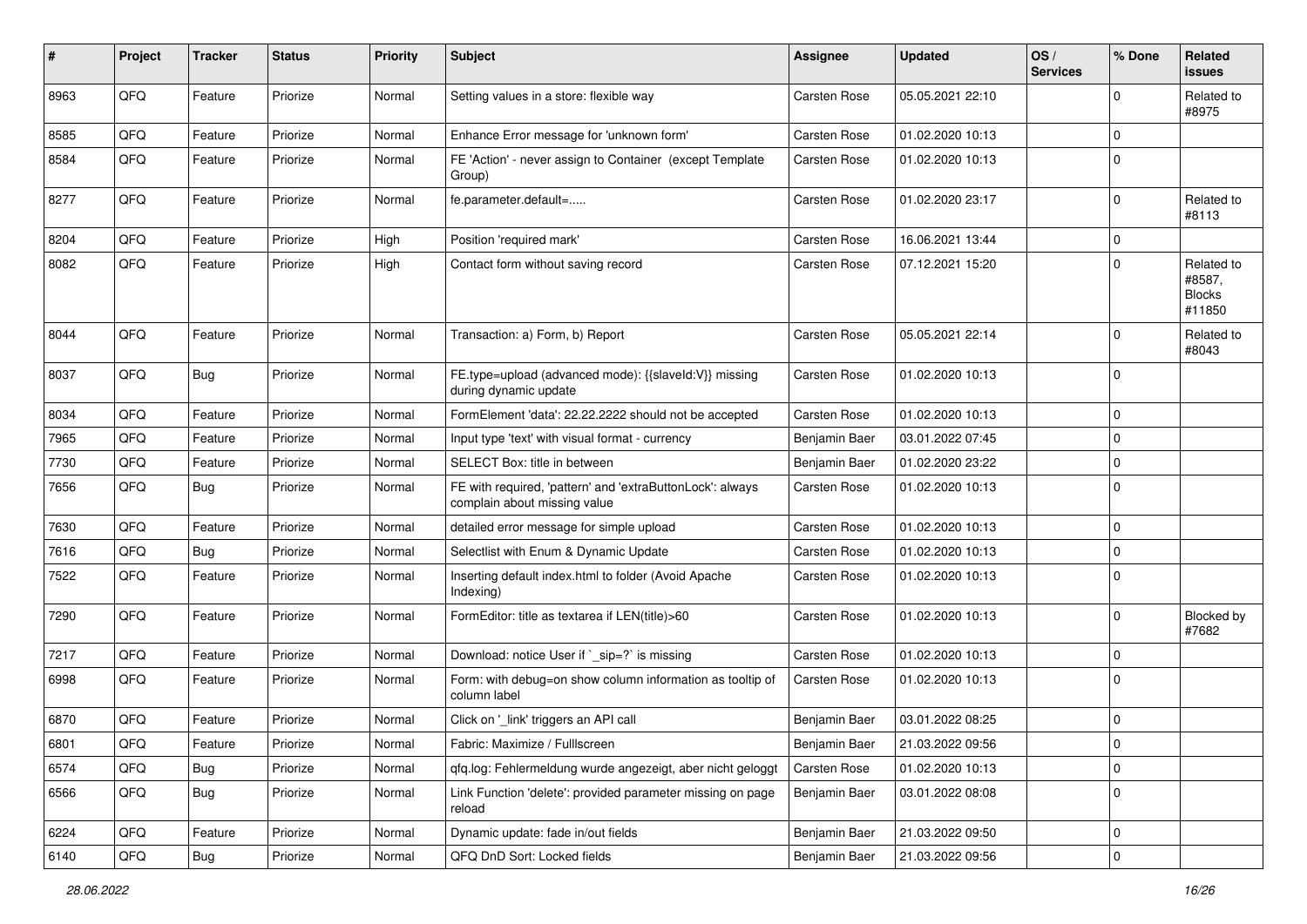| #     | Project | <b>Tracker</b> | <b>Status</b> | <b>Priority</b> | <b>Subject</b>                                                                                      | <b>Assignee</b>      | <b>Updated</b>   | OS/<br><b>Services</b> | % Done       | Related<br><b>issues</b>                                               |
|-------|---------|----------------|---------------|-----------------|-----------------------------------------------------------------------------------------------------|----------------------|------------------|------------------------|--------------|------------------------------------------------------------------------|
| 6116  | QFQ     | <b>Bug</b>     | Priorize      | High            | value of checkbox not saved                                                                         | <b>Carsten Rose</b>  | 07.12.2021 17:19 |                        | $\Omega$     |                                                                        |
| 5942  | QFQ     | Feature        | Priorize      | Normal          | 'L' and 'type': append to links, generate via '_link' by using<br>'u:' .                            | Carsten Rose         | 01.02.2020 10:13 |                        | $\mathbf{0}$ |                                                                        |
| 5562  | QFQ     | Feature        | Priorize      | Normal          | Drag'n'Drop fuer Uploads                                                                            | <b>Benjamin Baer</b> | 21.03.2022 09:52 |                        | $\Omega$     | Related to<br>#9706                                                    |
| 5366  | QFQ     | Feature        | Priorize      | Normal          | Saving with keyboard shortcuts                                                                      | Benjamin Baer        | 21.03.2022 09:47 |                        | $\mathbf 0$  |                                                                        |
| 4457  | QFQ     | <b>Bug</b>     | Priorize      | Normal          | typeahead: pressing return to select an item, saves the form<br>and closes the form.                | Benjamin Baer        | 03.01.2022 08:01 |                        | $\mathbf 0$  | Related to<br>#4398                                                    |
| 3867  | QFQ     | Feature        | Priorize      | Normal          | Readonly Formular: Template Groups add/delete<br>ausbeldnen                                         | Carsten Rose         | 05.05.2021 22:12 |                        | $\Omega$     |                                                                        |
| 3782  | QFQ     | <b>Bug</b>     | Priorize      | Normal          | Bei fehlerhafter Eingabe (z.B. Datum) sollte das erwartete<br>Format angezeigt werden               | <b>Carsten Rose</b>  | 01.02.2020 10:13 |                        | $\Omega$     |                                                                        |
| 2665  | QFQ     | <b>Bug</b>     | Priorize      | Normal          | Dynamic Update funktioniert nicht, wenn beim<br>entsprechenden FormElement eine size angegeben ist. | Benjamin Baer        | 03.01.2022 08:12 |                        | 30           |                                                                        |
| 14395 | QFQ     | Support        | <b>New</b>    | Normal          | FormEditor: Virtual table columns                                                                   | Enis Nuredini        | 21.06.2022 16:09 |                        | $\Omega$     |                                                                        |
| 14377 | QFQ     | Bug            | <b>New</b>    | Normal          | Documentation > General Tips: white page after migration                                            | Enis Nuredini        | 19.06.2022 16:37 |                        | $\Omega$     |                                                                        |
| 14376 | QFQ     | Feature        | New           | Normal          | QFQ Bootstrap: if missing, create stored procedures                                                 | Enis Nuredini        | 19.06.2022 16:37 |                        | $\Omega$     |                                                                        |
| 14322 | QFQ     | <b>Bug</b>     | New           | Normal          | Form Load: by default no scroll (save & close should be<br>visible)                                 | Enis Nuredini        | 15.06.2022 14:12 |                        | $\Omega$     | Related to<br>#14321,<br>Related to<br>#6232                           |
| 14305 | QFQ     | <b>Bug</b>     | <b>New</b>    | Normal          | Inline Report editing does not create history entries                                               | Carsten Rose         | 10.06.2022 11:55 |                        | $\Omega$     |                                                                        |
| 14304 | QFQ     | <b>Bug</b>     | New           | Normal          | table sorter view safer does not work                                                               | <b>Carsten Rose</b>  | 10.06.2022 11:49 |                        | $\mathbf 0$  |                                                                        |
| 14245 | QFQ     | <b>Bug</b>     | New           | Normal          | Form Save Btn bleibt disabled wenn Datumsfeld über<br>Datepicker geändert                           | Enis Nuredini        | 27.05.2022 13:45 |                        | $\mathbf 0$  | Related to<br>#13689                                                   |
| 14233 | QFQ     | Bug            | <b>New</b>    | Normal          | AS link: question - HTML is not rendered                                                            | Carsten Rose         | 28.05.2022 11:02 |                        | $\mathbf{0}$ |                                                                        |
| 14227 | QFQ     | Feature        | New           | Normal          | Selenium Konkurrenz: cypress.io                                                                     | Enis Nuredini        | 28.05.2022 11:02 |                        | $\Omega$     |                                                                        |
| 14187 | QFQ     | Feature        | New           | High            | gfg.log: show current URL                                                                           | Carsten Rose         | 28.05.2022 11:02 |                        | $\Omega$     | Related to<br>#13933.<br>Related to<br>#12532,<br>Related to<br>#11893 |
| 14185 | QFQ     | Feature        | <b>New</b>    | Normal          | External/Autocron.php - better suitable directory                                                   | Support: System      | 28.05.2022 11:03 |                        | $\Omega$     |                                                                        |
| 14091 | QFQ     | Bug            | New           | Normal          | inconsistent template path for twig                                                                 | Carsten Rose         | 19.04.2022 18:36 |                        | $\mathbf{0}$ |                                                                        |
| 14090 | QFQ     | Feature        | New           | Normal          | Nützliche script funktionen                                                                         | Carsten Rose         | 28.05.2022 11:03 |                        | $\Omega$     |                                                                        |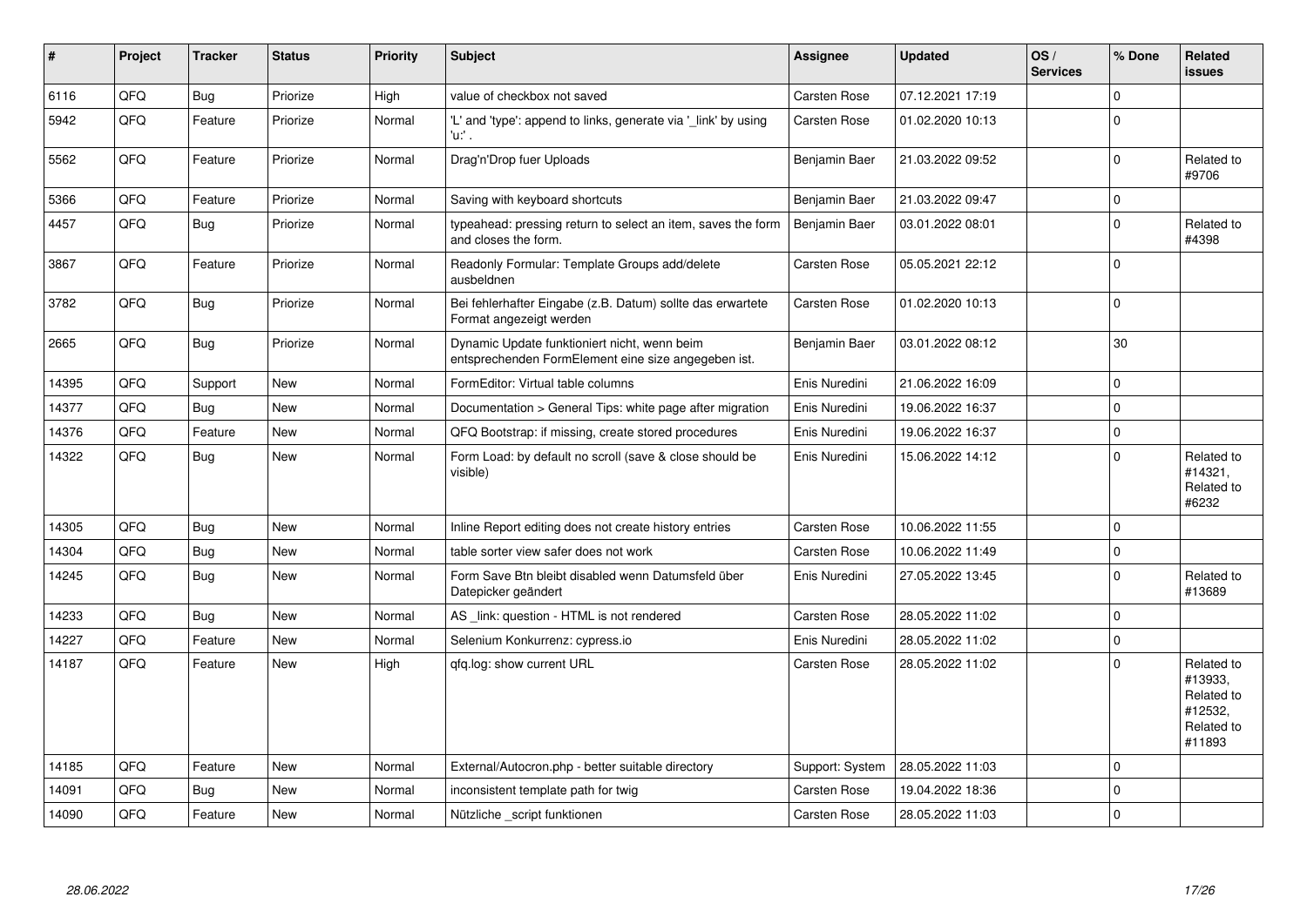| ∦     | Project | <b>Tracker</b> | <b>Status</b> | <b>Priority</b> | Subject                                                                                  | <b>Assignee</b>        | <b>Updated</b>   | OS/<br><b>Services</b> | % Done         | Related<br><b>issues</b>                         |
|-------|---------|----------------|---------------|-----------------|------------------------------------------------------------------------------------------|------------------------|------------------|------------------------|----------------|--------------------------------------------------|
| 14077 | QFQ     | <b>Bug</b>     | <b>New</b>    | Normal          | As _link: Attribute 'class' missing by r:1 and r:3 - but should<br>set                   | Carsten Rose           | 28.05.2022 11:02 |                        | $\mathbf 0$    | Related to<br>#5342.<br>Related to<br>#4343      |
| 14028 | QFQ     | Feature        | <b>New</b>    | Normal          | Required notification: visual nicer                                                      | Enis Nuredini          | 28.05.2022 11:01 |                        | $\mathbf 0$    |                                                  |
| 13945 | QFQ     | Feature        | New           | Normal          | As _link: content before/after link                                                      | Enis Nuredini          | 28.05.2022 11:01 |                        | $\overline{0}$ | Related to<br>#12262                             |
| 13843 | QFQ     | Feature        | <b>New</b>    | Normal          | Create JWT via QFQ                                                                       | <b>Carsten Rose</b>    | 19.03.2022 17:42 |                        | $\mathbf 0$    |                                                  |
| 13841 | QFQ     | Feature        | <b>New</b>    | Normal          | Create PDF via iText - evaluate                                                          | <b>Carsten Rose</b>    | 19.03.2022 17:42 |                        | $\mathbf 0$    |                                                  |
| 13757 | QFQ     | Feature        | New           | High            | QR / Bar-Code Plugin                                                                     | Enis Nuredini          | 19.03.2022 17:43 |                        | $\mathbf 0$    |                                                  |
| 13716 | QFQ     | <b>Bug</b>     | New           | High            | Firefox ask to store username/password                                                   | Enis Nuredini          | 30.05.2022 09:31 |                        | $\overline{0}$ | Related to<br>#13827                             |
| 13706 | QFQ     | <b>Bug</b>     | <b>New</b>    | Normal          | Wrong CheckType in FieldElement LastStatus of Form Cron                                  | <b>Carsten Rose</b>    | 21.01.2022 18:20 |                        | $\mathbf 0$    |                                                  |
| 13700 | QFQ     | Feature        | New           | Normal          | Redesign qfq.io Seite                                                                    | <b>Carsten Rose</b>    | 19.03.2022 17:43 |                        | $\mathbf 0$    |                                                  |
| 13689 | QFQ     | <b>Bug</b>     | <b>New</b>    | Normal          | Enter auf Eingabefeld mit ungültigem Wert führt zu blurry<br>Seite                       | Enis Nuredini          | 28.05.2022 10:53 |                        | $\Omega$       | Related to<br>#14245, Has<br>duplicate<br>#11891 |
| 13659 | QFQ     | <b>Bug</b>     | <b>New</b>    | Normal          | wrong sanitize class applied to R-store                                                  | <b>Carsten Rose</b>    | 15.01.2022 14:23 |                        | $\mathbf 0$    |                                                  |
| 13647 | QFQ     | <b>Bug</b>     | <b>New</b>    | Normal          | Autofocus funktioniert nicht auf Chrome                                                  | Benjamin Baer          | 19.03.2022 17:44 |                        | $\mathbf 0$    |                                                  |
| 13609 | QFQ     | Feature        | New           | Normal          | QFQ Introduction: Seite aufloesen                                                        | Philipp<br>Gröbelbauer | 28.05.2022 11:02 |                        | $\overline{0}$ |                                                  |
| 13592 | QFQ     | <b>Bug</b>     | New           | Normal          | QFQ Build Queue: das vergeben von Tags klappt nicht. Es<br>werden keine Releases gebaut. | <b>Carsten Rose</b>    | 19.03.2022 17:45 |                        | $\mathbf 0$    |                                                  |
| 13528 | QFQ     | <b>Bug</b>     | <b>New</b>    | Normal          | qfq.io > releases: es wird kein neues Release angelegt                                   | Benjamin Baer          | 19.03.2022 17:46 |                        | $\mathbf 0$    |                                                  |
| 13467 | QFQ     | Feature        | <b>New</b>    | Normal          | ChangeLog Generator                                                                      | <b>Carsten Rose</b>    | 19.03.2022 17:46 |                        | $\mathbf 0$    | Related to<br>#11460                             |
| 13460 | QFQ     | <b>Bug</b>     | <b>New</b>    | Normal          | Doc: Password set/reset  password should not processed<br>with 'html encode'             | Carsten Rose           | 19.03.2022 17:46 |                        | $\mathbf 0$    |                                                  |
| 13451 | QFQ     | <b>Bug</b>     | <b>New</b>    | Normal          | Character Counter / Max Character: Problem in Safari                                     | Carsten Rose           | 15.04.2022 17:18 |                        | $\mathbf 0$    |                                                  |
| 13354 | QFQ     | Feature        | New           | Normal          | Using Websocket in QFQ                                                                   | <b>Carsten Rose</b>    | 10.11.2021 15:47 |                        | $\mathbf 0$    |                                                  |
| 13332 | QFQ     | <b>Bug</b>     | <b>New</b>    | Normal          | Multi Form: Required Felder werden visuell nicht markiert.                               | Carsten Rose           | 19.03.2022 17:47 |                        | $\mathbf 0$    |                                                  |
| 13331 | QFQ     | <b>Bug</b>     | New           | Normal          | Multi Form: Clear Icon misplaced                                                         | Carsten Rose           | 19.03.2022 17:47 |                        | $\mathbf 0$    |                                                  |
| 12989 | QFQ     | <b>Bug</b>     | New           | Normal          | empty string does not trigger dynamic update                                             | Enis Nuredini          | 28.05.2022 11:09 |                        | $\mathbf 0$    |                                                  |
| 12974 | QFQ     | <b>Bug</b>     | New           | High            | Sanitize Queries in Action-Elements                                                      | Carsten Rose           | 07.12.2021 17:19 |                        | 0              |                                                  |
| 12716 | QFQ     | <b>Bug</b>     | New           | Normal          | template group: Pattern only applied to first instance                                   | Carsten Rose           | 19.03.2022 17:47 |                        | $\mathbf 0$    |                                                  |
| 12714 | QFQ     | Bug            | New           | Normal          | Conversion of GIF to PDF broken when GIF contains Alpha.                                 | <b>Carsten Rose</b>    | 19.03.2022 17:49 |                        | $\pmb{0}$      |                                                  |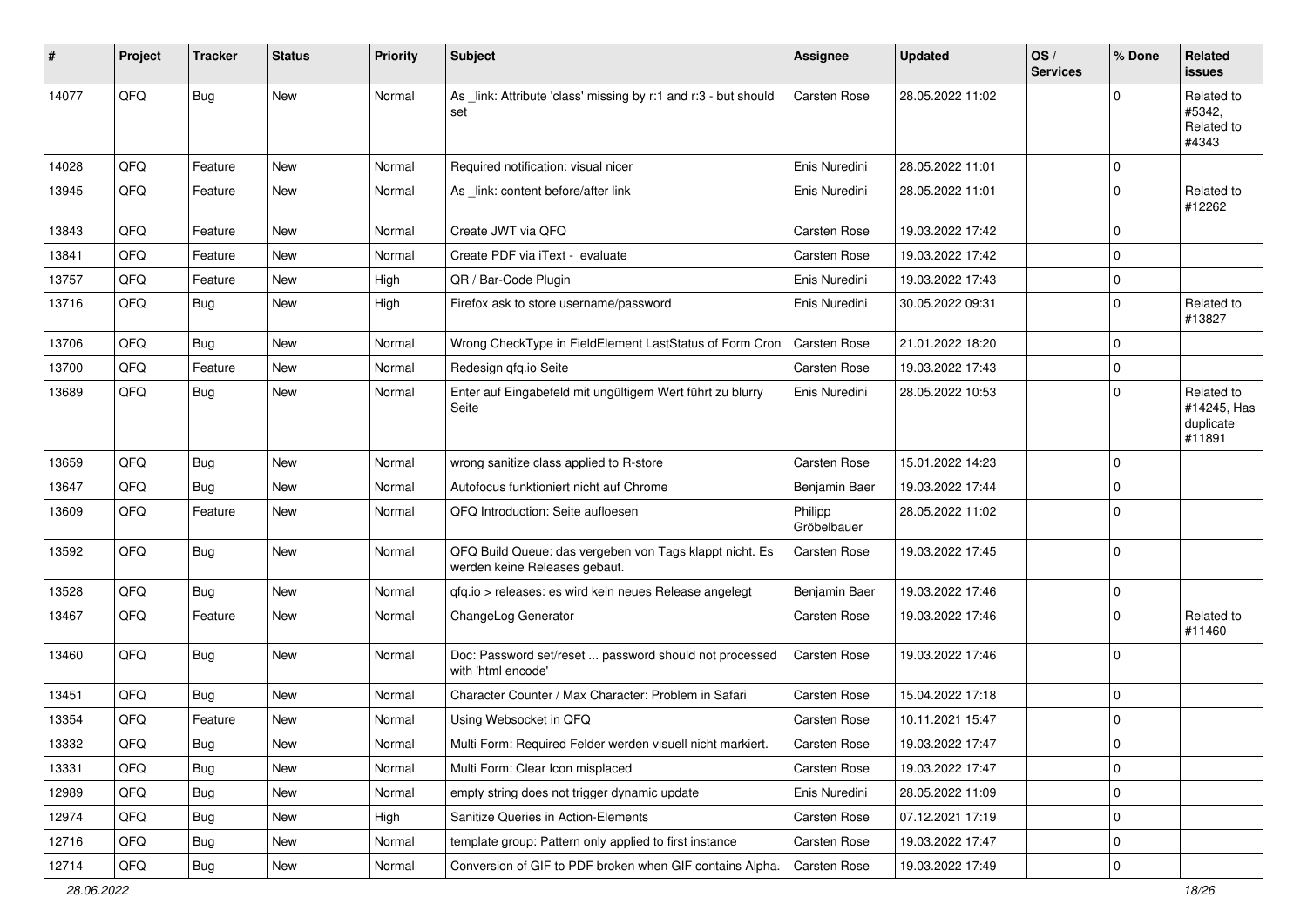| #     | Project | <b>Tracker</b> | <b>Status</b> | <b>Priority</b> | Subject                                                                                                                                             | <b>Assignee</b>     | <b>Updated</b>   | OS/<br><b>Services</b> | % Done              | Related<br><b>issues</b>                                              |
|-------|---------|----------------|---------------|-----------------|-----------------------------------------------------------------------------------------------------------------------------------------------------|---------------------|------------------|------------------------|---------------------|-----------------------------------------------------------------------|
| 12702 | QFQ     | Bug            | <b>New</b>    | High            | templateGroup: broken in multiDb Setup                                                                                                              | <b>Carsten Rose</b> | 14.12.2021 16:02 |                        | $\Omega$            |                                                                       |
| 12679 | QFQ     | Feature        | <b>New</b>    | Normal          | tablesorter: custom column width                                                                                                                    | Carsten Rose        | 16.06.2021 11:10 |                        | $\Omega$            |                                                                       |
| 12670 | QFQ     | <b>Bug</b>     | New           | High            | Dropdown-Menu classes können nicht mehr angegeben<br>werden                                                                                         | <b>Carsten Rose</b> | 07.12.2021 17:19 |                        | $\mathbf 0$         |                                                                       |
| 12664 | QFQ     | Feature        | <b>New</b>    | Normal          | TinyMCE: report/remove malicous HTML/JS Code                                                                                                        | Carsten Rose        | 19.03.2022 17:47 |                        | $\Omega$            | Related to<br>#14320                                                  |
| 12632 | QFQ     | Feature        | <b>New</b>    | Normal          | TinyMCE: Prepare CSS classes for images                                                                                                             | <b>Carsten Rose</b> | 04.06.2021 14:35 |                        | 100                 | Blocked by<br>#12186                                                  |
| 12603 | QFQ     | Feature        | <b>New</b>    | Normal          | Dropdown (Select), Radio, checkbox:<br>itemListAlways={{!SELECT key, value}}                                                                        | <b>Carsten Rose</b> | 19.03.2022 17:47 |                        | $\Omega$            |                                                                       |
| 12581 | QFQ     | <b>Bug</b>     | <b>New</b>    | Normal          | Form.forward=close: Record 'new' in new browser tab ><br>save (& close) >> Form is not reloaded with new created<br>record id and stays in mode=new | Carsten Rose        | 19.03.2022 17:48 |                        | $\mathbf 0$         |                                                                       |
| 12556 | QFQ     | Feature        | <b>New</b>    | Normal          | Pills Title: colored = static or dynamic on allrequiredgiven                                                                                        | Benjamin Baer       | 19.03.2022 17:49 |                        | $\mathbf 0$         |                                                                       |
| 12545 | QFQ     | Bug            | <b>New</b>    | Urgent          | sql.log not created / updated                                                                                                                       | Carsten Rose        | 14.12.2021 16:02 |                        | $\mathbf 0$         |                                                                       |
| 12544 | QFQ     | Feature        | <b>New</b>    | High            | a) ' AS _link' new also as ' AS _format', b) sortierung via<br>'display: none;', c) '_format' benoeitgt nicht zwingend<br>u/U/p/m/z/d               | <b>Carsten Rose</b> | 14.12.2021 16:03 |                        | $\Omega$            |                                                                       |
| 12532 | QFQ     | Feature        | <b>New</b>    | High            | SIP-Parameter bei Seitenaufruf in Browser-Console<br>anzeigen                                                                                       | Carsten Rose        | 07.12.2021 17:19 |                        | $\Omega$            | Related to<br>#11893,<br>Related to<br>#14187                         |
| 12520 | QFQ     | <b>Bug</b>     | <b>New</b>    | Normal          | Switch FE User: still active even FE User session expired                                                                                           | Carsten Rose        | 19.03.2022 17:48 |                        | $\mathbf 0$         |                                                                       |
| 12513 | QFQ     | Bug            | <b>New</b>    | High            | Implement server side check of maxlength                                                                                                            | <b>Carsten Rose</b> | 07.12.2021 17:19 |                        | $\mathbf 0$         |                                                                       |
| 12512 | QFQ     | <b>Bug</b>     | <b>New</b>    | Normal          | Some MySQL Installation can't use 'stored procedures'                                                                                               | <b>Carsten Rose</b> | 19.03.2022 17:48 |                        | $\mathbf 0$         |                                                                       |
| 12490 | QFQ     | Feature        | <b>New</b>    | Normal          | Loading Plugins in QFQ - see what tinymce does. (lazy<br>loading)                                                                                   | Benjamin Baer       | 08.06.2022 10:37 |                        | $\Omega$            | Related to<br>#12611,<br>Related to<br>#10013,<br>Related to<br>#7732 |
| 12480 | QFQ     | Feature        | <b>New</b>    | Normal          | If QFQ upgrade is running, block further request                                                                                                    | <b>Carsten Rose</b> | 03.05.2021 20:45 |                        | $\mathbf 0$         |                                                                       |
| 12477 | QFQ     | Feature        | New           | Normal          | Support for refactoring: Form, FormElement, diverse<br>Tabellen/Spalten, tt-content Records                                                         | <b>Carsten Rose</b> | 03.05.2021 20:45 |                        | $\Omega$            |                                                                       |
| 12476 | QFQ     | Feature        | New           | Normal          | clearMe: a) should trigger 'dirty', b) sticky on textarea resize                                                                                    | Benjamin Baer       | 04.01.2022 08:40 |                        | $\mathbf 0$         | Related to<br>#9528                                                   |
| 12474 | QFQ     | Feature        | New           | Normal          | Check BaseConfigURL if it is given and the the last char is '/                                                                                      | Carsten Rose        | 03.05.2021 20:45 |                        | $\mathbf 0$         |                                                                       |
| 12468 | QFQ     | <b>Bug</b>     | New           | Urgent          | Form: update Form.title after save                                                                                                                  | Carsten Rose        | 03.05.2021 21:12 |                        | $\mathbf 0$         |                                                                       |
| 12465 | QFG     | Feature        | New           | Normal          | QFQ Function: use in FE to fill StoreRecord                                                                                                         | Carsten Rose        | 05.05.2021 21:58 |                        | $\mathsf{O}\xspace$ |                                                                       |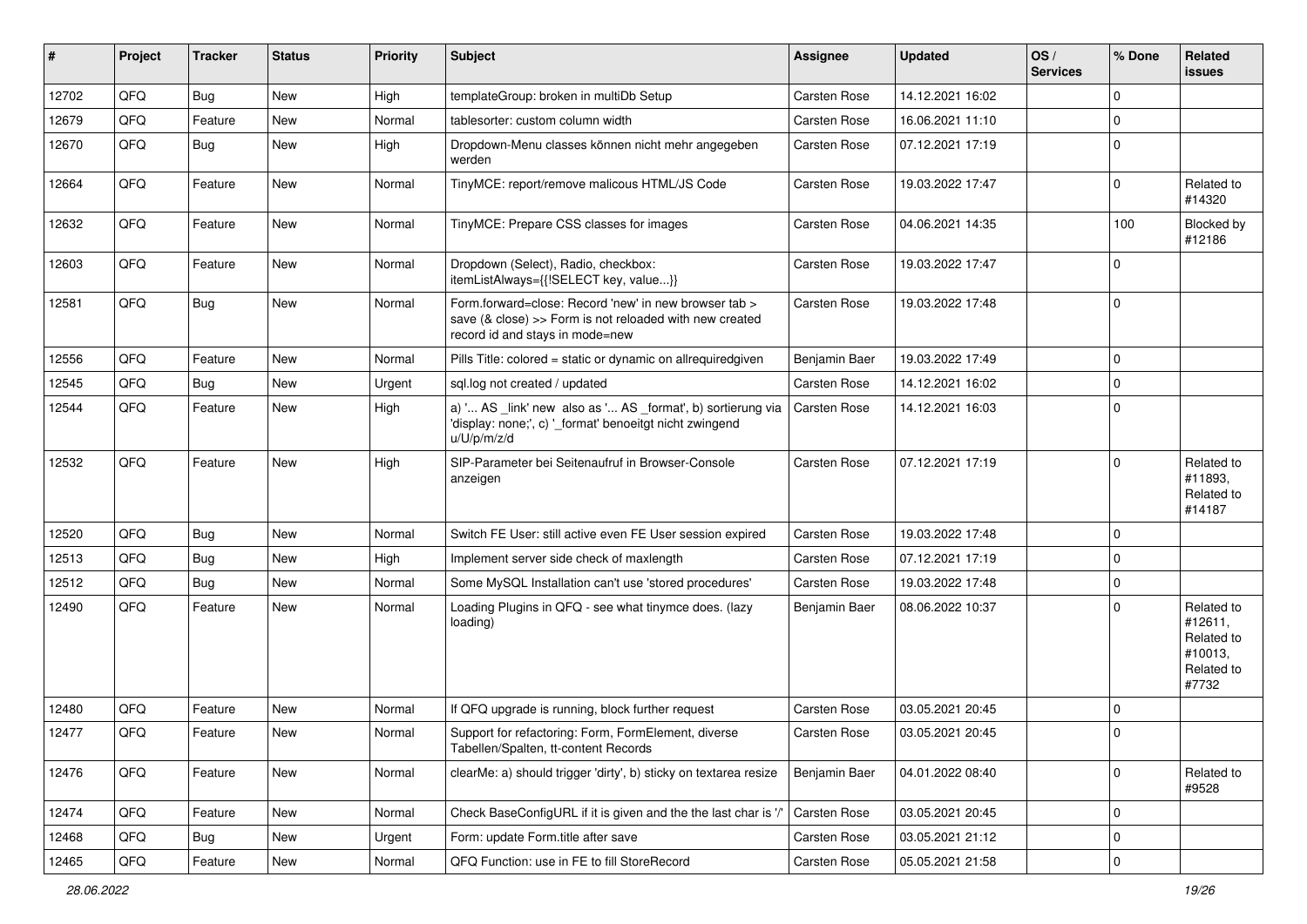| #     | Project | <b>Tracker</b> | <b>Status</b> | Priority | <b>Subject</b>                                                                                                 | <b>Assignee</b>     | <b>Updated</b>   | OS/<br><b>Services</b> | % Done         | <b>Related</b><br><b>issues</b>               |
|-------|---------|----------------|---------------|----------|----------------------------------------------------------------------------------------------------------------|---------------------|------------------|------------------------|----------------|-----------------------------------------------|
| 12413 | QFQ     | Feature        | <b>New</b>    | Normal   | STORE_TYPO3: enhance for {{be_users.email:T}},<br>{{fe users.email:T}}                                         | <b>Carsten Rose</b> | 03.05.2021 20:45 |                        | $\Omega$       | Related to<br>#12412,<br>Related to<br>#10012 |
| 12412 | QFQ     | Feature        | <b>New</b>    | Normal   | Action/Escape qualifier 'e' (empty), '0': if given, an empty<br>string (or '0') will be treated as 'not found' | <b>Carsten Rose</b> | 08.05.2021 09:40 |                        | $\Omega$       | Related to<br>#12413,<br>Related to<br>#10012 |
| 12400 | QFQ     | Feature        | <b>New</b>    | Normal   | Tutorial ist in QFQ Doku, Wird in der Suche gefunden, es<br>gibt aber kein Menupunkt - Inhalt ueberpruefen     | <b>Carsten Rose</b> | 03.05.2021 20:45 |                        | $\Omega$       |                                               |
| 12330 | QFQ     | Feature        | <b>New</b>    | Normal   | Copy to input field / text area / TinyMCE                                                                      | <b>Carsten Rose</b> | 07.04.2021 09:01 |                        | $\mathbf 0$    |                                               |
| 12327 | QFQ     | Bug            | <b>New</b>    | Normal   | Copy to clipboard: Glyphicon can not be changed                                                                | <b>Carsten Rose</b> | 27.12.2021 17:59 |                        | $\mathbf 0$    |                                               |
| 12269 | QFQ     | Feature        | <b>New</b>    | Normal   | 2FA - Login                                                                                                    | <b>Carsten Rose</b> | 03.05.2021 20:45 |                        | $\mathbf 0$    |                                               |
| 12187 | QFQ     | <b>Bug</b>     | New           | Normal   | Trigger FormAsFile() via Report: probably problem with multi<br>DB setup                                       | Carsten Rose        | 20.03.2021 21:20 |                        | $\overline{0}$ |                                               |
| 12186 | QFQ     | Feature        | <b>New</b>    | High     | TinyMCE Config für Objekte                                                                                     | <b>Carsten Rose</b> | 07.12.2021 17:19 |                        | $\mathbf 0$    | <b>Blocks</b><br>#12632                       |
| 12163 | QFQ     | Feature        | <b>New</b>    | Normal   | Checkbox: table wrap                                                                                           | <b>Carsten Rose</b> | 03.05.2021 20:51 |                        | $\mathbf 0$    |                                               |
| 12162 | QFQ     | Feature        | New           | Normal   | FE.type=sendmail: personalized mailing (several mails) via<br>template                                         | <b>Carsten Rose</b> | 03.05.2021 20:45 |                        | $\overline{0}$ |                                               |
| 12156 | QFQ     | Feature        | <b>New</b>    | Normal   | Form: Optional disable 'leave page'                                                                            |                     | 03.05.2021 20:45 |                        | $\mathbf 0$    |                                               |
| 12146 | QFQ     | Feature        | New           | Normal   | Autocron Job: Anzeigen wann der naechste Job ausgefuehrt<br>wird, resp das er nicht ausgefuehrt wird           | <b>Carsten Rose</b> | 15.03.2021 15:23 |                        | $\mathbf 0$    |                                               |
| 12135 | QFQ     | Feature        | <b>New</b>    | Normal   | Subrecord: Notiz                                                                                               |                     | 24.04.2021 16:58 |                        | $\mathbf 0$    |                                               |
| 12133 | QFQ     | <b>Bug</b>     | <b>New</b>    | Normal   | NPM, phpSpreadSheet aktualisieren                                                                              | <b>Carsten Rose</b> | 15.03.2021 09:04 |                        | $\mathbf 0$    |                                               |
| 12119 | QFQ     | Feature        | <b>New</b>    | Normal   | AS paged: error message missing if there ist no 'r' argument.                                                  | <b>Carsten Rose</b> | 03.05.2021 20:51 |                        | $\mathbf 0$    |                                               |
| 12109 | QFQ     | Feature        | New           | Normal   | Donwload Link: Plain, SIP, Persistent Link, Peristent SIP -<br>new notation                                    | <b>Carsten Rose</b> | 03.05.2021 20:45 |                        | $\mathbf 0$    | Related to<br>#12085                          |
| 12066 | QFQ     | Bug            | New           | High     | enterAsSubmit: Forward wird nicht ausgeführt                                                                   | Enis Nuredini       | 29.05.2022 09:23 |                        | $\mathbf 0$    |                                               |
| 12045 | QFQ     | <b>Bug</b>     | New           | Normal   | templateGroup afterSave FE: Aufruf ohne<br>sqlHonorFormElements funktioniert nicht                             | <b>Carsten Rose</b> | 18.02.2021 16:33 |                        | $\overline{0}$ |                                               |
| 12040 | QFQ     | Bug            | New           | Normal   | FE Mode 'hidden' für zwei FEs auf einer Zeile                                                                  | <b>Carsten Rose</b> | 18.02.2021 10:13 |                        | $\overline{0}$ |                                               |
| 12039 | QFQ     | Feature        | New           | Normal   | Missing htmlSpecialChar() in pre processing on form submit                                                     |                     | 18.02.2021 00:09 |                        | $\mathbf 0$    | Related to<br>#14320                          |
| 12038 | QFQ     | Feature        | New           | Normal   | a) STORE_VAR: filenameOnlyStripUniq, b) SP:<br>QSTRIPUNIQ()                                                    |                     | 17.02.2021 23:55 |                        | 0              |                                               |
| 12024 | QFQ     | Feature        | New           | Normal   | Excel Export: text columns by default decode<br>htmlspeciachar()                                               | Carsten Rose        | 17.02.2021 23:55 |                        | $\mathbf 0$    | Related to<br>#12022                          |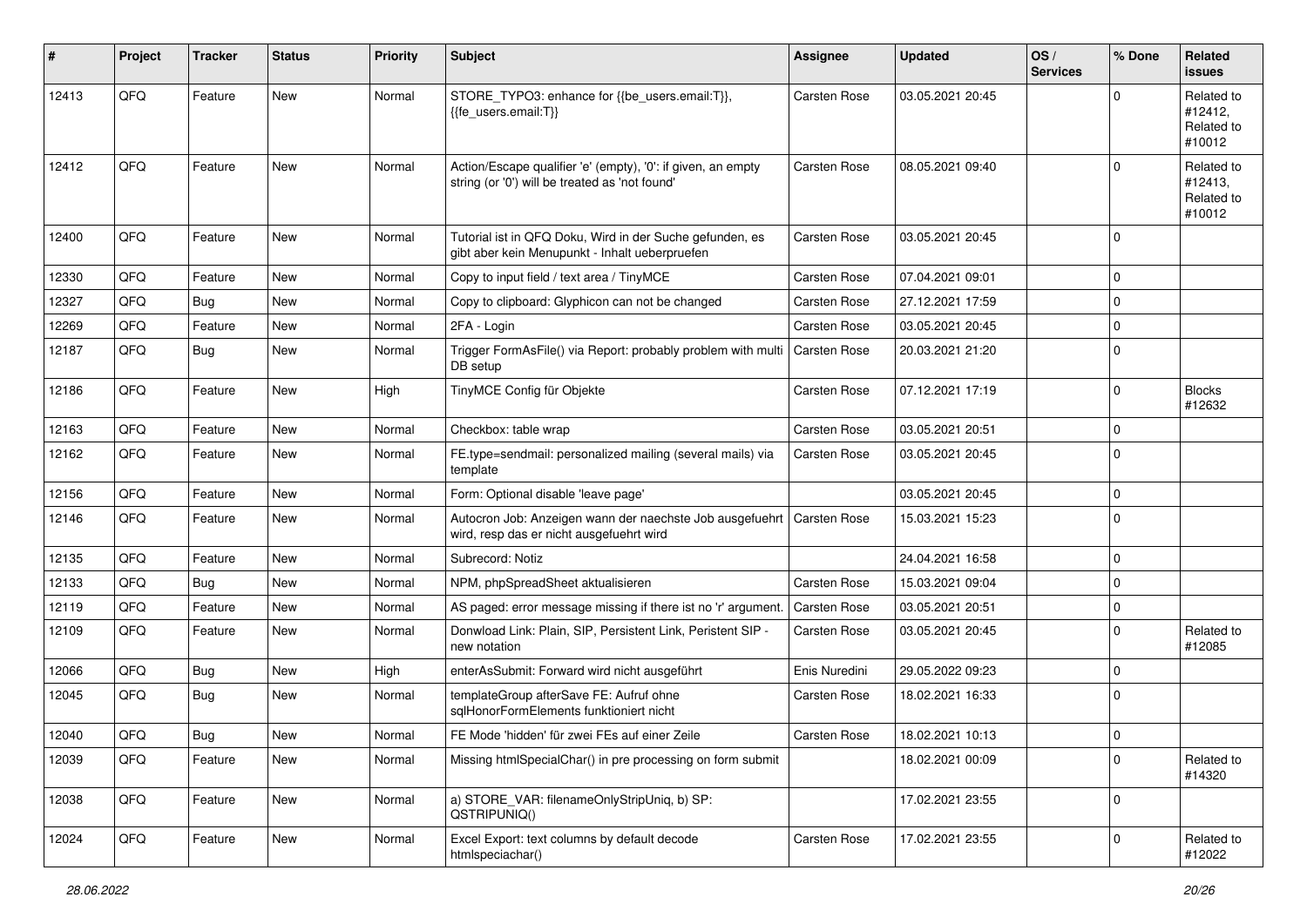| #     | Project | <b>Tracker</b> | <b>Status</b> | <b>Priority</b> | <b>Subject</b>                                                                                       | <b>Assignee</b>                                        | <b>Updated</b>      | OS/<br><b>Services</b> | % Done         | Related<br><b>issues</b>                      |                      |
|-------|---------|----------------|---------------|-----------------|------------------------------------------------------------------------------------------------------|--------------------------------------------------------|---------------------|------------------------|----------------|-----------------------------------------------|----------------------|
| 12023 | QFQ     | Feature        | <b>New</b>    | Normal          | MySQL Stored Precdure: QDECODESPECIALCHAR()                                                          | Carsten Rose                                           | 16.02.2021 11:16    |                        | $\mathbf 0$    | Related to<br>#12022                          |                      |
| 11955 | QFQ     | Feature        | New           | Normal          | subrecord: new title option to set <th> attributes - e.g. to<br/>customize tablesorter options.</th> | attributes - e.g. to<br>customize tablesorter options. | <b>Carsten Rose</b> | 03.05.2021 20:47       |                | $\mathbf 0$                                   | Related to<br>#11775 |
| 11893 | QFQ     | Feature        | <b>New</b>    | High            | Broken SIP: a) only report one time, b) only report in main<br>column                                | <b>Carsten Rose</b>                                    | 12.05.2021 12:13    |                        | $\Omega$       | Related to<br>#12532,<br>Related to<br>#14187 |                      |
| 11892 | QFQ     | Feature        | New           | Normal          | tablesorter: columns with links are hard to order - new<br>qualifier 'Y: <ord>'</ord>                | Enis Nuredini                                          | 23.03.2022 09:22    |                        | $\overline{0}$ |                                               |                      |
| 11850 | QFQ     | Feature        | <b>New</b>    | Urgent          | Wizard Form: basierend auf einer Tabelle eine Form<br>anlegen.                                       |                                                        | 03.05.2021 21:12    |                        | $\mathbf 0$    | Blocked by<br>#8082                           |                      |
| 11775 | QFQ     | Feature        | <b>New</b>    | Normal          | Subrecord Tooltip pro Feld                                                                           | Carsten Rose                                           | 18.12.2020 15:22    |                        | $\mathbf 0$    | Related to<br>#11955                          |                      |
| 11752 | QFQ     | <b>Bug</b>     | New           | Normal          | checkbox renders multiple input elements with same name                                              | <b>Carsten Rose</b>                                    | 17.12.2020 14:58    |                        | $\mathbf 0$    | Related to<br>#11750                          |                      |
| 11747 | QFQ     | Feature        | New           | Normal          | Maintenance Page with Redirect                                                                       | <b>Carsten Rose</b>                                    | 03.05.2021 20:47    |                        | $\mathbf 0$    | Related to<br>#11741                          |                      |
| 11716 | QFQ     | Feature        | New           | Normal          | Form an beliebiger Stelle im Report anzeigen                                                         |                                                        | 09.12.2020 09:47    |                        | $\Omega$       |                                               |                      |
| 11715 | QFQ     | <b>Bug</b>     | <b>New</b>    | Normal          | acceptZeroAsRequired and requiredOffButMark do not<br>coincide                                       |                                                        | 08.12.2020 12:13    |                        | $\overline{0}$ |                                               |                      |
| 11702 | QFQ     | Feature        | <b>New</b>    | Normal          | HTML Special Char makes no sense for 'allbut' if '&' is<br>forbidden                                 | <b>Carsten Rose</b>                                    | 07.12.2021 16:35    |                        | $\mathbf 0$    | Related to<br>#5112,<br>Related to<br>#14320  |                      |
| 11695 | QFQ     | <b>Bug</b>     | <b>New</b>    | Normal          | MultiForm required FE Error                                                                          | <b>Carsten Rose</b>                                    | 04.12.2020 13:34    |                        | $\mathbf 0$    |                                               |                      |
| 11668 | QFQ     | Bug            | <b>New</b>    | Normal          | Play function.sql - problem with mysql                                                               | <b>Carsten Rose</b>                                    | 03.05.2021 20:48    |                        | $\mathbf 0$    |                                               |                      |
| 11667 | QFQ     | Bug            | <b>New</b>    | Normal          | MySQL mariadb-server-10.3: Incorrect datetime value                                                  | Carsten Rose                                           | 03.05.2021 20:48    |                        | $\mathbf 0$    |                                               |                      |
| 11535 | QFQ     | Feature        | <b>New</b>    | Normal          | Ability to create SQL columns in frontend QFQ forms                                                  |                                                        | 17.11.2020 12:11    |                        | $\mathbf 0$    |                                               |                      |
| 11534 | QFQ     | Feature        | <b>New</b>    | Normal          | Report: Action on selected rows - Table batchprocessing<br>feature                                   |                                                        | 18.11.2020 08:15    |                        | $\mathbf 0$    |                                               |                      |
| 11523 | QFQ     | Feature        | <b>New</b>    | Normal          | Mit dynamic Update erkennen, ob Upload gemacht wurde                                                 | Carsten Rose                                           | 13.11.2020 15:07    |                        | $\mathbf 0$    | Related to<br>#9533                           |                      |
| 11522 | QFQ     | <b>Bug</b>     | New           | Normal          | Aus/Einblenden von Reitern                                                                           |                                                        | 13.11.2020 14:58    |                        | $\mathbf 0$    |                                               |                      |
| 11516 | QFQ     | Feature        | New           | Normal          | Multi Page Form (Previous/Next Buttons)                                                              | Carsten Rose                                           | 16.03.2021 17:52    |                        | $\mathbf 0$    |                                               |                      |
| 11504 | QFQ     | Feature        | New           | Normal          | Dynamic Update: Button text update for 'Save',' Close' &<br>'Delete'                                 | Carsten Rose                                           | 12.11.2020 23:44    |                        | $\mathbf 0$    |                                               |                      |
| 11460 | QFQ     | Feature        | New           | Normal          | Easier creation of changelog: gitchangelog                                                           | Carsten Rose                                           | 12.06.2021 10:20    |                        | $\mathbf 0$    | Related to<br>#13467                          |                      |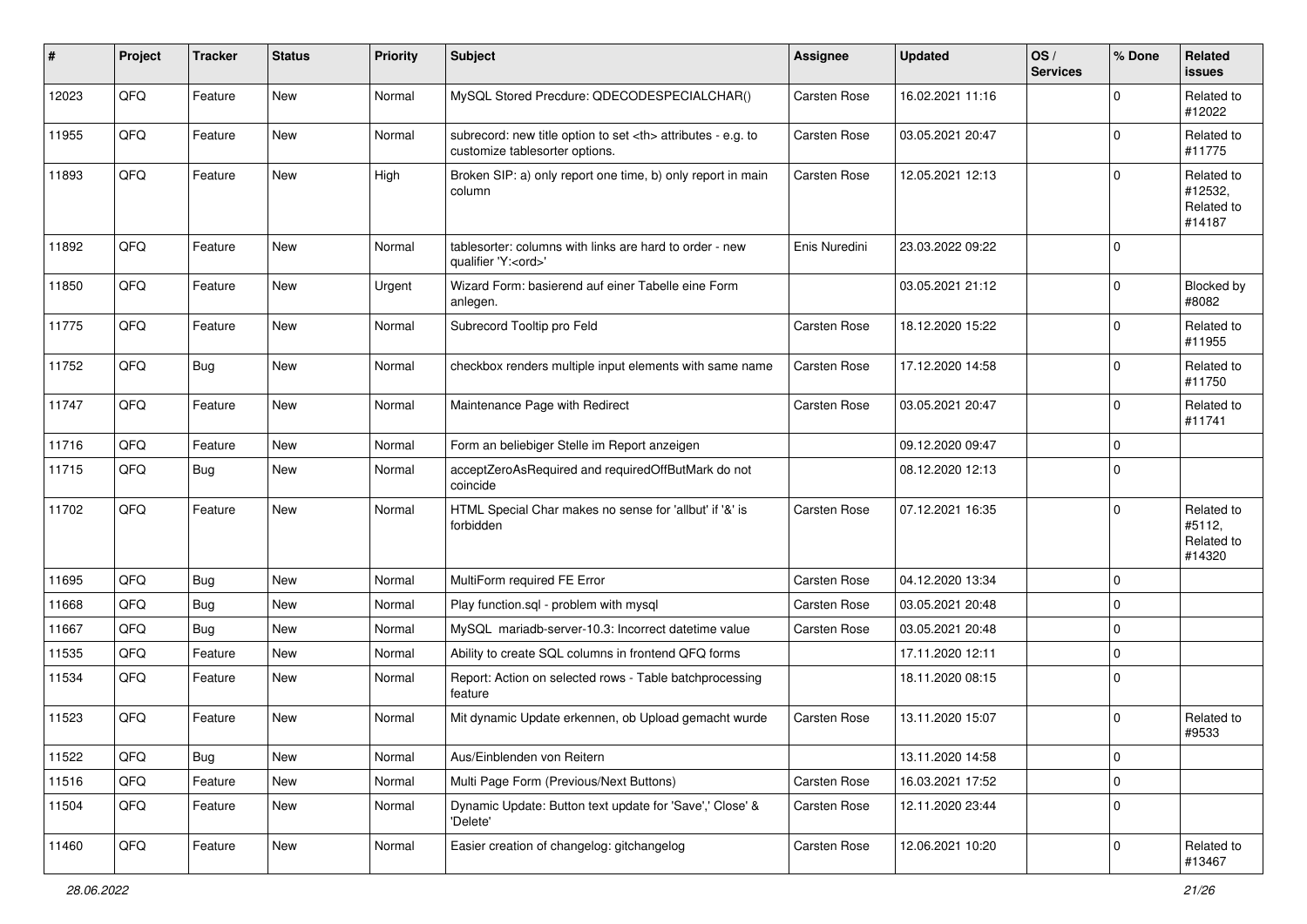| #     | Project | <b>Tracker</b> | <b>Status</b> | <b>Priority</b> | Subject                                                                              | <b>Assignee</b>     | <b>Updated</b>   | OS/<br><b>Services</b> | % Done         | Related<br><b>issues</b>                                             |
|-------|---------|----------------|---------------|-----------------|--------------------------------------------------------------------------------------|---------------------|------------------|------------------------|----------------|----------------------------------------------------------------------|
| 11239 | QFQ     | Bug            | New           | Normal          | Radiobutton (plain): horizontales Rendern abhängig vom<br>Datentyp in der Datenbank  | <b>Carsten Rose</b> | 30.09.2020 18:37 |                        | $\mathbf 0$    |                                                                      |
| 11237 | QFQ     | <b>Bug</b>     | New           | High            | Radiobutton / parameter.buttonClass= btn-default - kein dirty<br>Trigger             | Benjamin Baer       | 03.05.2021 21:12 |                        | $\mathbf 0$    | Related to<br>#10766                                                 |
| 11195 | QFQ     | Bug            | New           | Low             | Dynamic Update: Note not updated if new text is empty<br>(v20.4)                     |                     | 25.09.2020 11:14 |                        | $\Omega$       |                                                                      |
| 11080 | QFQ     | Feature        | <b>New</b>    | Normal          | Send MQTT messages                                                                   | <b>Carsten Rose</b> | 29.08.2020 19:49 |                        | $\mathbf 0$    |                                                                      |
| 11057 | QFQ     | Bug            | New           | High            | Checkboxes ohne span.checkmark im Report werden<br>ausgeblendet                      | Benjamin Baer       | 03.05.2021 21:12 |                        | $\Omega$       | Related to<br>#11039                                                 |
| 10996 | QFQ     | Feature        | New           | Normal          | Download video via sip: no seek                                                      | <b>Carsten Rose</b> | 12.08.2020 14:18 |                        | $\mathbf 0$    |                                                                      |
| 10979 | QFQ     | Feature        | New           | Normal          | Ajax Calls an API - dataReport                                                       | <b>Carsten Rose</b> | 11.05.2022 12:15 |                        | $\mathbf 0$    |                                                                      |
| 10976 | QFQ     | Feature        | <b>New</b>    | Normal          | Excel Export Verbesserungen                                                          | <b>Carsten Rose</b> | 06.08.2020 10:56 |                        | $\mathbf 0$    |                                                                      |
| 10937 | QFQ     | <b>Bug</b>     | <b>New</b>    | Normal          | Fehler mit abhängigen Select- Feldern beim Positionieren                             | <b>Carsten Rose</b> | 12.11.2020 23:45 |                        | $\mathbf 0$    |                                                                      |
| 10890 | QFQ     | Bug            | <b>New</b>    | Normal          | AutoCron hangs                                                                       |                     | 20.07.2020 13:56 |                        | $\overline{0}$ |                                                                      |
| 10874 | QFQ     | Feature        | <b>New</b>    | Normal          | Erstellen eines Foreign Keys in der Tabelle "FormElement"                            |                     | 13.07.2020 10:11 |                        | $\mathbf 0$    |                                                                      |
| 10819 | QFQ     | Feature        | New           | Normal          | Persistent SIP - second try                                                          | <b>Carsten Rose</b> | 29.06.2020 23:02 |                        | $\Omega$       | Related to<br>#6261                                                  |
| 10766 | QFQ     | Bug            | New           | High            | Radiobutton / parameter.buttonClass=btn-default: dynamic<br>update                   |                     | 03.05.2021 21:12 |                        | $\Omega$       | Related to<br>#11237                                                 |
| 10763 | QFQ     | Feature        | <b>New</b>    | Normal          | form accessed and submitted despite logout?                                          |                     | 16.06.2020 11:43 |                        | $\mathbf 0$    |                                                                      |
| 10759 | QFQ     | Bug            | <b>New</b>    | Normal          | emptyMeansNull - Feld falsch aktualisiert                                            |                     | 12.11.2020 23:45 |                        | $\Omega$       |                                                                      |
| 10714 | QFQ     | Feature        | <b>New</b>    | Normal          | multi Table Form                                                                     | <b>Carsten Rose</b> | 16.03.2021 18:44 |                        | $\mathbf 0$    |                                                                      |
| 10704 | QFQ     | Bug            | <b>New</b>    | Normal          | wkhtml problem rendering fullCalendar.js / fabric.js >><br>successor: puppeteer      | Carsten Rose        | 12.11.2020 23:45 |                        | $\mathbf 0$    | Related to<br>#5024,<br>Related to<br>#4650.<br>Related to<br>#10715 |
| 10658 | QFQ     | <b>Bug</b>     | <b>New</b>    | Normal          | processReadOnly broken                                                               | <b>Carsten Rose</b> | 27.05.2020 17:55 |                        | $\mathbf 0$    |                                                                      |
| 10640 | QFQ     | <b>Bug</b>     | <b>New</b>    | High            | TypeAhead Tag: FE editierbar trotz readOnly                                          | <b>Carsten Rose</b> | 03.05.2021 21:12 |                        | $\Omega$       |                                                                      |
| 10593 | QFQ     | Feature        | New           | Normal          | label2: text behind input element                                                    | <b>Carsten Rose</b> | 16.05.2020 10:57 |                        | $\mathbf 0$    |                                                                      |
| 10588 | QFQ     | Bug            | <b>New</b>    | Normal          | typeahed Tag: Doku anpassen                                                          | Carsten Rose        | 12.11.2020 23:45 |                        | $\mathbf 0$    |                                                                      |
| 10508 | QFQ     | Bug            | New           | High            | Multi Form broken on Multi DB Instance                                               | Carsten Rose        | 03.05.2021 21:12 |                        | $\mathbf 0$    |                                                                      |
| 10506 | QFQ     | <b>Bug</b>     | New           | High            | Template Group broken on MultiDB instance                                            | <b>Carsten Rose</b> | 03.05.2021 21:12 |                        | $\mathbf 0$    | Related to<br>#10505                                                 |
| 10463 | QFQ     | Feature        | New           | Normal          | Report _link: expliztes setzen von HTML Tags (Bedarf fuer<br>'data-selenium' & 'id') | Enis Nuredini       | 23.03.2022 09:23 |                        | $\mathbf 0$    | Related to<br>#7648                                                  |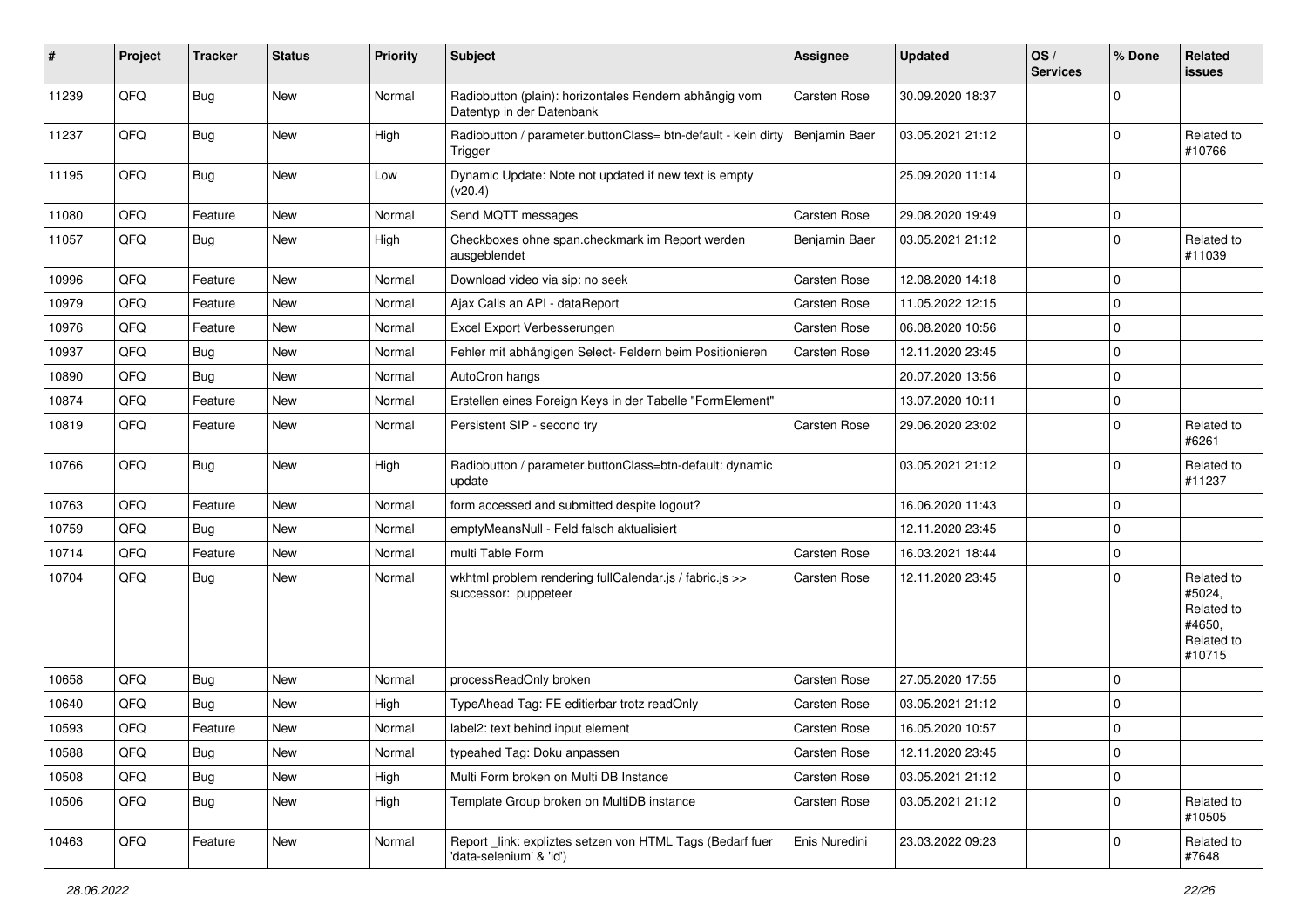| ∦     | <b>Project</b> | <b>Tracker</b> | <b>Status</b> | Priority | <b>Subject</b>                                                                                                                        | <b>Assignee</b>     | <b>Updated</b>   | OS/<br><b>Services</b> | % Done         | Related<br><b>issues</b>                     |
|-------|----------------|----------------|---------------|----------|---------------------------------------------------------------------------------------------------------------------------------------|---------------------|------------------|------------------------|----------------|----------------------------------------------|
| 10384 | QFQ            | Feature        | New           | Normal   | Parameter Exchange QFQ Instances                                                                                                      |                     | 07.05.2020 09:38 |                        | $\mathbf 0$    |                                              |
| 10345 | QFQ            | Feature        | <b>New</b>    | Normal   | Templates - Patterns QFQ Style                                                                                                        |                     | 03.05.2021 21:01 |                        | $\mathbf 0$    | Related to<br>#10713                         |
| 10324 | QFQ            | <b>Bug</b>     | <b>New</b>    | Normal   | Excel Export mit Template funktioniert nur, wenn Template<br>vor uid kommt                                                            |                     | 30.03.2020 11:20 |                        | $\Omega$       | Related to<br>#10257                         |
| 10322 | QFQ            | <b>Bug</b>     | <b>New</b>    | Normal   | FormElement / Radio: missing column 'enum' >> FE not<br>reported                                                                      | <b>Carsten Rose</b> | 07.05.2020 09:37 |                        | $\overline{0}$ |                                              |
| 10119 | QFQ            | Feature        | New           | Normal   | Dropdown (selectlist) & Type Ahead: format and catagorize<br>list                                                                     | <b>Carsten Rose</b> | 07.05.2020 09:36 |                        | $\pmb{0}$      |                                              |
| 10115 | QFQ            | Feature        | New           | Normal   | TypeAhead: static list                                                                                                                | <b>Carsten Rose</b> | 26.02.2020 16:42 |                        | 100            |                                              |
| 10114 | QFQ            | Feature        | <b>New</b>    | High     | Symbol (Link): 'G:' (Glyphicon) replaced by 'i:' (icon)                                                                               |                     | 07.12.2021 17:19 |                        | $\mathbf 0$    | Related to<br>#3797,<br>Related to<br>#4194  |
| 10082 | QFQ            | <b>Bug</b>     | <b>New</b>    | Normal   | FE.type=SELECT - 'sanatize' Class                                                                                                     | <b>Carsten Rose</b> | 07.05.2020 09:36 |                        | $\mathbf 0$    | Related to<br>#10081                         |
| 10081 | QFQ            | Bug            | <b>New</b>    | High     | Stale record lock after 'forbidden' character                                                                                         | <b>Carsten Rose</b> | 03.05.2021 21:12 |                        | $\mathbf 0$    | Related to<br>#10082.<br>Related to<br>#9789 |
| 10080 | QFQ            | Feature        | <b>New</b>    | Normal   | Popup on 'save' / 'close': configure dialog (answer<br>yes/no/cancle/)                                                                | <b>Carsten Rose</b> | 28.03.2021 20:52 |                        | $\Omega$       | Is duplicate<br>of #12262                    |
| 10014 | QFQ            | Feature        | New           | Normal   | Manual.rst: describe behaviour and process order of<br>fillStoreVar, slaveId, sqlBefore,                                              | <b>Carsten Rose</b> | 01.02.2020 22:31 |                        | $\mathbf 0$    |                                              |
| 9983  | QFQ            | Feature        | <b>New</b>    | Normal   | Report Notation: new keyword 'range'                                                                                                  | <b>Carsten Rose</b> | 01.02.2020 15:55 |                        | $\mathbf 0$    |                                              |
| 9927  | QFQ            | Feature        | <b>New</b>    | Normal   | QFQ Update: a) Update nur machen wenn BE User<br>eingeloggt ist., b) Bei Fehler genaue Meldung welcher<br>Updateschritt Probleme hat. | <b>Carsten Rose</b> | 22.01.2020 12:59 |                        | $\Omega$       |                                              |
| 9855  | QFQ            | Bug            | <b>New</b>    | Normal   | <b>Required Check</b>                                                                                                                 |                     | 01.02.2020 15:56 |                        | $\mathbf{0}$   |                                              |
| 9853  | QFQ            | Feature        | New           | Normal   | Check das SQL / QFQ / Mail Logfile geschrieben wird                                                                                   |                     | 09.01.2020 11:15 |                        | $\Omega$       |                                              |
| 9811  | QFQ            | Feature        | New           | Normal   | Report: tag every n'th row                                                                                                            | <b>Carsten Rose</b> | 01.02.2020 23:22 |                        | $\overline{0}$ |                                              |
| 9783  | QFQ            | <b>Bug</b>     | <b>New</b>    | Normal   | Email with special characters                                                                                                         | <b>Carsten Rose</b> | 01.02.2020 23:22 |                        | $\mathbf 0$    |                                              |
| 9781  | QFQ            | Feature        | <b>New</b>    | Normal   | Button: CSS class to make buttons smaller                                                                                             | <b>Carsten Rose</b> | 01.02.2020 23:22 |                        | $\pmb{0}$      |                                              |
| 9777  | QFQ            | Feature        | New           | Normal   | Logging QFQ Variables                                                                                                                 | <b>Carsten Rose</b> | 16.12.2019 17:17 |                        | $\overline{0}$ |                                              |
| 9773  | QFQ            | Bug            | <b>New</b>    | Normal   | form.parameter.formModeGlobal=requiredOff                                                                                             | <b>Carsten Rose</b> | 01.02.2020 15:56 |                        | $\mathbf 0$    |                                              |
| 9707  | QFQ            | Feature        | <b>New</b>    | Normal   | SIP security: encode pageld and check pageld on decode                                                                                | <b>Carsten Rose</b> | 01.02.2020 23:22 |                        | $\mathbf{0}$   |                                              |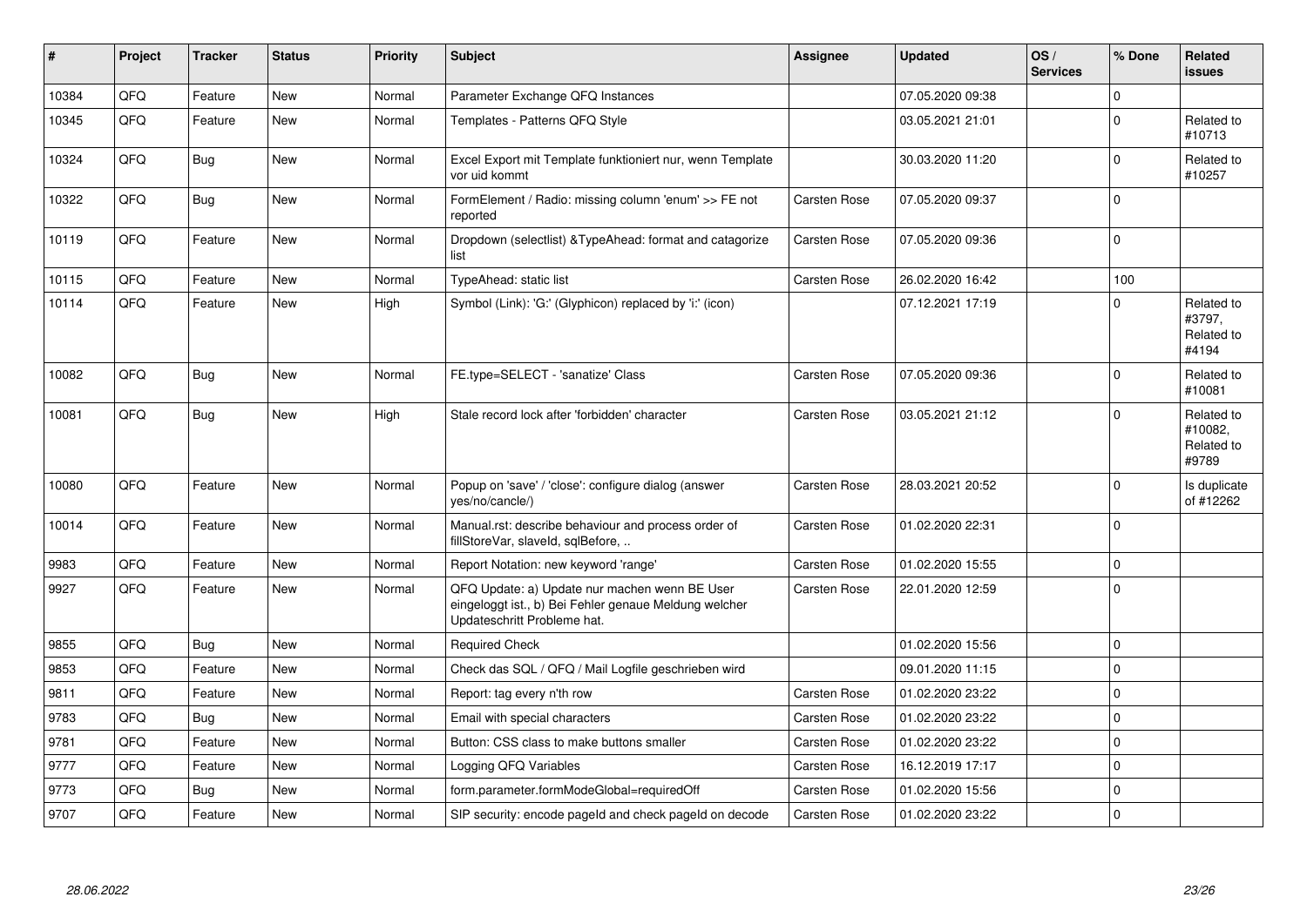| $\vert$ # | Project        | <b>Tracker</b> | <b>Status</b> | Priority | <b>Subject</b>                                                                  | <b>Assignee</b>     | <b>Updated</b>   | OS/<br><b>Services</b> | % Done      | Related<br><b>issues</b>                                             |
|-----------|----------------|----------------|---------------|----------|---------------------------------------------------------------------------------|---------------------|------------------|------------------------|-------------|----------------------------------------------------------------------|
| 9706      | QFQ            | Feature        | <b>New</b>    | Normal   | Multi File Upload (hidden template group)                                       | <b>Carsten Rose</b> | 01.02.2020 23:22 |                        | $\Omega$    | Related to<br>#7521,<br>Related to<br>#5562,<br>Related to<br>#13330 |
| 9602      | QFQ            | Feature        | <b>New</b>    | Normal   | Form definition as JSON                                                         | <b>Carsten Rose</b> | 01.02.2020 23:21 |                        | $\mathbf 0$ | Related to<br>#9600                                                  |
| 9537      | QFQ            | Feature        | <b>New</b>    | Normal   | FormEditor: Edit fieldset in FrontEnd                                           | <b>Carsten Rose</b> | 01.02.2020 23:22 |                        | $\mathbf 0$ |                                                                      |
| 9533      | QFQ            | <b>Bug</b>     | <b>New</b>    | Normal   | FE.type=upload: Check in 'beforeSave' if upload is given                        | <b>Carsten Rose</b> | 01.02.2020 23:22 |                        | $\mathbf 0$ | Related to<br>#11523                                                 |
| 9531      | QFQ            | <b>Bug</b>     | <b>New</b>    | High     | FE File: Dynamic Update / modeSql / required detected<br>even it not set        | <b>Carsten Rose</b> | 11.06.2021 20:32 |                        | $\mathbf 0$ | Related to<br>#12398                                                 |
| 9352      | QFQ            | Feature        | New           | Normal   | FE 'Native' fire slaveld, sqlAfter, sqlIns                                      | <b>Carsten Rose</b> | 01.02.2020 23:22 |                        | $\mathbf 0$ |                                                                      |
| 9348      | QFQ            | Feature        | <b>New</b>    | Normal   | defaultThumbnailSize: pre render thumbnails                                     | <b>Carsten Rose</b> | 12.06.2021 09:05 |                        | $\mathbf 0$ |                                                                      |
| 9347      | QFQ            | <b>Bug</b>     | New           | High     | FE.type=upload with dynamic show/hidden: required not<br>detected               | Carsten Rose        | 12.06.2021 10:40 |                        | $\Omega$    | Related to<br>#5305,<br>Related to<br>#12398                         |
| 9317      | QFQ            | <b>Bug</b>     | <b>New</b>    | Normal   | FE.type=note: with dynamic show/hidden an empty label<br>causes trouble         | <b>Carsten Rose</b> | 01.02.2020 23:22 |                        | $\Omega$    |                                                                      |
| 9275      | QFQ            | <b>Bug</b>     | <b>New</b>    | Normal   | autcron: t3 page, which takes to long to respond, is not<br>reported properly   | Carsten Rose        | 01.02.2020 23:22 |                        | 100         |                                                                      |
| 9221      | QFQ            | Feature        | <b>New</b>    | Normal   | typeAhead: Zeichenlimite ausschalten                                            | <b>Carsten Rose</b> | 08.05.2021 17:06 |                        | $\mathbf 0$ |                                                                      |
| 9208      | QFQ            | Feature        | New           | Normal   | Manage 'recent' records                                                         | <b>Carsten Rose</b> | 01.02.2020 23:22 |                        | $\mathbf 0$ |                                                                      |
| 9177      | QFQ            | <b>Bug</b>     | <b>New</b>    | Normal   | Bug? QFQ tries to save an action FE, which has real<br>existing column name     | Carsten Rose        | 01.02.2020 23:22 |                        | $\mathbf 0$ |                                                                      |
| 9136      | QFQ            | Feature        | <b>New</b>    | Normal   | Create ZIP files with dynamic PDFs                                              | Carsten Rose        | 01.02.2020 23:22 |                        | $\mathbf 0$ |                                                                      |
| 9129      | QFQ            | Feature        | <b>New</b>    | Normal   | sqlValidate: Message as notification, not as error                              | Carsten Rose        | 01.02.2020 23:22 |                        | $\Omega$    | Related to<br>#9128                                                  |
| 9128      | QFQ            | Feature        | New           | Normal   | Error Message: not replaced variables- a) replace back to<br>'{{', b) underline | <b>Carsten Rose</b> | 01.02.2020 23:22 |                        | $\mathbf 0$ | Related to<br>#9129                                                  |
| 9127      | QFQ            | Bug            | New           | Normal   | Error Message: change 'roll over' color - text not readable                     | <b>Carsten Rose</b> | 01.02.2020 23:22 |                        | $\Omega$    |                                                                      |
| 9077      | QFQ            | <b>Bug</b>     | <b>New</b>    | Normal   | typeAheadSql: report broken SQL                                                 | Carsten Rose        | 01.02.2020 23:22 |                        | $\mathbf 0$ |                                                                      |
| 9013      | QFQ            | <b>Bug</b>     | New           | Normal   | Error in Twig template not handled                                              | Carsten Rose        | 20.10.2021 13:43 |                        | $\mathbf 0$ |                                                                      |
| 8975      | QFQ            | Feature        | New           | Normal   | Report Notation: 2.0                                                            | Carsten Rose        | 01.02.2020 23:22 |                        | $\mathbf 0$ | Related to<br>#8963                                                  |
| 8962      | $\mathsf{QFQ}$ | Feature        | New           | High     | allow for form fields with identical names                                      | Carsten Rose        | 03.05.2021 21:14 |                        | 0           |                                                                      |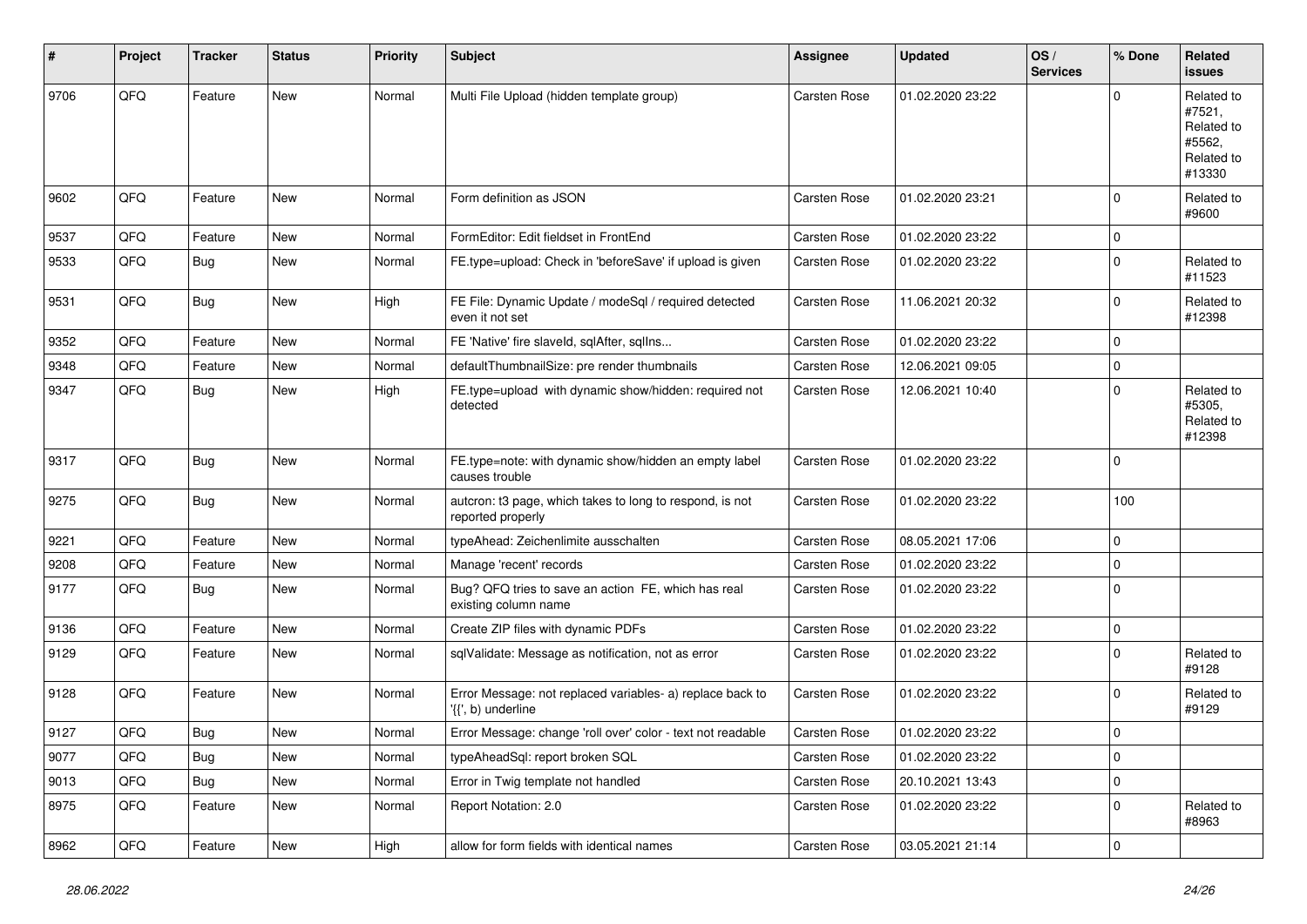| ∦    | Project | <b>Tracker</b> | <b>Status</b> | <b>Priority</b> | <b>Subject</b>                                                                                         | <b>Assignee</b>     | <b>Updated</b>   | OS/<br><b>Services</b> | % Done         | Related<br><b>issues</b>  |
|------|---------|----------------|---------------|-----------------|--------------------------------------------------------------------------------------------------------|---------------------|------------------|------------------------|----------------|---------------------------|
| 8891 | QFQ     | Bug            | New           | High            | formSubmitLog: do not log passwords                                                                    | Enis Nuredini       | 25.03.2022 09:06 |                        | $\mathbf 0$    |                           |
| 8806 | QFQ     | Feature        | <b>New</b>    | Normal          | SQL Function nl2br                                                                                     | <b>Carsten Rose</b> | 01.02.2020 23:22 |                        | $\mathbf 0$    |                           |
| 8719 | QFQ     | Feature        | <b>New</b>    | Normal          | extraButtonLock: add support for 0/1                                                                   | <b>Carsten Rose</b> | 01.02.2020 23:22 |                        | $\mathbf 0$    |                           |
| 8702 | QFQ     | Feature        | <b>New</b>    | Normal          | Load Record which is locked: missing user info                                                         | <b>Carsten Rose</b> | 11.12.2019 16:16 |                        | $\mathbf 0$    | Related to<br>#9789       |
| 8668 | QFQ     | <b>Bug</b>     | <b>New</b>    | High            | Pill disabled: dyamic mode 'hidden' not respected - FE is still<br>required                            | <b>Carsten Rose</b> | 03.05.2021 21:14 |                        | $\Omega$       |                           |
| 8431 | QFQ     | <b>Bug</b>     | <b>New</b>    | High            | autocron.php with wrong path                                                                           | <b>Carsten Rose</b> | 03.05.2021 21:14 |                        | $\mathbf 0$    |                           |
| 8336 | QFQ     | Feature        | <b>New</b>    | Normal          | Form > modified > Close New: a) Optional disable popup, b)<br>custom text, c) mode on save: close stay | Carsten Rose        | 01.02.2020 23:22 |                        | $\mathbf 0$    | Related to<br>#8335       |
| 8217 | QFQ     | Feature        | <b>New</b>    | Normal          | if-elseif-else construct                                                                               | <b>Carsten Rose</b> | 16.03.2021 18:41 |                        | $\mathbf 0$    | Related to<br>#10716      |
| 8187 | QFQ     | Feature        | New           | Normal          | Subrecord: enable/hide new button - make new/edit/delete<br>customizeable.                             | <b>Carsten Rose</b> | 06.03.2021 18:44 |                        | $\Omega$       | Related to<br>#11326      |
| 8089 | QFQ     | Feature        | <b>New</b>    | Normal          | Copy/Paste for FormElements                                                                            | <b>Carsten Rose</b> | 01.02.2020 23:22 |                        | $\mathbf 0$    |                           |
| 8083 | QFQ     | <b>Bug</b>     | <b>New</b>    | High            | FormEditor: primary table list does not respect<br>'indexDb={{indexData:Y}}'                           | <b>Carsten Rose</b> | 03.05.2021 21:14 |                        | $\mathbf 0$    | Has<br>duplicate<br>#6678 |
| 8049 | QFQ     | <b>Bug</b>     | <b>New</b>    | Normal          | FE.type=note, column 'value': text moves some pixel to top<br>after save                               | <b>Carsten Rose</b> | 01.02.2020 23:22 |                        | $\overline{0}$ |                           |
| 7924 | QFQ     | Feature        | <b>New</b>    | Normal          | Radio/Checkbox with Tooltip                                                                            | <b>Carsten Rose</b> | 01.02.2020 23:22 |                        | $\mathbf 0$    |                           |
| 7920 | QFQ     | Feature        | New           | Normal          | FE: Syntax Highlight, Zeinlenumbruch                                                                   | <b>Carsten Rose</b> | 01.02.2020 10:03 |                        | $\mathbf 0$    |                           |
| 7899 | QFQ     | Bug            | <b>New</b>    | High            | Fe.type=password / retype / required: always complain<br>about missing value                           | <b>Carsten Rose</b> | 03.05.2021 21:14 |                        | $\overline{0}$ |                           |
| 7890 | QFQ     | <b>Bug</b>     | <b>New</b>    | Normal          | FormElement 'required': extraButtonInfo not aligned                                                    | <b>Carsten Rose</b> | 11.06.2021 21:17 |                        | $\overline{0}$ | Related to<br>#11517      |
| 7850 | QFQ     | Feature        | <b>New</b>    | High            | Upload records: non 'pathFileName' column                                                              | <b>Carsten Rose</b> | 03.05.2021 21:14 |                        | $\mathbf 0$    |                           |
| 7812 | QFQ     | Feature        | <b>New</b>    | Normal          | FE 'Subrecord' - new option 'subrecordShowFilter',<br>'subrecordPaging'                                | <b>Carsten Rose</b> | 01.02.2020 23:22 |                        | $\Omega$       |                           |
| 7795 | QFQ     | <b>Bug</b>     | <b>New</b>    | Normal          | Readonly Form: Typeahead-Felder                                                                        | <b>Carsten Rose</b> | 01.02.2020 23:22 |                        | $\mathbf 0$    |                           |
| 7685 | QFQ     | <b>Bug</b>     | <b>New</b>    | Normal          | Open FormElement from QFQ error message and save<br>modified record: error about missing {{formId:F}}  | <b>Carsten Rose</b> | 01.02.2020 23:22 |                        | $\mathbf 0$    |                           |
| 7683 | QFQ     | Feature        | New           | Normal          | Special column names in '{{ SELECT  AS _link }}' should<br>be detected                                 | Carsten Rose        | 01.02.2020 23:21 |                        | $\mathbf 0$    |                           |
| 7681 | QFQ     | Feature        | New           | Normal          | Optional switch off 'check for modified record'                                                        | Carsten Rose        | 01.02.2020 23:21 |                        | $\mathbf 0$    |                           |
| 7660 | QFQ     | Feature        | New           | Normal          | IMAP: import mails to DB, move / delete mails                                                          | Carsten Rose        | 01.02.2020 09:52 |                        | $\mathbf 0$    |                           |
| 7650 | QFQ     | Bug            | New           | High            | Optional do not show 'required' sign on FormElement                                                    | Carsten Rose        | 03.05.2021 21:14 |                        | $\mathbf 0$    |                           |